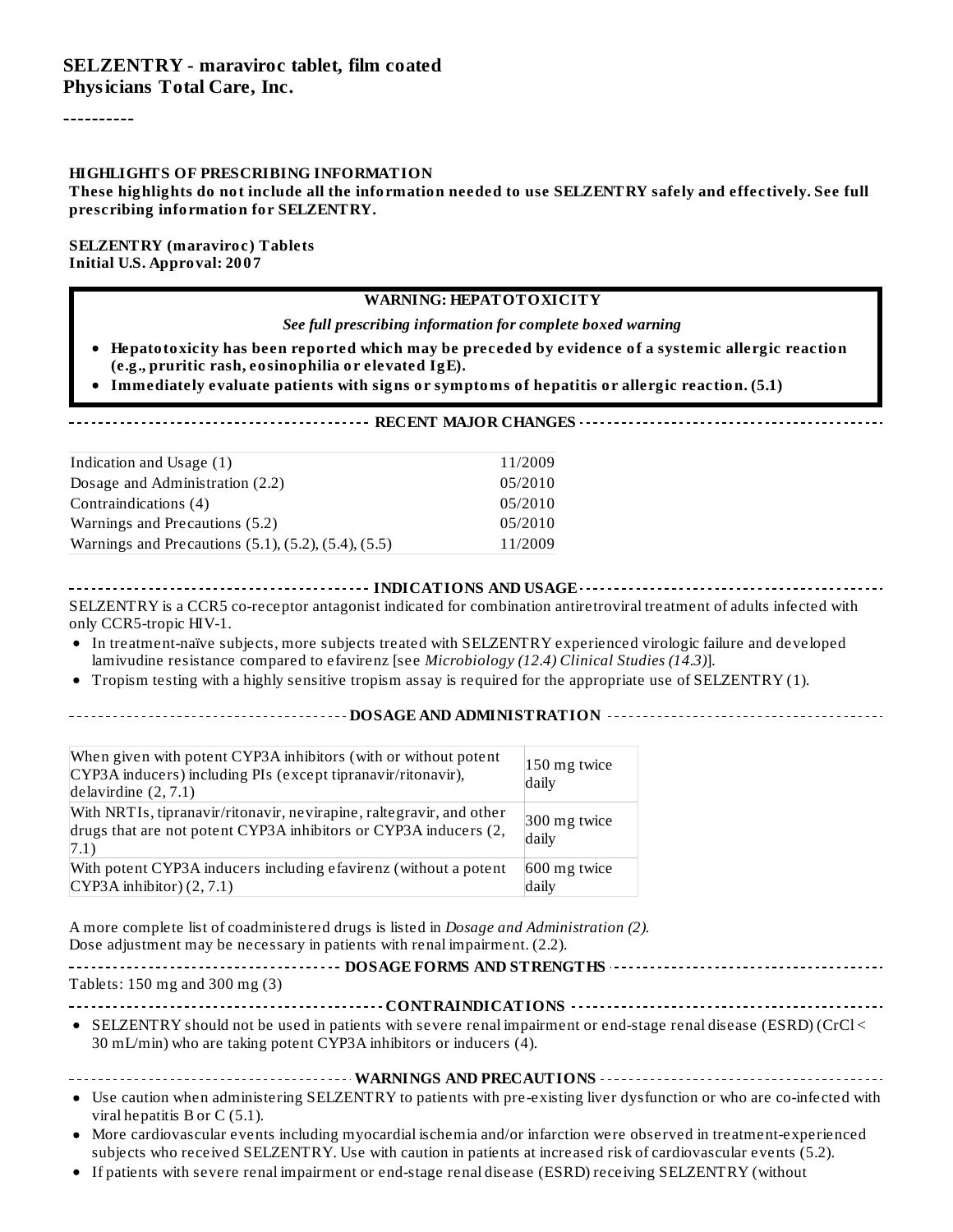concomitant CYP3A inducers or inhibitors) experience postural hypotension the SELZENTRY dose should be reduced from 300 mg twice daily to 150 mg twice daily (5.2).

**ADVERSE REACTIONS** The most common adverse events in treatment-experienced subjects (>8% incidence) which occurred at a higher frequency compared to placebo are upper respiratory tract infections, cough, pyrexia, rash, and dizziness (6).

**To report SUSPECTED ADVERSE REACTIONS, contact Pfizer** at **1-800-438-1985 or FDA at 1-800-FDA-1088 or www.fda.gov/medwatch**

- **DRUG INTERACTIONS**
- Coadministration with CYP3A inhibitors, including protease inhibitors (except tipranavir/ritonavir) and delavirdine, will increase the concentration of SELZENTRY (7.1).
- Coadministration with CYP3A inducers, including efavirenz, may decrease the concentration of SELZENTRY (7.1).
- **USE IN SPECIFIC POPULATIONS**
- SELZENTRY should only be used in pregnant women if the potential benefit justifies the potential risk to the fetus (8.1).
- There are no data available in pediatric patients; therefore, SELZENTRY should not be used in patients <16 years of age (8.4).

#### **See 17 for PATIENT COUNSELING INFORMATION and Medication Guide.**

**Revised: 5/2012**

#### **FULL PRESCRIBING INFORMATION: CONTENTS\***

#### **WARNING: HEPATOTOXICITY**

#### **1 INDICATIONS AND USAGE**

#### **2 DOSAGE AND ADMINISTRATION**

2.1 Dose Recommendations for Patients with Normal Renal Function

2.2 Dose Recommendations for Patients with Renal Impairment

#### **3 DOSAGE FORMS AND STRENGTHS**

#### **4 CONTRAINDICATIONS**

#### **5 WARNINGS AND PRECAUTIONS**

#### 5.1 Hepatotoxicity

- 5.2 Cardiovascular Events
- 5.3 Immune Reconstitution Syndrome
- 5.4 Potential Risk of Infection
- 5.5 Potential Risk of Malignancy

#### **6 Advers e Reactions**

- 6.1 Clinical Trials Experience
- 6.2 Postmarketing Experience

#### **7 DRUG INTERACTIONS**

7.1 Effect of Concomitant Drugs on the Pharmacokinetics of Maraviroc

#### **8 USE IN SPECIFIC POPULATIONS**

- 8.1 Pregnancy
- 8.3 Nursing Mothers
- 8.4 Pediatric Use
- 8.5 Geriatric Use
- 8.6 Renal Impairment
- 8.7 Hepatic Impairment
- 8.8 Gender

8.9 Race

- **10 OVERDOSAGE**
- **11 DESCRIPTION**

#### **12 CLINICAL PHARMACOLOGY**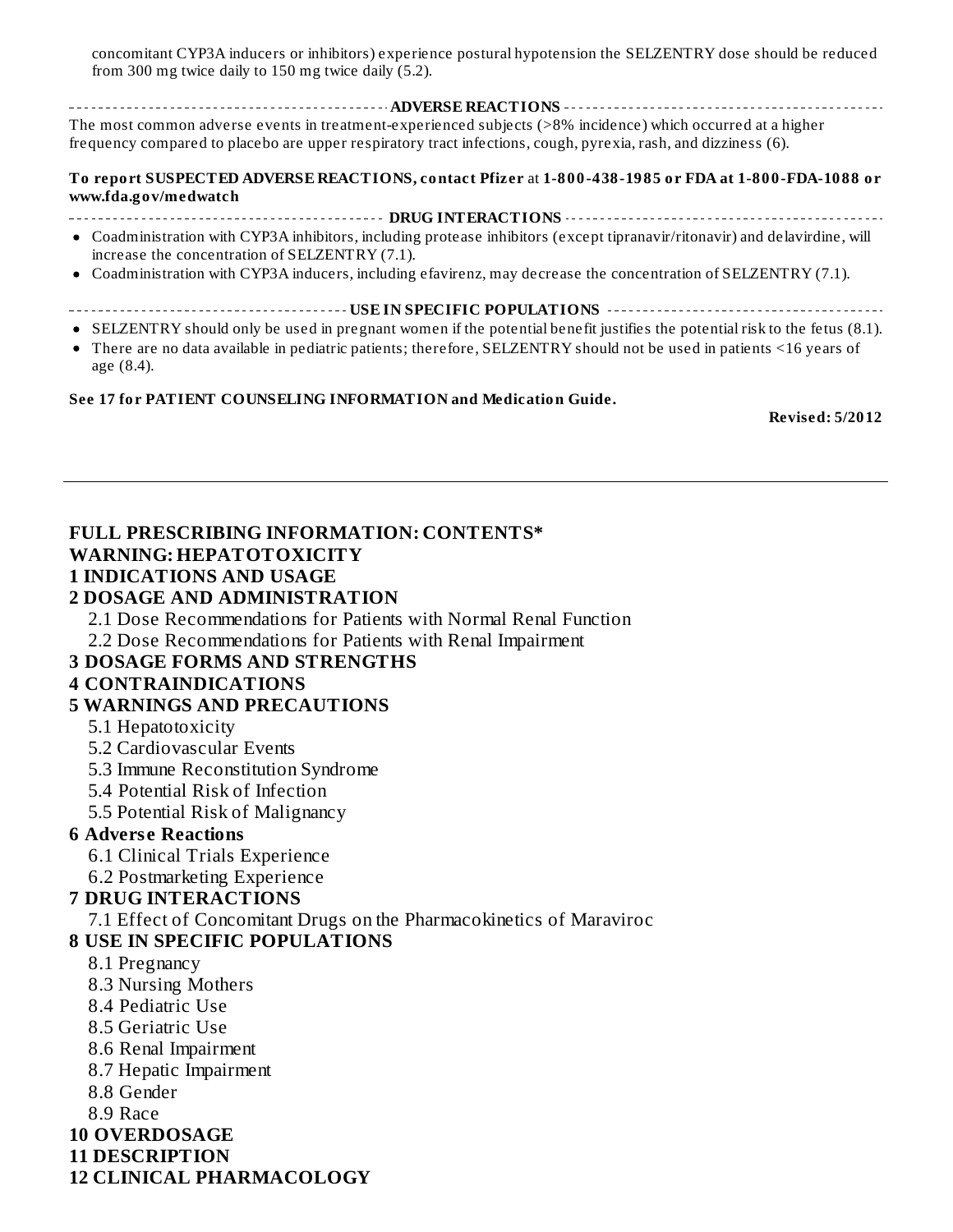- 12.1 Mechanism of Action
- 12.2 Pharmacodynamics
- 12.3 Pharmacokinetics
- 12.4 Microbiology

## **13 NONCLINICAL TOXICOLOGY**

13.1 Carcinogenesis, Mutagenesis, Impairment of Fertility

#### **14 CLINICAL STUDIES**

- 14.1 Studies in CCR5-tropic, Treatment-Experienced Subjects
- 14.2 Study in Dual/Mixed-tropic, Treatment-Experienced Subjects
- 14.3 Study in Treatment-Naïve Subjects

#### **15 REFERENCES**

#### **16 HOW SUPPLIED/STORAGE AND HANDLING**

#### **17 PATIENT COUNSELING INFORMATION**

\* Sections or subsections omitted from the full prescribing information are not listed.

#### **FULL PRESCRIBING INFORMATION**

## **WARNING: HEPATOTOXICITY**

**Hepatotoxicity has been reported with SELZENTRY us e. Evidence of a systemic allergic reaction (e.g., pruritic rash, eosinophilia or elevated IgE) prior to the development of hepatotoxicity may occur. Patients with signs or symptoms of hepatitis or allergic reaction following us e of SELZENTRY should be evaluated immediately [***see Warnings and Precautions (5.1)***]***.*

#### **1 INDICATIONS AND USAGE**

SELZENTRY, in combination with other antiretroviral agents, is indicated for adult patients infected with only CCR5-tropic HIV-1.

This indication is based on analyses of plasma HIV-1 RNA levels in two controlled studies of SELZENTRY in treatment-experienced subjects and one study in treatment-naïve subjects. Both studies in treatment-experienced subjects were conducted in clinically advanced, 3-class antiretroviralexperienced (NRTI, NNRTI, PI, or enfuvirtide) adults with evidence of HIV-1 replication despite ongoing antiretroviral therapy.

The following points should be considered when initiating therapy with SELZENTRY:

- Adult patients infected with only CCR5-tropic HIV-1 should use SELZENTRY.
- Tropism testing must be conducted with a highly sensitive tropism assay that has demonstrated the ability to identify patients appropriate for SELZENTRY use. Outgrowth of pre-existing low-level CXCR4- or dual/mixed-tropic HIV-1 not detected by tropism testing at screening has been associated with virologic failure on SELZENTRY. [see *Microbiology (12.4) Clinical Studies (14.3)*] .
- Use of SELZENTRY is not recommended in subjects with dual/mixed or CXCR4-tropic HIV-1 as efficacy was not demonstrated in a phase 2 study of this patient group.
- The safety and efficacy of SELZENTRY have not been established in pediatric patients.
- In treatment-naïve subjects, more subjects treated with SELZENTRY experienced virologic failure  $\bullet$ and developed lamivudine resistance compared to efavirenz. [see *Microbiology (12.4) Clinical Studies (14.3)*]

## **2 DOSAGE AND ADMINISTRATION**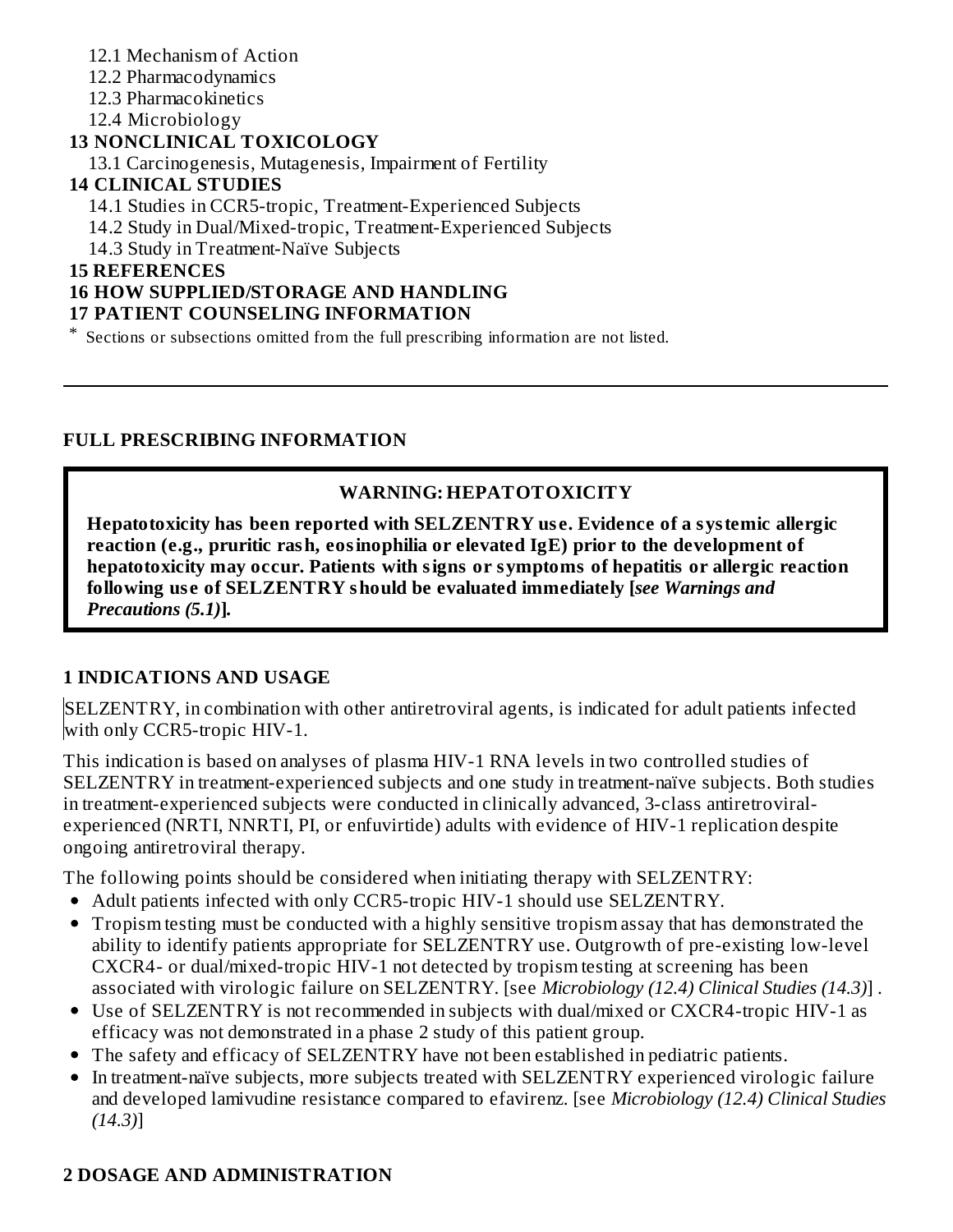#### **2.1 Dos e Recommendations for Patients with Normal Renal Function**

The recommended dose of SELZENTRY differs based on concomitant medications due to drug interactions (see Table 1). SELZENTRY can be taken with or without food. SELZENTRY must be given in combination with other antiretroviral medications.

Table 1 gives the recommended dose adjustments [*see Drug Interactions (7.1)*].

|  |  | Table 1 Recommended Dosing Regimen |  |  |  |
|--|--|------------------------------------|--|--|--|
|--|--|------------------------------------|--|--|--|

| <b>Concomitant Medications</b>                                                                                                                                                                                                                                              | <b>SELZENTRY Dose</b> |
|-----------------------------------------------------------------------------------------------------------------------------------------------------------------------------------------------------------------------------------------------------------------------------|-----------------------|
| Potent CYP3A inhibitors (with or without a potent CYP3A inducer)<br>including:<br>• protease inhibitors (except tipranavir/ritonavir)<br>• delavirdine<br>• ketoconazole, itraconazole, clarithromycin<br>• other potent CYP3A inhibitors (e.g., nefazodone, telithromycin) | 150 mg twice daily    |
| Other concomitant medications, including tipranavir/ritonavir,<br>nevirapine, raltegravir all NRTIs and enfuvirtide                                                                                                                                                         | 300 mg twice daily    |
| Potent CYP3A inducers (without a potent CYP3A inhibitor) including:<br>$\bullet$ efavirenz<br>$\bullet$ rifampin<br>$\bullet$ etravirine<br>• carbamazepine, phenobarbital, and phenytoin                                                                                   | 600 mg twice daily    |

#### **2.2 Dos e Recommendations for Patients with Renal Impairment**

Table 2 provides dosing recommendations for patients based on renal function and concomitant medications.

|                                                                      | <b>SELZENTRY Dose Based on Renal Function</b> |                                      |                                           |                                      |                                                              |  |
|----------------------------------------------------------------------|-----------------------------------------------|--------------------------------------|-------------------------------------------|--------------------------------------|--------------------------------------------------------------|--|
| Concomitant Medications*                                             | <b>Normal</b>                                 | Mild                                 | <b>Moderate</b>                           | <b>Severe</b>                        | <b>End Stage</b><br><b>Renal</b><br><b>Disease</b><br>(ESRD) |  |
|                                                                      | CrCl > 80<br>mL/min                           | CrCl > 50<br>and $\leq 80$<br>mL/min | $CrCl \geq 30$<br>and $\leq 50$<br>mL/min | CrCl <sub>30</sub><br>mL/min         | <b>On Regular</b><br><b>Hemodialysis</b>                     |  |
| Potent CYP3A inhibitors (with<br>or without a CYP3A inducer)*        | $150$ mg<br>twice daily                       | $150$ mg<br>twice daily              | $150$ mg<br>twice daily                   | <b>NR</b>                            | <b>NR</b>                                                    |  |
| Other concomitant medications*                                       | $300$ mg<br>twice daily                       | $300$ mg<br>twice daily              | $300$ mg<br>twice daily                   | $300$ mg<br>twice daily <sup>†</sup> | 300 mg twice<br>$daily^{\dagger}$                            |  |
| <b>Potent CYP3A inducers (without)</b><br>a potent CYP3A inhibitor)* | $600$ mg<br>twice daily                       | $600$ mg<br>twice daily              | $600$ mg<br>twice daily                   | <b>NR</b>                            | <b>NR</b>                                                    |  |

#### **Table 2 Recommended Dosing Regimens Bas ed on Renal Function**

NR = not recommended

\* See Table 1 for the list of concomitant medications.

† The SELZENTRY dose should be reduced to 150 mg twice daily if there are any symptoms of postural hypotension [see *Warnings and Precautions (5.2)*].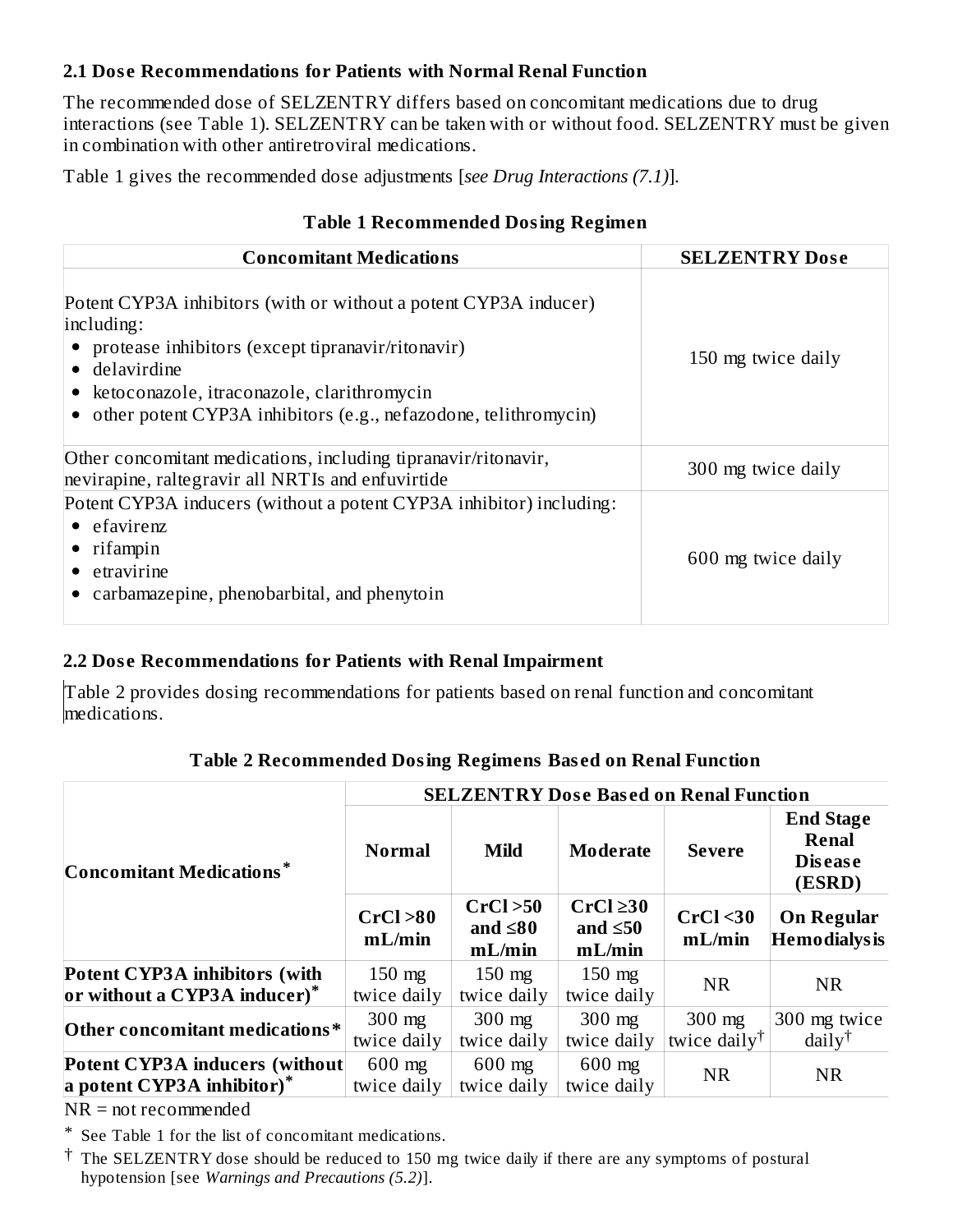#### **3 DOSAGE FORMS AND STRENGTHS**

- 150 mg blue, oval film-coated tablets debossed with "Pfizer" on one side and "MVC 150" on the other
- 300 mg blue, oval film-coated tablets debossed with "Pfizer" on one side and "MVC 300" on the other

#### **4 CONTRAINDICATIONS**

SELZENTRY should not be used in patients with severe renal impairment or end-stage renal disease (ESRD) (CrCl < 30 mL/min) who are taking potent CYP3A inhibitors or inducers.

#### **5 WARNINGS AND PRECAUTIONS**

#### **5.1 Hepatotoxicity**

A case of possible SELZENTRY-induced hepatotoxicity with allergic features has been reported in a study of healthy volunteers. Discontinuation of SELZENTRY should be considered in any patient with signs or symptoms of hepatitis, or with increased liver transaminases combined with rash or other systemic symptoms.

The safety and efficacy of SELZENTRY have not been specifically studied in patients with significant underlying liver disorders. In studies of treatment-experienced HIV-infected subjects, approximately 6% of subjects were co-infected with hepatitis B and approximately 6% were co-infected with hepatitis C. Due to the small number of co-infected subjects studied, no conclusions can be drawn regarding whether they are at an increased risk for hepatic adverse events with SELZENTRY administration. However, caution should be used when administering SELZENTRY to patients with pre-existing liver dysfunction or who are co-infected with viral hepatitis B or C.

#### **5.2 Cardiovas cular Events**

Use with caution in patients at increased risk for cardiovascular events. Eleven subjects (1.3%) who received SELZENTRY had cardiovascular events including myocardial ischemia and/or infarction during the Phase 3 studies in treatment-experienced studies [total exposure 609 patient-years (300 on once daily + 309 on twice daily SELZENTRY)], while no subjects who received placebo had such events (total exposure 111 patient-years). These subjects generally had cardiac disease or cardiac risk factors prior to SELZENTRY use, and the relative contribution of SELZENTRY to these events is not known.

In the Phase 2b/3 study in treatment-naïve subjects, 3 subjects (0.8%) who received SELZENTRY had events related to ischemic heart diseases and 5 subjects (1.4%) who received efavirenz had such events (total exposure 506 and 508 patient-years for SELZENTRY and efavirenz, respectively).

When SELZENTRY was administered to healthy volunteers at doses higher than the recommended dose, symptomatic postural hypotension was seen at a greater frequency than in placebo. However, when SELZENTRY was given at the recommended dose in HIV subjects in Phase 3 studies, postural hypotension was seen at a rate similar to placebo (approximately 0.5%). Caution should be used when administering SELZENTRY in patients with a history of postural hypotension or on concomitant medication known to lower blood pressure.

#### **Postural Hypotension in Patients with Renal Impairment**

Patients with impaired renal function may have cardiovascular co-morbidities and could be at increased risk of cardiovascular adverse events triggered by postural hypotension. An increased risk of postural hypotension may occur in patients with severe renal insufficiency or in those with end-stage renal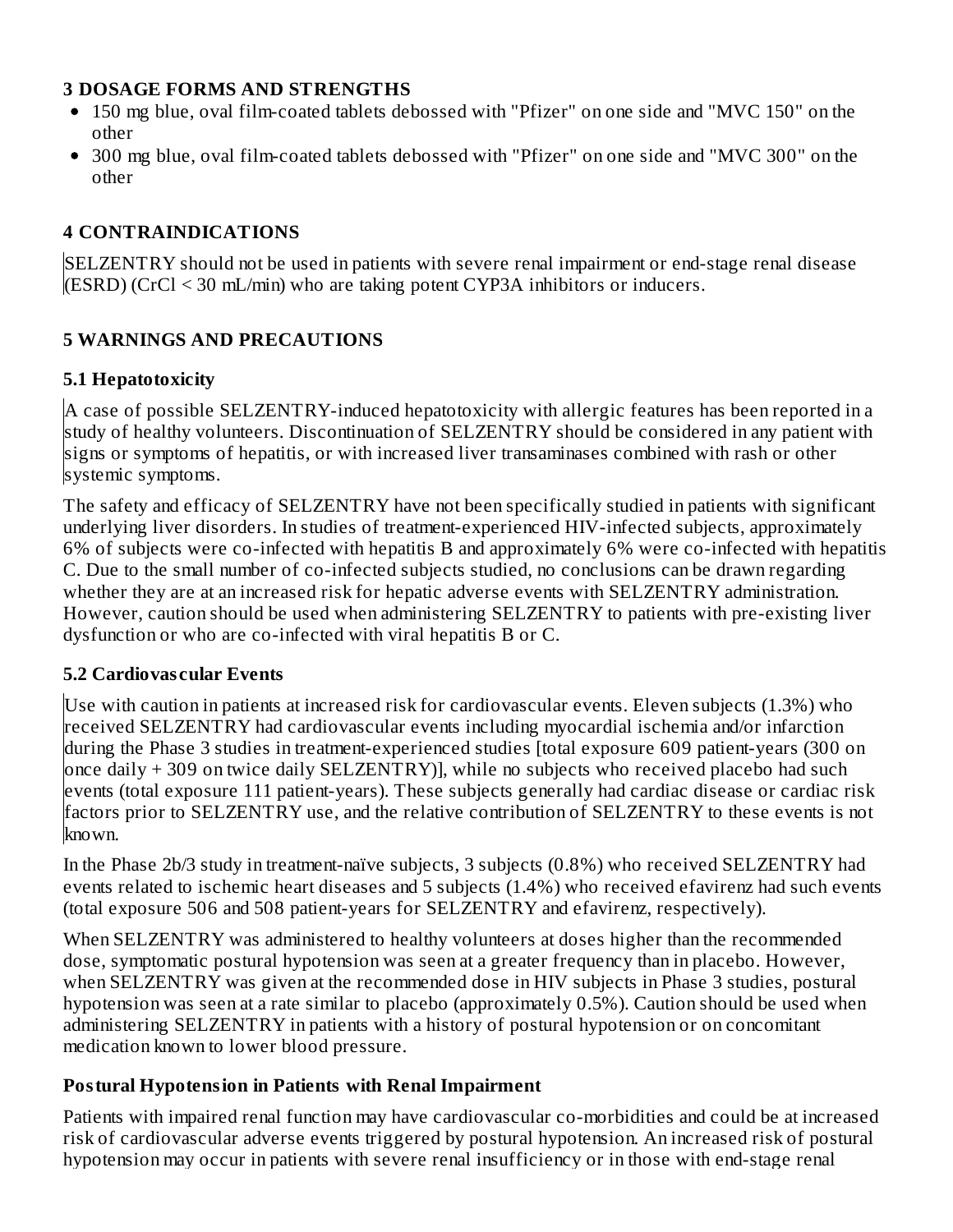disease (ESRD) due to increased maraviroc exposure in some patients. SELZENTRY should be used in patients with severe renal impairment or ESRD only if they are not receiving a concomitant potent CYP3A inhibitor or inducer. However, the use of SELZENTRY in these patients should only be considered when no alternative treatment options are available. If patients with severe renal impairment or ESRD experience any symptoms of postural hypotension while taking 300 mg twice daily the dose should be reduced to 150 mg twice daily [see *Dosage and Administration (2.2)*].

## **5.3 Immune Reconstitution Syndrome**

Immune reconstitution syndrome has been reported in patients treated with combination antiretroviral therapy, including maraviroc. During the initial phase of combination antiretroviral treatment, patients whose immune system responds may develop an inflammatory response to indolent or residual opportunistic infections (such as infection with *Mycobacterium* avium, cytomegalovirus, *Pneumocystis* jirovecii, *Mycobacterium* tuberculosis, or reactivation of *Herpes* simplex and *Herpes* zoster), which may necessitate further evaluation and treatment.

## **5.4 Potential Risk of Infection**

SELZENTRY antagonizes the CCR5 co-receptor located on some immune cells, and therefore could potentially increase the risk of developing infections. The overall incidence and severity of infection, as well as AIDS-defining category C infections, was comparable in the treatment groups during the Phase 3 treatment-experienced studies of SELZENTRY. While there was a higher rate of certain upper respiratory tract infections reported in the SELZENTRY arm compared to placebo (23% versus 13%), there was a lower rate of pneumonia (2% vs 5%) reported in subjects receiving SELZENTRY. A higher incidence of Herpes virus infections (11 per 100 patient-years) was also reported in the SELZENTRY arm when adjusted for exposure compared to placebo (8 per 100 patient-years).

In the Phase 2b/3 study in treatment-naïve subjects, the incidence of AIDS-defining Category C events when adjusted for exposure was 1.8 for SELZENTRY compared to 2.4 for efavirenz per 100 patientyears of exposure.

Patients should be monitored closely for evidence of infections while receiving SELZENTRY.

# **5.5 Potential Risk of Malignancy**

While no increase in malignancy has been observed with SELZENTRY, due to this drug's mechanism of action it could affect immune surveillance and lead to an increased risk of malignancy.

The exposure-adjusted rate for malignancies per 100 patient-years of exposure in treatmentexperienced studies was 4.6 for SELZENTRY compared to 9.3 on placebo. In treatment-naïve subjects, the rates were 1.0 and 2.4 per 100 patient-years of exposure for SELZENTRY and efavirenz, respectively.

Long-term follow-up is needed to more fully assess this risk.

# **6 Advers e Reactions**

The following adverse reactions are discussed in other sections of the labeling:

- Hepatotoxicity [*see Boxed Warning, Warnings and Precautions (5.1)*]
- Cardiovascular events [*see Warnings and Precautions (5.2)*]

# **6.1 Clinical Trials Experience**

Because clinical trials are conducted under widely varying conditions, adverse reaction rates observed in the clinical trials of a drug cannot be directly compared to rates in the clinical trials of another drug and may not reflect the rates observed in practice.

# **Studies in Treatment-Experienced Subjects**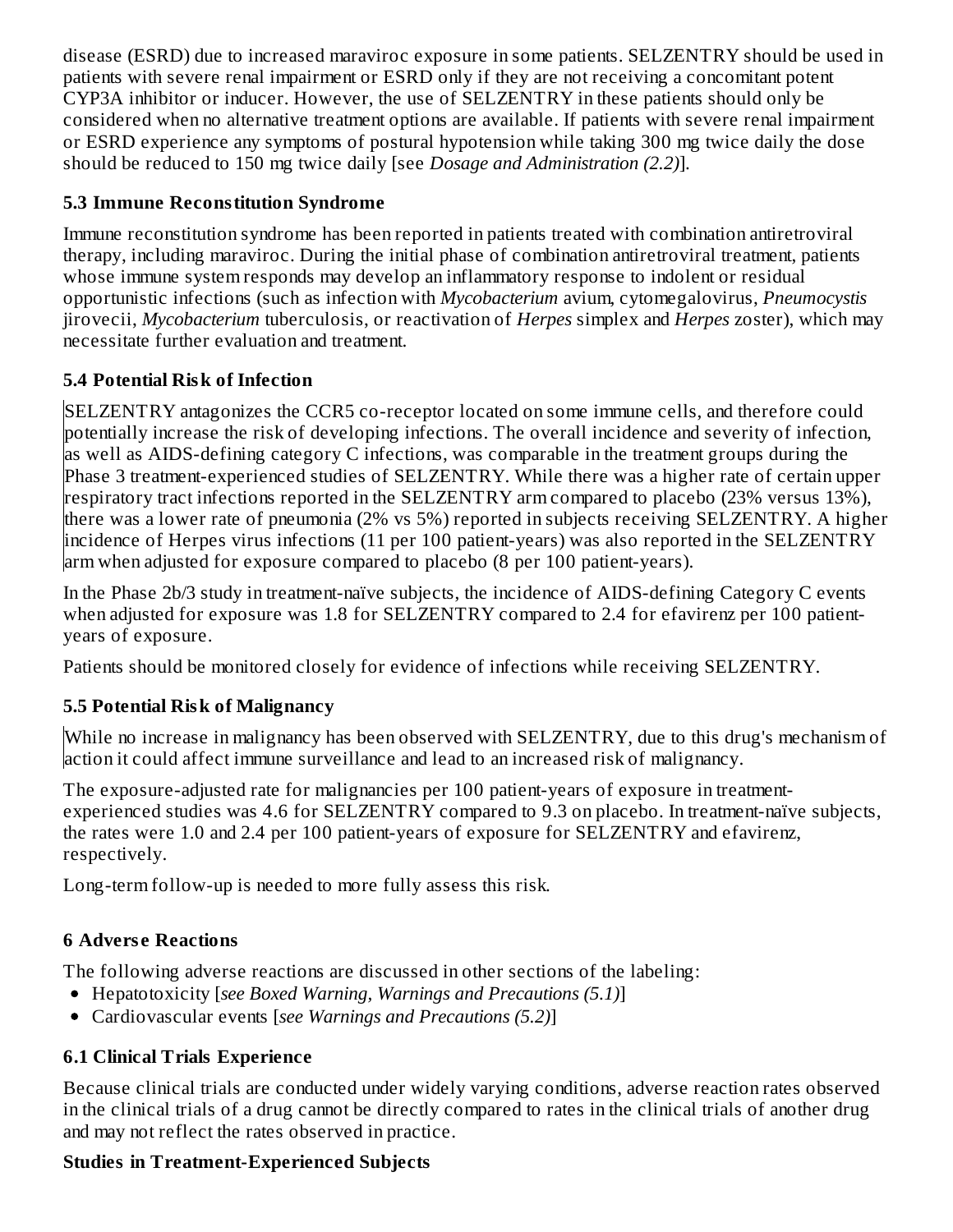The safety profile of SELZENTRY is primarily based on 840 HIV-infected subjects who received at least one dose of SELZENTRY during two Phase 3 trials. A total of 426 of these subjects received the indicated twice daily dosing regimen.

Assessment of treatment-emergent adverse events is based on the pooled data from two studies in subjects with CCR5-tropic HIV-1 (A4001027 and A4001028). The median duration of maraviroc therapy for subjects in these studies was 48 weeks, with the total exposure on SELZENTRY twice daily at 309 patient-years versus 111 patient-years on placebo + OBT. The population was 89% male and 84% white, with mean age of 46 years (range 17–75 years). Subjects received dose equivalents of 300 mg maraviroc once or twice daily.

The most common adverse events reported with SELZENTRY twice daily therapy with frequency rates higher than placebo, regardless of causality, were upper respiratory tract infections, cough, pyrexia, rash, and dizziness. Additional adverse events that occurred with once daily dosing at a higher rate than both placebo and twice daily dosing were diarrhea, edema, influenza, esophageal candidiasis, sleep disorders, rhinitis, parasomnias, and urinary abnormalities. In these two studies, the rate of discontinuation due to adverse events was 5% for subjects who received SELZENTRY twice daily + optimized background therapy (OBT) as well as those who received placebo + OBT. Most of the adverse events reported were judged to be mild to moderate in severity. The data described below occurred with SELZENTRY twice daily dosing.

The total number of subjects reporting infections were 233 (55%) and 84 (40%) in the SELZENTRY twice daily and placebo groups, respectively. Correcting for the longer duration of exposure on SELZENTRY compared to placebo, the exposure-adjusted frequency (rate per 100 subject-years) of these events was 133 for both SELZENTRY twice daily and placebo.

Dizziness or postural dizziness occurred in 8% of subjects on either SELZENTRY or placebo, with 2 subjects (0.5%) on SELZENTRY permanently discontinuing therapy (1 due to syncope, 1 due to orthostatic hypotension) versus 1 subject on placebo (0.5%) permanently discontinuing therapy due to dizziness.

Treatment-emergent adverse events, regardless of causality, from A4001027 and A4001028 are summarized in Table 3. Selected events occurring at ≥2% of subjects and at a numerically higher rate in subjects treated with SELZENTRY are included; events that occurred at the same or higher rate on placebo are not displayed.

|                                                                   | <b>SELZENTRY</b><br><b>Twice Daily*</b> | Exposure-<br>adjusted rate<br>(per 100 pt-<br>yrs)<br>$PYE=309^{\dagger}$ | <b>Placebo</b>  | Exposure-<br>adjusted rate<br>(per 100 pt-<br>yrs)<br>$PYE=111^{\dagger}$ |
|-------------------------------------------------------------------|-----------------------------------------|---------------------------------------------------------------------------|-----------------|---------------------------------------------------------------------------|
|                                                                   | $N = 426$<br>(%)                        |                                                                           | $N=209$<br>( %) |                                                                           |
| <b>EYE DISORDERS</b>                                              |                                         |                                                                           |                 |                                                                           |
| Conjunctivitis                                                    | $\overline{2}$                          | 3                                                                         |                 | 3                                                                         |
| Ocular infections, inflammations and<br>associated manifestations | $\overline{2}$                          | 3                                                                         |                 |                                                                           |
|                                                                   |                                         |                                                                           |                 |                                                                           |
| <b>GASTROINTESTINAL DISORDERS</b>                                 |                                         |                                                                           |                 |                                                                           |
| Constipation                                                      | 6                                       | 9                                                                         | 3               | 6                                                                         |

#### **Table 3 Percentage of Subjects with Selected Treatment-Emergent Advers e Events (All Causality) (≥2% on SELZENTRY and at a higher rate compared to placebo) Studies A4001027 and A4001028 (Pooled Analysis, 48 Weeks)**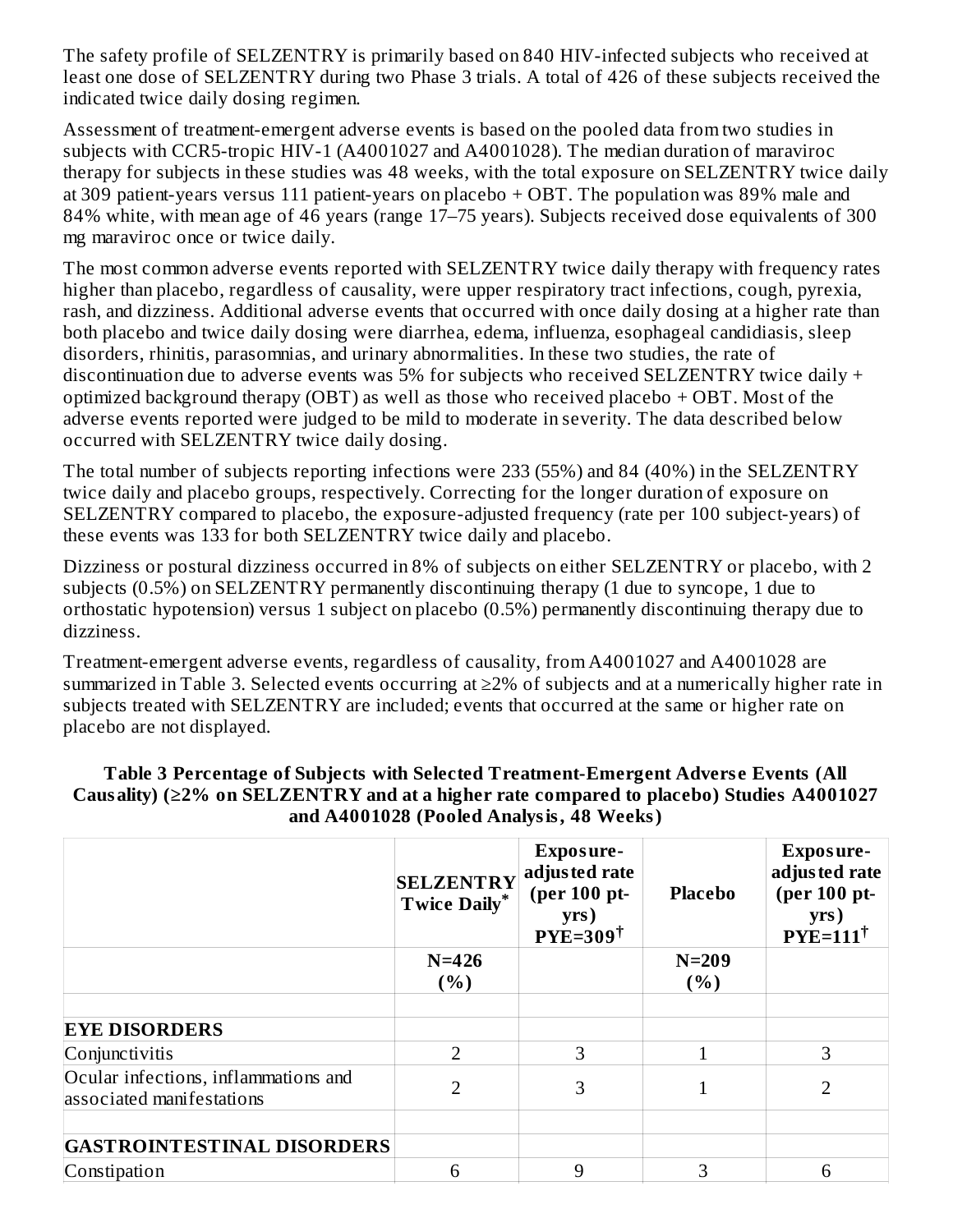| <b>GENERAL DISORDERS AND</b>                          |                          |                |                |                |
|-------------------------------------------------------|--------------------------|----------------|----------------|----------------|
| <b>ADMINISTRATION SITE</b>                            |                          |                |                |                |
| <b>CONDITIONS</b>                                     |                          |                |                |                |
| Pyrexia                                               | 13                       | 20             | 9              | 17             |
| Pain and discomfort                                   | $\overline{4}$           | 5              | 3              | 5              |
|                                                       |                          |                |                |                |
| <b>INFECTIONS AND INFESTATIONS</b>                    |                          |                |                |                |
| Upper respiratory tract infection                     | 23                       | 37             | 13             | 27             |
| Herpes infection                                      | 8                        | 11             | $\overline{4}$ | 8              |
| Sinusitis                                             | 7                        | 10             | 3              | 6              |
| <b>Bronchitis</b>                                     | 7                        | 9              | 5              | 9              |
| Folliculitis                                          | 4                        | 5              | $\overline{2}$ | $\overline{4}$ |
| Pneumonia                                             | $\overline{2}$           | 3              | 5              | 10             |
| Anogenital warts                                      | $\overline{2}$           | 3              | $\mathbf{1}$   | 3              |
| Influenza                                             | $\overline{2}$           | 3              | 0.5            | $\mathbf{1}$   |
| Otitis media                                          | $\overline{2}$           | 3              | 0.5            | $\mathbf{1}$   |
|                                                       |                          |                |                |                |
| <b>METABOLISM AND NUTRITION</b>                       |                          |                |                |                |
| <b>DISORDERS</b>                                      |                          |                |                |                |
| Appetite disorders                                    | 8                        | 11             | 7              | 13             |
|                                                       |                          |                |                |                |
| MUSCULOSKELETAL AND                                   |                          |                |                |                |
| <b>CONNECTIVE TISSUE</b>                              |                          |                |                |                |
| <b>DISORDERS</b>                                      |                          |                |                |                |
| Joint related signs and symptoms                      | 7                        | 10             | 3              | 5              |
| Muscle pains                                          | 3                        | $\overline{4}$ | 0.5            | $\mathbf{1}$   |
|                                                       |                          |                |                |                |
| NEOPLASMS BENIGN,<br><b>MALIGNANT AND UNSPECIFIED</b> |                          |                |                |                |
|                                                       | 3                        | $\overline{4}$ | $\mathbf{1}$   | 3              |
| Skin neoplasms benign                                 |                          |                |                |                |
| <b>NERVOUS SYSTEM DISORDERS</b>                       |                          |                |                |                |
| Dizziness/postural dizziness                          | 9                        | 13             | 8              | 17             |
| Paresthesias and dysesthesias                         | 5                        | 7              | 3              | 6              |
| Sensory abnormalities                                 | 4                        | 6              | $\mathbf{1}$   | 3              |
| Disturbances in consciousness                         | $\overline{\mathcal{A}}$ | 5              | 3              | 6              |
| Peripheral neuropathies                               | 4                        | 5              | 3              | 6              |
|                                                       |                          |                |                |                |
| <b>PSYCHIATRIC DISORDERS</b>                          |                          |                |                |                |
| Disturbances in initiating and maintaining            |                          |                |                |                |
| sleep                                                 | 8                        | 11             | 5              | 10             |
| Depressive disorders                                  | $\overline{4}$           | 6              | 3              | 5              |
| Anxiety symptoms                                      | 4                        | 5              | 3              | $\overline{7}$ |
|                                                       |                          |                |                |                |
| <b>RENAL AND URINARY</b>                              |                          |                |                |                |
| <b>DISORDERS</b>                                      |                          |                |                |                |
| Bladder and urethral symptoms                         | 5                        | $\overline{7}$ | $\mathbf{1}$   | 3              |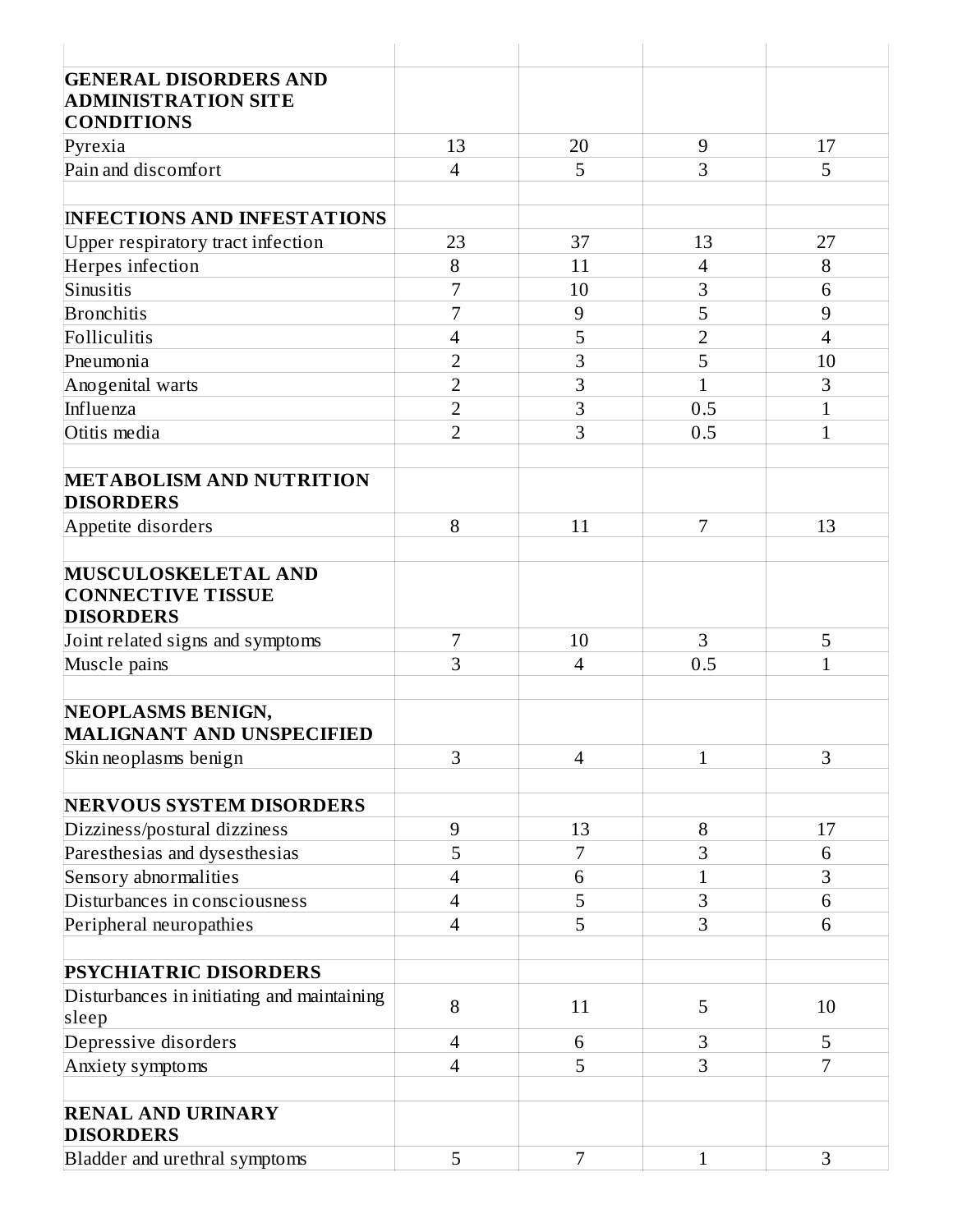| Urinary tract signs and symptoms              | 3              | $\overline{4}$ | 1              | 3              |
|-----------------------------------------------|----------------|----------------|----------------|----------------|
|                                               |                |                |                |                |
| <b>RESPIRATORY, THORACIC AND</b>              |                |                |                |                |
| <b>MEDIASTINAL DISORDERS</b>                  |                |                |                |                |
| Coughing and associated symptoms              | 14             | 21             | 5              | 10             |
| Upper respiratory tract signs and<br>symptoms | 6              | 9              | З              | 6              |
| Nasal congestion and inflammations            | 4              | 6              | 3              | 5              |
| Breathing abnormalities                       | 4              | 5              | 2              | 5              |
| Paranasal sinus disorders                     | 3              | 4              | 0.5            |                |
|                                               |                |                |                |                |
| <b>SKIN AND SUBCUTANEOUS</b>                  |                |                |                |                |
| <b>TISSUE DISORDERS</b>                       |                |                |                |                |
| Rash                                          | 11             | 16             | 5              | 11             |
| Apocrine and eccrine gland disorders          | 5              |                | 4              | 7.5            |
| Pruritus                                      |                | 5              | $\overline{2}$ | 4              |
| Lipodystrophies                               | 3              | 5              | 0.5            |                |
| Erythemas                                     | $\overline{2}$ | 3              | 1              | $\overline{2}$ |
| <b>VASCULAR DISORDERS</b>                     |                |                |                |                |
| Vascular hypertensive disorders               | 3              | 4              | 2              | 4              |

\* 300 mg dose equivalent

† **PYE = patient years of exposure**

#### *Laboratory Abnormalities*

Table 4 shows the treatment-emergent Grade 3–4 laboratory abnormalities that occurred in >2% of subjects receiving SELZENTRY.

| Table 4 Maximum Shift in Laboratory Test Values (Without Regard to       |
|--------------------------------------------------------------------------|
| Baseline) Incidence $\geq$ 2% of Grade 3–4 Abnormalities (ACTG Criteria) |
| Studies A4001027 and A4001028 (Pooled Analysis, 48 Weeks)                |

| Laboratory<br>Parameter<br><b>Preferred Term</b> | Limit                 | <b>SELZENTRY</b><br><b>Twice daily</b><br>$+$ OBT<br>$N = 421$ <sup>*</sup><br>$\%$ | Placebo + OBT<br>$N = 207$ *<br>$\%$ |
|--------------------------------------------------|-----------------------|-------------------------------------------------------------------------------------|--------------------------------------|
| Aspartate<br>aminotransferase                    | $>5.0\times$ ULN      | 4.8                                                                                 | 2.9                                  |
| Alanine<br>aminotransferase                      | $>5.0\times$ ULN      | 2.6                                                                                 | 3.4                                  |
| Total bilirubin                                  | $>5.0\times$ ULN      | 5.5                                                                                 | 5.3                                  |
| Amylase                                          | $>2.0\times$ ULN      | 5.7                                                                                 | 5.8                                  |
| Lipase                                           | $>2.0\times$ ULN      | 4.9                                                                                 | 6.3                                  |
| Absolute neutrophil<br>count                     | $< 750 / \text{mm}^3$ | 4.3                                                                                 | 2.4                                  |

\* Percentages based on total subjects evaluated for each laboratory parameter

# **Study in Treatment-Naïve Subjects**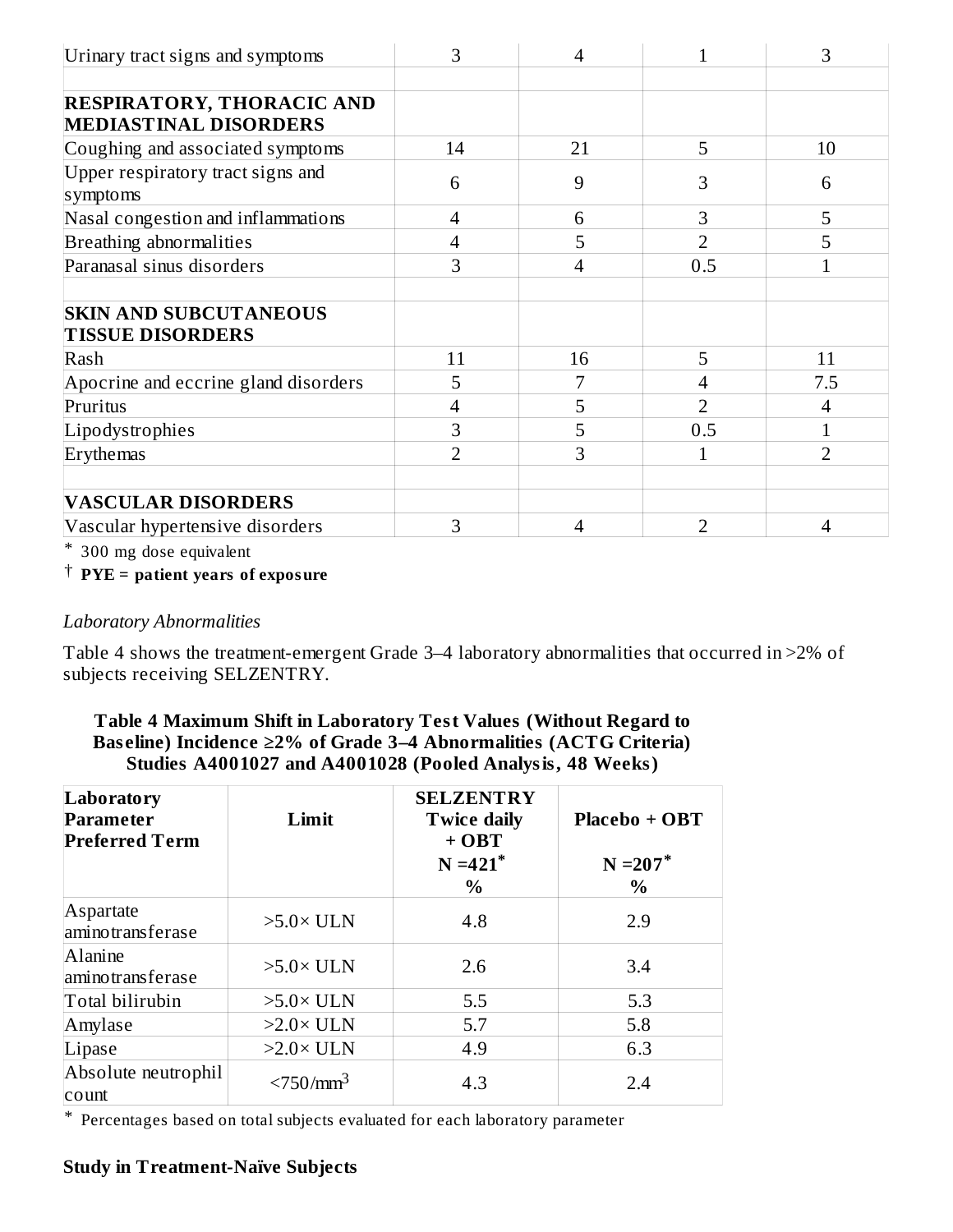#### **Treatment-Emergent Advers e Events**

Treatment-emergent adverse events, regardless of causality, from Study A4001026, a double-blind comparative controlled study in which 721 treatment-naïve subjects received SELZENTRY 300 mg BID (N=360) or efavirenz (N=361) in combination with zidovudine/lamivudine for 96 weeks, are summarized in Table 5. Selected events occurring at  $\geq 2\%$  of subjects and at a numerically higher rate in subjects treated with SELZENTRY are included; events that occurred at the same or higher rate on efavirenz are not displayed.

#### **Table 5 Percentage of Subjects with Selected Treatment-Emergent Advers e Events (All Causality) (≥2% on SELZENTRY and at a higher rate compared to efavirenz) Study A4001026 (96 Weeks)**

|                                                                                 | <b>SELZENTRY</b><br>zidovudine/lamivudine<br><b>300 mg BID</b><br>$N = 360$<br>(%) | <b>EFAVIRENZ</b><br>zidovudine/lamivudine<br>600 mg QD<br>$N = 361$<br>(%) |
|---------------------------------------------------------------------------------|------------------------------------------------------------------------------------|----------------------------------------------------------------------------|
| <b>BLOOD AND LYMPHATIC</b><br><b>SYSTEM DISORDERS</b>                           |                                                                                    |                                                                            |
| Anemias NEC                                                                     | 8                                                                                  | 5                                                                          |
| Neutropenias                                                                    | $\overline{4}$                                                                     | 3                                                                          |
| <b>EAR AND LABYRINTH</b><br><b>DISORDERS</b>                                    |                                                                                    |                                                                            |
| Ear disorders NEC                                                               | 3                                                                                  | $\overline{2}$                                                             |
| <b>GASTROINTESTINAL DISORDERS</b>                                               |                                                                                    |                                                                            |
| Flatulence, bloating and distention                                             | 10                                                                                 | 7                                                                          |
| Gastrointestinal atonic and hypomotility<br>disorders NEC                       | 9                                                                                  | 5                                                                          |
| Gastrointestinal signs and symptoms NEC                                         | 3                                                                                  | $\overline{2}$                                                             |
| <b>GENERAL DISORDERS AND</b><br><b>ADMINISTRATION SITE</b><br><b>CONDITIONS</b> |                                                                                    |                                                                            |
| Body Temperature perception                                                     | 3                                                                                  | 1                                                                          |
| <b>INFECTIONS AND INFESTATIONS</b><br>Bronchitis                                | 13                                                                                 | 9                                                                          |
| <b>Herpes Infection</b>                                                         | 7                                                                                  | 6                                                                          |
| <b>Upper Respiratory Tract Infection</b>                                        | 32                                                                                 | 30                                                                         |
| <b>Bacterial infections NEC</b>                                                 | 6                                                                                  | 3                                                                          |
| Herpes zoster/varicella                                                         | 5                                                                                  | $\overline{4}$                                                             |
| Lower respiratory tract and lung<br>infections                                  | 3                                                                                  | $\overline{2}$                                                             |
| Neisseria infections                                                            | 3                                                                                  | $\mathbf{0}$                                                               |
| Tinea infections                                                                | $\overline{4}$                                                                     | 3                                                                          |
| Viral infections NEC                                                            | 3                                                                                  | $\overline{2}$                                                             |
|                                                                                 |                                                                                    |                                                                            |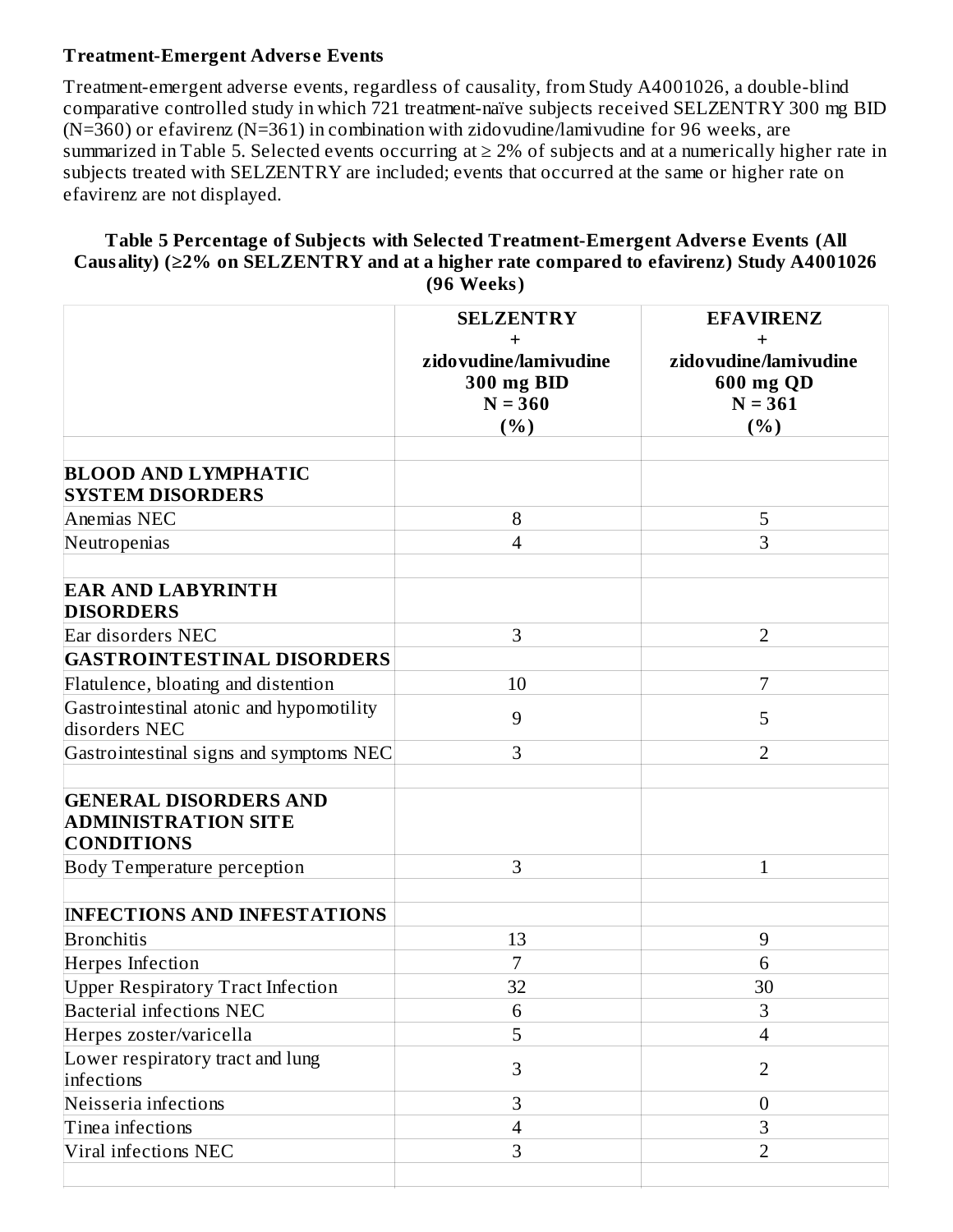| MUSCULOSKELETAL AND<br><b>CONNECTIVE TISSUE</b>                         |                |                |
|-------------------------------------------------------------------------|----------------|----------------|
| <b>DISORDERS</b>                                                        |                |                |
| Joint related signs and symptoms                                        | 6              | 5              |
|                                                                         |                |                |
| <b>NERVOUS SYSTEM DISORDERS</b>                                         |                |                |
| Memory loss (excluding dementia)                                        | 3              | $\mathbf{1}$   |
| Parasthesias and Dyesthesias                                            | 4              | 3              |
| <b>RENAL AND URINARY</b><br><b>DISORDERS</b>                            |                |                |
| Bladder and urethral symptoms                                           | $\overline{4}$ | 3              |
| <b>REPRODUCTIVE SYSTEM AND</b><br><b>BREAST DISORDERS</b>               |                |                |
| Erection and ejaculation conditions and<br>disorders                    | 3              | $\overline{2}$ |
| <b>RESPIRATORY, THORACIC AND</b><br><b>MEDIASTINAL DISORDERS</b>        |                |                |
| Upper respiratory tract signs and<br>symptoms                           | 9              | 5              |
| <b>SKIN AND SUBCUTANEOUS</b><br><b>TISSUE DISORDERS</b>                 |                |                |
| Acnes                                                                   | 3              | 2              |
| Alopecias                                                               | $\overline{2}$ | $\mathbf 1$    |
| Lipodystrophies                                                         | 4              | 3              |
| Nail and nail bed conditions (excluding<br>infections and infestations) | 6              | 2              |

*Laboratory Abnormalities*

**Table 6 Maximum Shift in Laboratory Test Values (Without Regard to Bas eline) Incidence ≥2% of Grade 3–4 Abnormalities (ACTG Criteria) Study A4001026 (96 Weeks)**

| <b>Laboratory Parameter</b><br><b>Preferred Term</b> | Limit                   | <b>SELZENTRY</b><br>300 Twice daily<br>zidovudine/lamivudine<br>$N = 353$ <sup>*</sup><br>$\%$ | <b>Efavirenz</b><br>600 mg QD<br>┿<br>zidovudine/lamivudine<br>$N = 350^*$<br>$\%$ |
|------------------------------------------------------|-------------------------|------------------------------------------------------------------------------------------------|------------------------------------------------------------------------------------|
| Aspartate<br>aminotransferase                        | $>5.0\times$ ULN        | 4.0                                                                                            | 4.0                                                                                |
| Alanine aminotransferase                             | $>5.0\times$ ULN        | 3.9                                                                                            | 4.0                                                                                |
| Creatine kinase                                      |                         | 3.9                                                                                            | 4.8                                                                                |
| Amylase                                              | $>2.0\times$ ULN        | 4.3                                                                                            | 6.0                                                                                |
| Absolute neutrophil<br>count                         | $<$ 750/mm <sup>3</sup> | 5.7                                                                                            | 4.9                                                                                |
| Hemoglobin                                           | $< 7.0$ g/dL            | 2.9                                                                                            | 2.3                                                                                |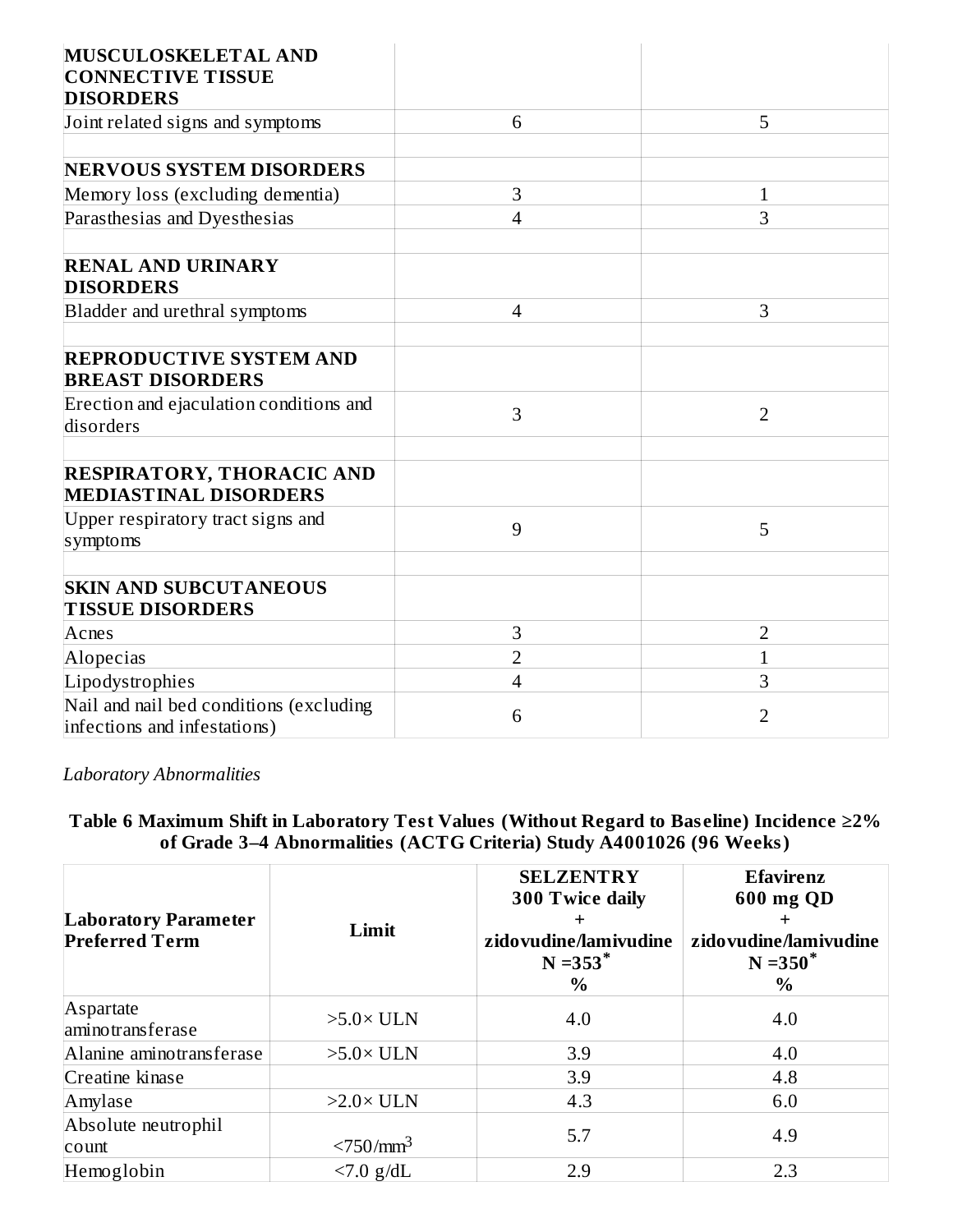Percentages based on total subjects evaluated for each laboratory parameter. If the same subject in a given treatment group had >1 occurrence of the same abnormality, only the most severe is counted.

\* N = total number of subjects evaluable for laboratory abnormalities.

## *Less Common Adverse Events in Clinical Trials*

The following adverse events occurred in <2% of SELZENTRY-treated subjects. These events have been included because of their seriousness and either increased frequency on SELZENTRY or are potential risks due to the mechanism of action. Events attributed to the patient's underlying HIV infection are not listed.

**Blood and Lymphatic System:** marrow depression and hypoplastic anemia

**Cardiac Disorders**: unstable angina, acute cardiac failure, coronary artery disease, coronary artery occlusion, myocardial infarction, myocardial ischemia

**Hepatobiliary Disorders:** hepatic cirrhosis, hepatic failure, cholestatic jaundice, portal vein thrombosis, hypertransaminasemia, jaundice

**Infections and Infestations:** endocarditis, infective myositis, viral meningitis, pneumonia, treponema infections, septic shock, *Clostridium* difficile colitis, meningitis

**Mus culoskeletal and Connective Tissue Disorders:** myositis, osteonecrosis, rhabdomyolysis, blood CK increased

**Neoplasms benign, Malignant and Unspecified (including Cysts and Polyps):** abdominal neoplasm, anal cancer, basal cell carcinoma, Bowen's disease, cholangiocarcinoma, diffuse large B-cell lymphoma, lymphoma, metastases to liver, esophageal carcinoma, nasopharyngeal carcinoma, squamous cell carcinoma, squamous cell carcinoma of skin, tongue neoplasm (malignant stage unspecified), anaplastic large cell lymphomas T- and null-cell types, bile duct neoplasms malignant, endocrine neoplasms malignant and unspecified

**Nervous System Disorders:** cerebrovascular accident, convulsions and epilepsy, tremor (excluding congenital), facial palsy, hemianopia, loss of consciousness, visual field defect

## **6.2 Postmarketing Experience**

The following events have been identified during post-approval use of SELZENTRY. Because these reactions are reported voluntarily from a population of unknown size, it is not possible to estimate their frequency or establish a causal relationship to SELZENTRY exposure.

*Skin and Subcutaneous Tissue Disorders* Stevens-Johnson syndrome.

## **7 DRUG INTERACTIONS**

## **7.1 Effect of Concomitant Drugs on the Pharmacokinetics of Maraviroc**

Maraviroc is a substrate of CYP3A and Pgp and hence its pharmacokinetics are likely to be modulated by inhibitors and inducers of these enzymes/transporters. Therefore, a dose adjustment may be required when maraviroc is coadministered with those drugs [see *Dosage and Administration (2)*].

Concomitant use of maraviroc and St. John's wort (hypericum perforatum) or products containing St. John's wort is not recommended. Coadministration of maraviroc with St. John's wort is expected to substantially decrease maraviroc concentrations and may result in suboptimal levels of maraviroc and lead to loss of virologic response and possible resistance to maraviroc.

For additional drug interaction information see *Clinical Pharmacology (12.3).*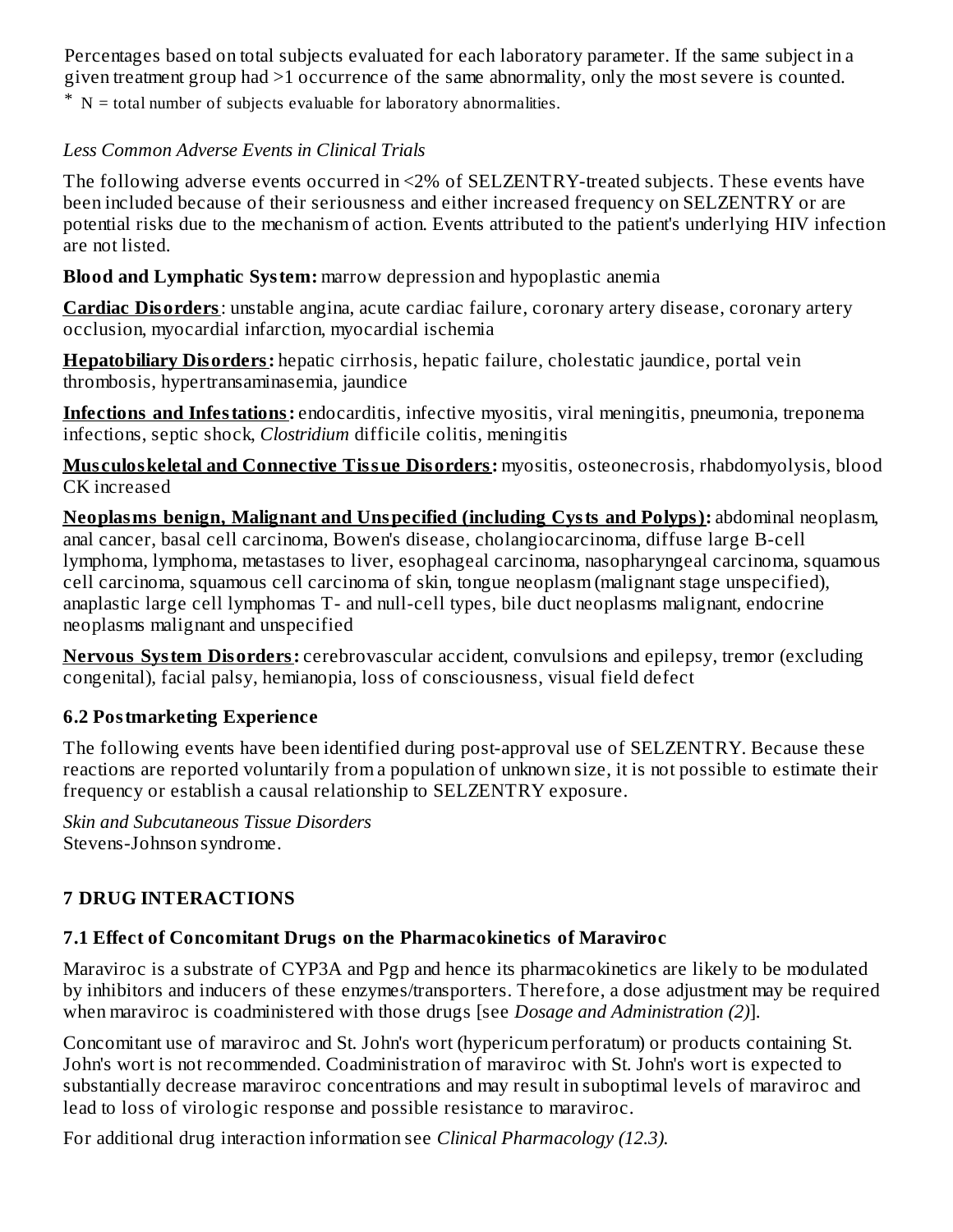#### **8 USE IN SPECIFIC POPULATIONS**

#### **8.1 Pregnancy**

#### *Pregnancy Category B*

The incidence of fetal variations and malformations was not increased in embryofetal toxicity studies performed with maraviroc in rats at exposures (AUC) approximately 20-fold higher and in rabbits at approximately 5-fold higher than human exposures at the recommended daily dose (up to 1000 mg/kg/day in rats and 75 mg/kg/day in rabbits). During the pre- and postnatal development studies in the offspring, development of the offspring, including fertility and reproductive performance, was not affected by the maternal administration of maraviroc.

However, there are no adequate and well-controlled studies in pregnant women. Because animal reproduction studies are not always predictive of human response, SELZENTRY should be used during pregnancy only if clearly needed.

#### *Antiretroviral Pregnancy Registry*

To monitor maternal-fetal outcomes of pregnant women exposed to SELZENTRY and other antiretroviral agents, an Antiretroviral Pregnancy Registry has been established. Physicians are encouraged to register patients by calling 1-800-258-4263.

#### **8.3 Nursing Mothers**

**The Centers for Dis eas e Control and Prevention recommend that HIV-infected mothers not breastfeed their infants to avoid risking postnatal transmission of HIV infection.** Studies in lactating rats indicate that maraviroc is extensively secreted into rat milk. It is not known whether maraviroc is secreted into human milk. Because of the potential for both HIV transmission and serious adverse reactions in nursing infants, mothers should be instructed not to breastfeed if they are receiving SELZENTRY.

#### **8.4 Pediatric Us e**

The pharmacokinetics, safety and efficacy of maraviroc in patients <16 years of age have not been established. Therefore, maraviroc should not be used in this patient population.

#### **8.5 Geriatric Us e**

There were insufficient numbers of subjects aged 65 and over in the clinical studies to determine whether they respond differently from younger subjects. In general, caution should be exercised when administering SELZENTRY in elderly patients, also reflecting the greater frequency of decreased hepatic and renal function, of concomitant disease and other drug therapy.

#### **8.6 Renal Impairment**

Recommended doses of SELZENTRY for patients with impaired renal function (CrCl  $\leq 80$  mL/min) are based on the results of a pharmacokinetic study conducted in healthy subjects with various degrees of renal impairment. The pharmacokinetics of maraviroc in subjects with mild and moderate renal impairment was similar to that in subjects with normal renal function [see *Clinical Pharmacology (12.3)*]. A limited number of subjects with mild and moderate renal impairment in the Phase 3 clinical trials (n= 131 and n= 12, respectively) received the same dose of SELZENTRY as that administered to subjects with normal renal function. In these subjects there was no apparent difference in the adverse event profile for maraviroc compared to subjects with normal renal function.

If patients with severe renal impairment or end-stage renal disease (ESRD) not receiving a concomitant potent CYP3A inhibitor or inducer experience any symptoms of postural hypotension while taking SELZENTRY 300 mg twice daily, the dose should be reduced to 150 mg twice daily. No studies have been performed in subjects with severe renal impairment or ESRD co-treated with potent CYP3A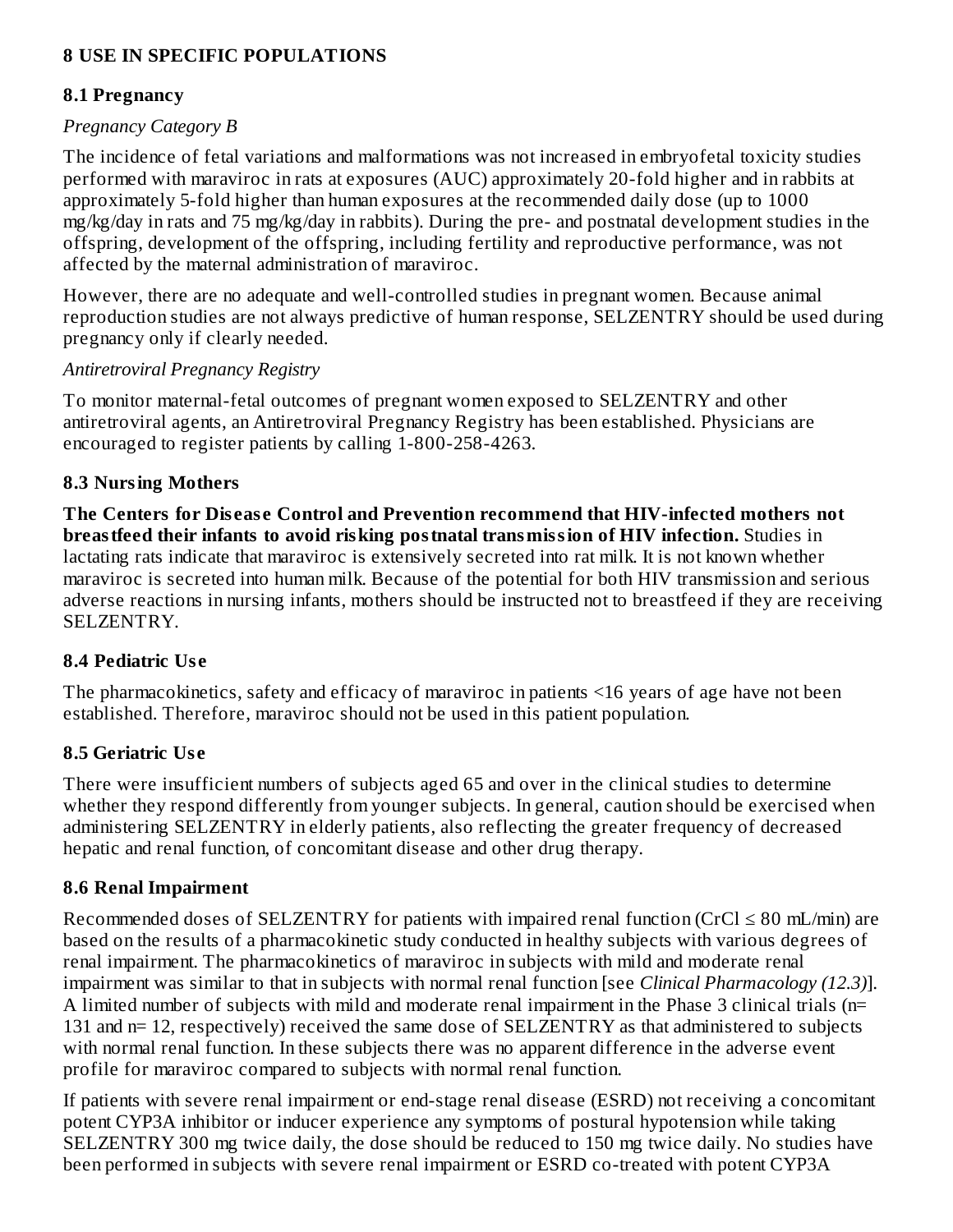inhibitors or inducers. Hence, no dose of SELZENTRY can be recommended, and SELZENTRY is contraindicated for these patients. [see *Dosage and Administration (2.2), Contraindications (4), Warnings and Precautions (5.2), and Clinical Pharmacology (12.3)*].

## **8.7 Hepatic Impairment**

Maraviroc is principally metabolized by the liver; therefore, caution should be exercised when administering this drug to patients with hepatic impairment, because maraviroc concentrations may be increased. Maraviroc concentrations are higher when SELZENTRY 150 mg is administered with a potent CYP3A inhibitor compared to following administration of 300 mg without a CYP3A inhibitor, so patients with moderate hepatic impairment who receive SELZENTRY 150 mg with a potent CYP3A inhibitor should be monitored closely for maraviroc-associated adverse events. Maraviroc has not been studied in subjects with severe hepatic impairment [see *Warnings and Precautions (5.1) and Clinical Pharmacology (12.3)*].

## **8.8 Gender**

Population pharmacokinetic analysis of pooled Phase 1/2a data indicated gender (female: n=96, 23.2% of the total population) does not affect maraviroc concentrations. Dosage adjustment based on gender is not necessary.

## **8.9 Race**

Population pharmacokinetic analysis of pooled Phase 1/2a data indicated exposure was 26.5% higher in Asians (N=95) as compared to non-Asians (n=318). However, a study designed to evaluate pharmacokinetic differences between Caucasians (n=12) and Singaporeans (n=12) showed no difference between these two populations. No dose adjustment based on race is needed.

## **10 OVERDOSAGE**

The highest dose administered in clinical studies was 1200 mg. The dose-limiting adverse event was postural hypotension, which was observed at 600 mg. While the recommended dose for SELZENTRY in patients receiving a CYP3A inducer without a CYP3A inhibitor is 600 mg twice daily, this dose is appropriate due to enhanced metabolism.

Prolongation of the QT interval was seen in dogs and monkeys at plasma concentrations 6 and 12 times, respectively, those expected in humans at the intended exposure of 300 mg equivalents twice daily. However, no significant QT prolongation was seen in the studies in treatment-experienced subjects with HIV using the recommended doses of maraviroc or in a specific pharmacokinetic study to evaluate the potential of maraviroc to prolong the QT interval [*see Clinical Pharmacology (12.3)*]*.*

There is no specific antidote for overdose with maraviroc. Treatment of overdose should consist of general supportive measures including keeping the patient in a supine position, careful assessment of patient vital signs, blood pressure and ECG.

If indicated, elimination of unabsorbed active maraviroc should be achieved by emesis or gastric lavage. Administration of activated charcoal may also be used to aid in removal of unabsorbed drug. Since maraviroc is moderately protein-bound, dialysis may be beneficial in removal of this medicine.

## **11 DESCRIPTION**

SELZENTRY (maraviroc) is a selective, slowly reversible, small molecule antagonist of the interaction between human CCR5 and HIV-1 gp120. Blocking this interaction prevents CCR5-tropic HIV-1 entry into cells*.*

SELZENTRY is available as film-coated tablets for oral administration containing either 150 or 300 mg of maraviroc and the following inactive ingredients: microcrystalline cellulose, dibasic calcium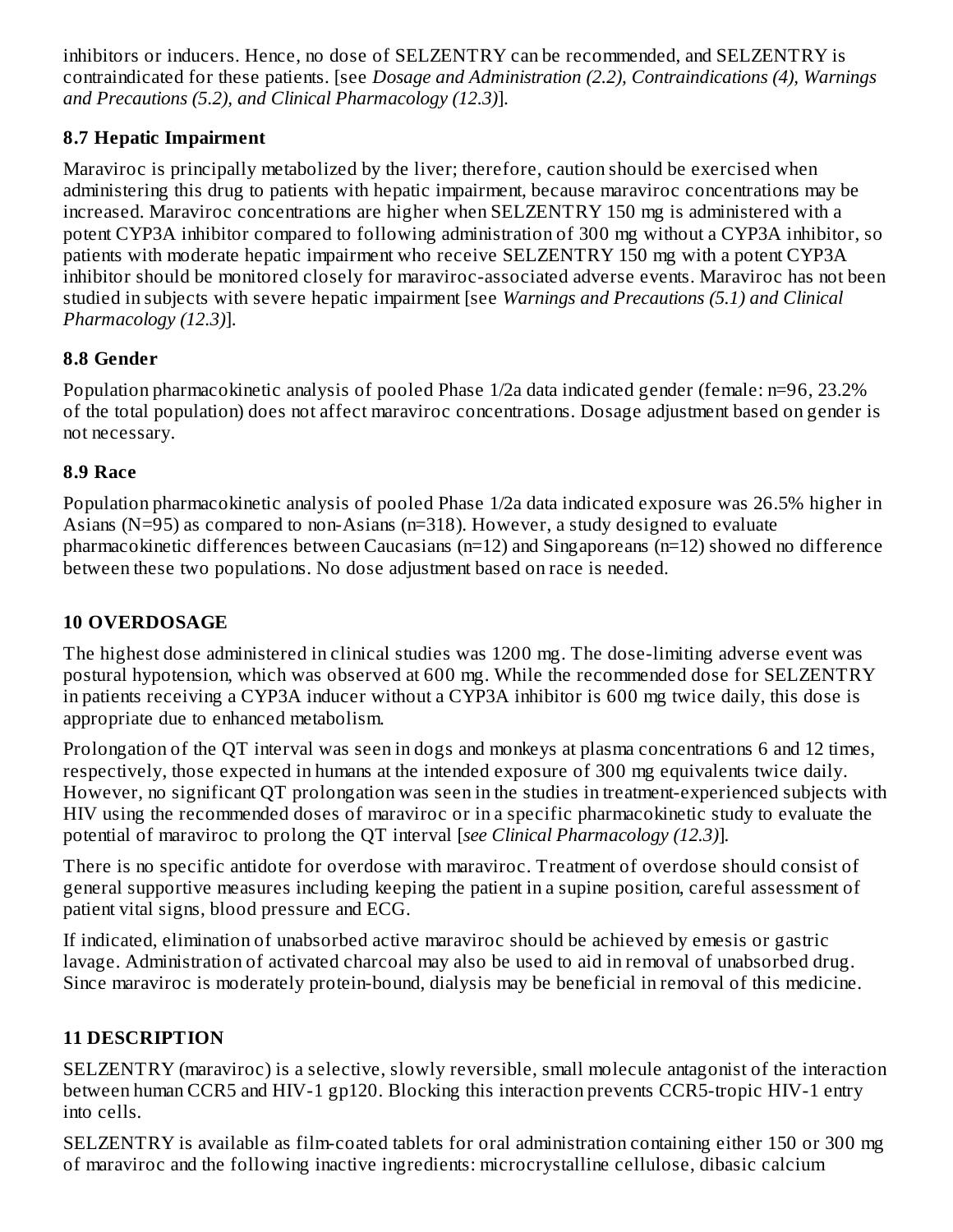phosphate (anhydrous), sodium starch glycolate, and magnesium stearate. The film coat [Opadry® II Blue (85G20583)] contains FD&C blue #2 aluminum lake, soya lecithin, polyethylene glycol (macrogol 3350), polyvinyl alcohol, talc and titanium dioxide.

Maraviroc is chemically described as 4,4-difluoro-*N*-{(1*S*)-3*-*[*exo*-3-(3-isopropyl-5-methyl-4*H*-1,2,4 triazol-4-yl)-8-azabicyclo[3.2.1]oct-8-yl]-1-phenylpropyl}cyclohexanecarboxamide.

The molecular formula is  $C_{29}H_{41}F_2N_5O$  and the structural formula is:



Maraviroc is a white to pale colored powder with a molecular weight of 513.67. It is highly soluble across the physiological pH range (pH 1.0 to 7.5).

## **12 CLINICAL PHARMACOLOGY**

#### **12.1 Mechanism of Action**

Maraviroc is an antiviral drug [*see Clinical Pharmacology (12.4)*].

#### **12.2 Pharmacodynamics**

#### *Exposure Response Relationship in Treatment-Experienced Subjects*

The relationship between maraviroc, modeled plasma trough concentration (C $_{\rm min}$ ) (1–9 samples per patient taken on up to 7 visits), and virologic response was evaluated in 973 treatment-experienced HIV-1-infected subjects with varied optimized background antiretroviral regimens in studies A4001027 and A4001028. The C $_{\rm min}$ , baseline viral load, baseline CD4 $^+$  cell count and overall sensitivity score (OSS) were found to be important predictors of virologic success (defined as viral load < 400 copies/mL at 24 weeks). Table 7 illustrates the proportion of subjects with virologic success (%) within each  $\mathsf{C}_{\min}$ quartile for 150 mg twice daily and 300 mg twice daily groups.

|         |     | 150 mg BID (with CYP3A inhibitors) |                                                          |             | 300 mg BID (without CYP3A inhibitors) |                                                          |
|---------|-----|------------------------------------|----------------------------------------------------------|-------------|---------------------------------------|----------------------------------------------------------|
|         |     |                                    | % subjects                                               |             |                                       | % subjects                                               |
|         | n   |                                    | <b>Median <math>C_{\text{min}}</math> with virologic</b> | $\mathbf n$ |                                       | <b>Median <math>C_{\text{min}}</math> with virologic</b> |
|         |     |                                    | success                                                  |             |                                       | success                                                  |
| Placebo | 160 |                                    | 30.6                                                     | 35          |                                       | 28.6                                                     |
| Q1      | 78  | 33                                 | 52.6                                                     | 22          | 13                                    | 50.0                                                     |
| Q2      | 77  | 87                                 | 63.6                                                     | 22          | 29                                    | 68.2                                                     |
| Q3      | 78  | 166                                | 78.2                                                     | 22          | 46                                    | 63.6                                                     |
| O4      | 78  | 279                                | 74.4                                                     | 22          | 97                                    | 68.2                                                     |

## **Table 7 Treatment-Experienced Subjects with Virologic Success by C Quartile (Q1–Q4)) min**

#### *Exposure Response Relationship in Treatment-Naive Subjects*

The relationship between maraviroc, modeled plasma trough concentration (C $_{\rm min}$ ) (1–12 samples per patient taken on up to 8 visits), and virologic response was evaluated in 294 treatment-naive HIV-1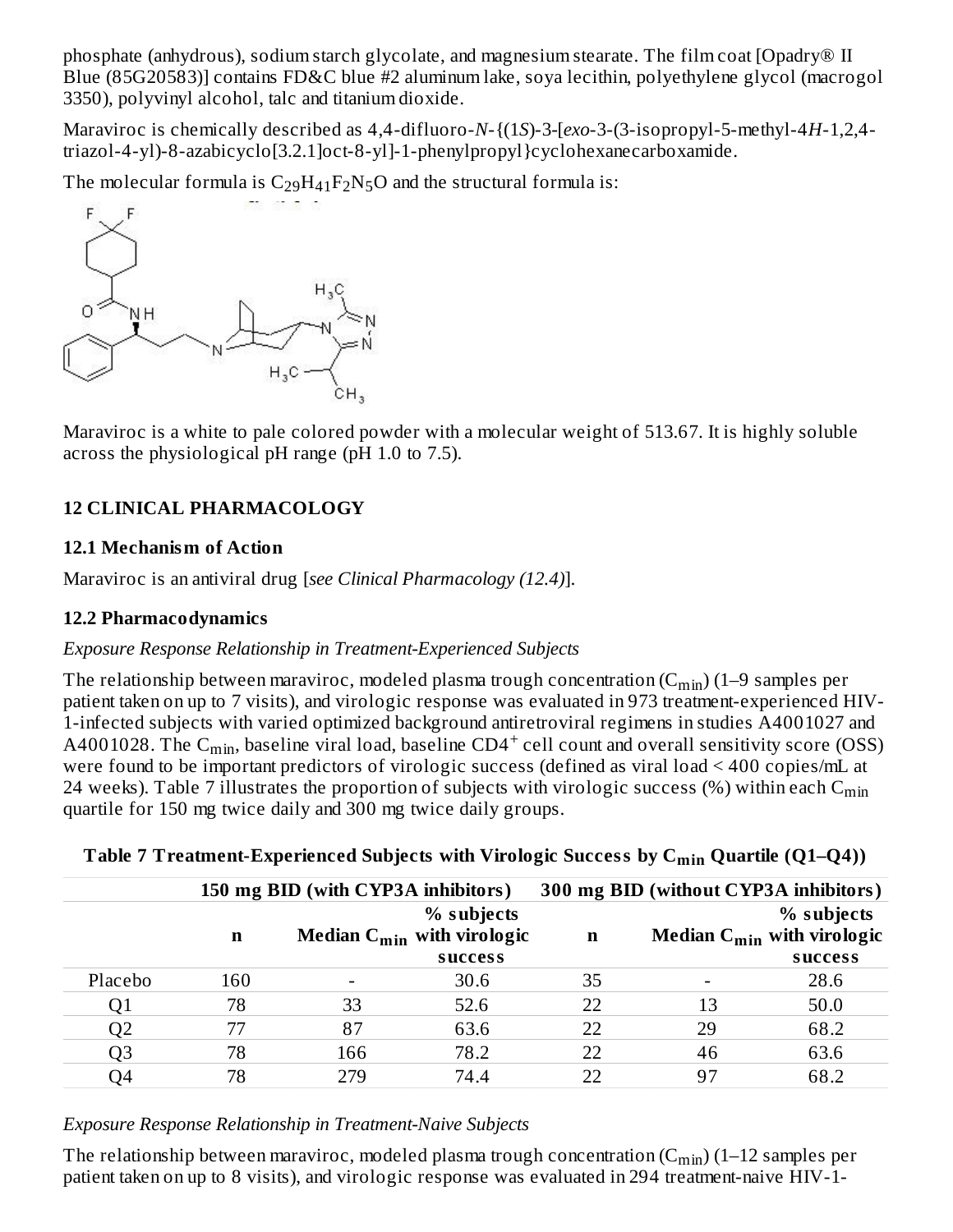infected subjects receiving maraviroc 300 mg twice daily in combination with zidovudine/lamivudine in study A4001026. Table 8 illustrates the proportion (%) of subjects with virologic success < 50 copies/mL at 48 weeks within each  $\mathsf{C}_{\min}$  quartile for the 300 mg twice daily dose.

| (VI-V4) |            |                                     |                                      |  |  |
|---------|------------|-------------------------------------|--------------------------------------|--|--|
|         | 300 mg BID |                                     |                                      |  |  |
|         | n          | <b>Median <math>C_{\min}</math></b> | % subjects with<br>virologic success |  |  |
|         | 75         | 23                                  | 57.3                                 |  |  |
|         | 72         | 39                                  | 72.2                                 |  |  |
|         | 73         | 56                                  | 74.0                                 |  |  |
|         |            |                                     | 83.8                                 |  |  |

#### **Table 8 Treatment-Naïve Subjects with Virologic Success by C Quartile min (Q1–Q4)**

Eighteen of 75 (24%) subjects in Q1 had no measurable maraviroc concentration on at least one occasion vs. 1 of 73 and 1 of 74 in quartiles 3 and 4 respectively.

#### *Effects on Electrocardiogram*

A placebo-controlled, randomized, crossover study to evaluate the effect on the QT interval of healthy male and female volunteers was conducted with three single oral doses of maraviroc and moxifloxacin. The placebo-adjusted mean maximum (upper 1-sided 95% CI) increases in QTc from baseline after 100, 300 and 900 mg of maraviroc were  $-2$  (0),  $-1$  (1), and 1 (3) msec, respectively, and 13 (15) msec for moxifloxacin 400 mg. No subject in any group had an increase in QTc of ≥60 msec from baseline. No subject experienced an interval exceeding the potentially clinically relevant threshold of 500 msec.

#### **12.3 Pharmacokinetics**

|                                                    | <b>Maraviroc dose</b>                       | ${\bf N}$ | $AUC_{12}$<br>(ng.h/Ml) | $C_{\text{max}}$<br>(ng/mL) | $C_{\min}$<br>(ng/mL) |
|----------------------------------------------------|---------------------------------------------|-----------|-------------------------|-----------------------------|-----------------------|
| Healthy volunteers<br>(phase $1$ )                 | 300 mg twice daily                          | 64        | 2908                    | 888                         | 43.1                  |
| Asymptomatic HIV<br>subjects (phase 2a)            | 300 mg twice daily                          | 8         | 2550                    | 618                         | 33.6                  |
|                                                    | 300 mg twice daily                          | 94        | 1513                    | 266                         | 37.2                  |
| Treatment-experienced<br>$HIV$ subjects (phase 3)* | 150 mg twice daily<br>$(+ CYP3A inhibitor)$ | 375       | 2463                    | 332                         | 101                   |
| Treatment-naïve HIV<br>subjects (phase $2b/3$ )*   | 300 mg twice daily                          | 344       | 1865                    | 287                         | 60                    |

**Table 9 Mean Maraviroc Pharmacokinetic Parameters**

\* The estimated exposure is lower compared to other studies possibly due to sparse sampling, food effect, compliance and concomitant medications.

#### *Absorption*

Peak maraviroc plasma concentrations are attained 0.5–4h following single oral doses of 1–1200 mg administered to uninfected volunteers. The pharmacokinetics of oral maraviroc are not doseproportional over the dose range.

The absolute bioavailability of a 100 mg dose is 23% and is predicted to be 33% at 300 mg. Maraviroc is a substrate for the efflux transporter P-glycoprotein.

*Effect of Food on Oral Absorption*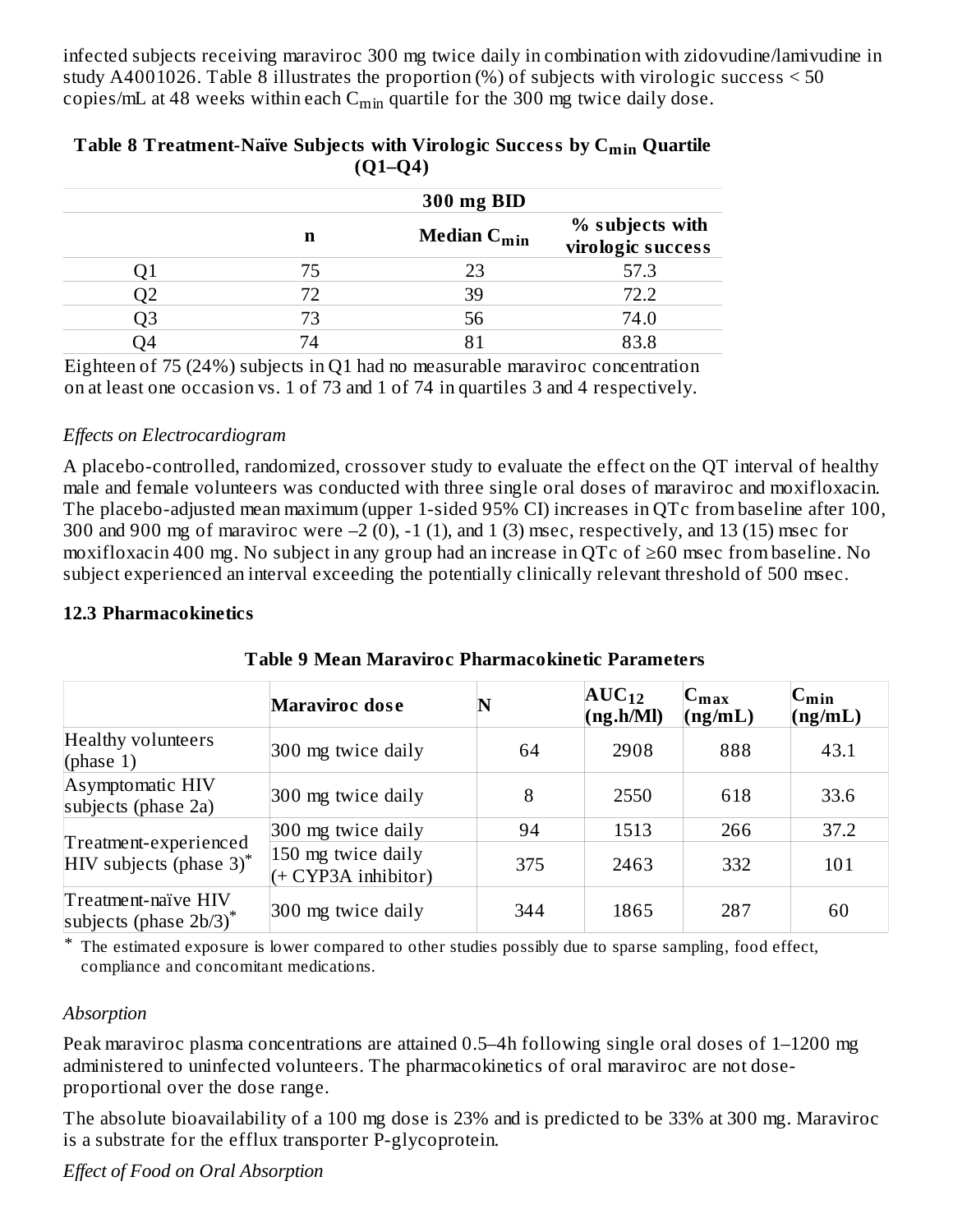Coadministration of a 300mg tablet with a high fat breakfast reduced maraviroc  $\rm{C_{max}}$  and  $\rm{AUC}$  by 33% in healthy volunteers. There were no food restrictions in the studies that demonstrated the efficacy and safety of maraviroc [*see Clinical Studies (14)*]*.* Therefore, maraviroc can be taken with or without food at the recommended dose [*see Dosage and Administration (2)*].

#### *Distribution*

Maraviroc is bound (approximately 76%) to human plasma proteins, and shows moderate affinity for albumin and alpha-1 acid glycoprotein. The volume of distribution of maraviroc is approximately 194L.

## *Metabolism*

Studies in humans and in vitro studies using human liver microsomes and expressed enzymes have demonstrated that maraviroc is principally metabolized by the cytochrome P450 system to metabolites that are essentially inactive against HIV-1. In vitro studies indicate that CYP3A is the major enzyme responsible for maraviroc metabolism. In vitro studies also indicate that polymorphic enzymes CYP2C9, CYP2D6 and CYP2C19 do not contribute significantly to the metabolism of maraviroc.

Maraviroc is the major circulating component (~42% drug-related radioactivity) following a single oral dose of 300 mg $[$ <sup>14</sup>C]-maraviroc. The most significant circulating metabolite in humans is a secondary amine  $(\sim 22\%$  radioactivity) formed by N-dealkylation. This polar metabolite has no significant pharmacological activity. Other metabolites are products of mono-oxidation and are only minor components of plasma drug-related radioactivity.

## *Excretion*

The terminal half-life of maraviroc following oral dosing to steady state in healthy subjects was 14–18 hours. A mass balance/excretion study was conducted using a single 300mg dose of  $^{14}$ C-labeled maraviroc. Approximately 20% of the radiolabel was recovered in the urine and 76% was recovered in the feces over 168 hours. Maraviroc was the major component present in urine (mean of 8% dose) and feces (mean of 25% dose). The remainder was excreted as metabolites.

## *Hepatic Impairment*

Maraviroc is primarily metabolized and eliminated by the liver. A study compared the pharmacokinetics of a single 300 mg dose of SELZENTRY in subjects with mild (Child-Pugh Class A, n=8), and moderate (Child-Pugh Class B, n=8) hepatic impairment to pharmacokinetics in healthy subjects (n=8). The mean Cmax and AUC were 11% and 25% higher, respectively, for subjects with mild hepatic impairment, and 32% and 46% higher, respectively, for subjects with moderate hepatic impairment compared to subjects with normal hepatic function. These changes do not warrant a dose adjustment. Maraviroc concentrations are higher when SELZENTRY 150 mg is administered with a potent CYP3A inhibitor compared to following administration of 300 mg without a CYP3A inhibitor, so patients with moderate hepatic impairment who receive SELZENTRY 150 mg with a potent CYP3A inhibitor should be monitored closely for maraviroc-associated adverse events. The pharmacokinetics of maraviroc have not been studied in subjects with severe hepatic impairment [*see Warnings and Precautions (5.1)*].

## *Renal Impairment*

A study compared the pharmacokinetics of a single 300 mg dose of SELZENTRY in subjects with severe renal impairment (CLcr  $\leq$  30 mL/min, n=6) and end-stage renal disease (ESRD) (n=6) to healthy volunteers (n=6). Geometric mean ratios for maraviroc  $\rm{C_{max}}$  and  $\rm{AUC_{inf}}$  were 2.4-fold and 3.2-fold higher respectively for subjects with severe renal impairment, and 1.7-fold and 2.0-fold higher respectively for subjects with ESRD as compared to subjects with normal renal function in this study. Hemodialysis had a minimal effect on maraviroc clearance and exposure in subjects with ESRD. Exposures observed in subjects with severe renal impairment and ESRD were within the range observed in previous SELZENTRY 300 mg single-dose studies in healthy volunteers with normal renal function. However, maraviroc exposures in the subjects with normal renal function in this study were 50% lower than that observed in previous studies. Based on the results of this study, no dose adjustment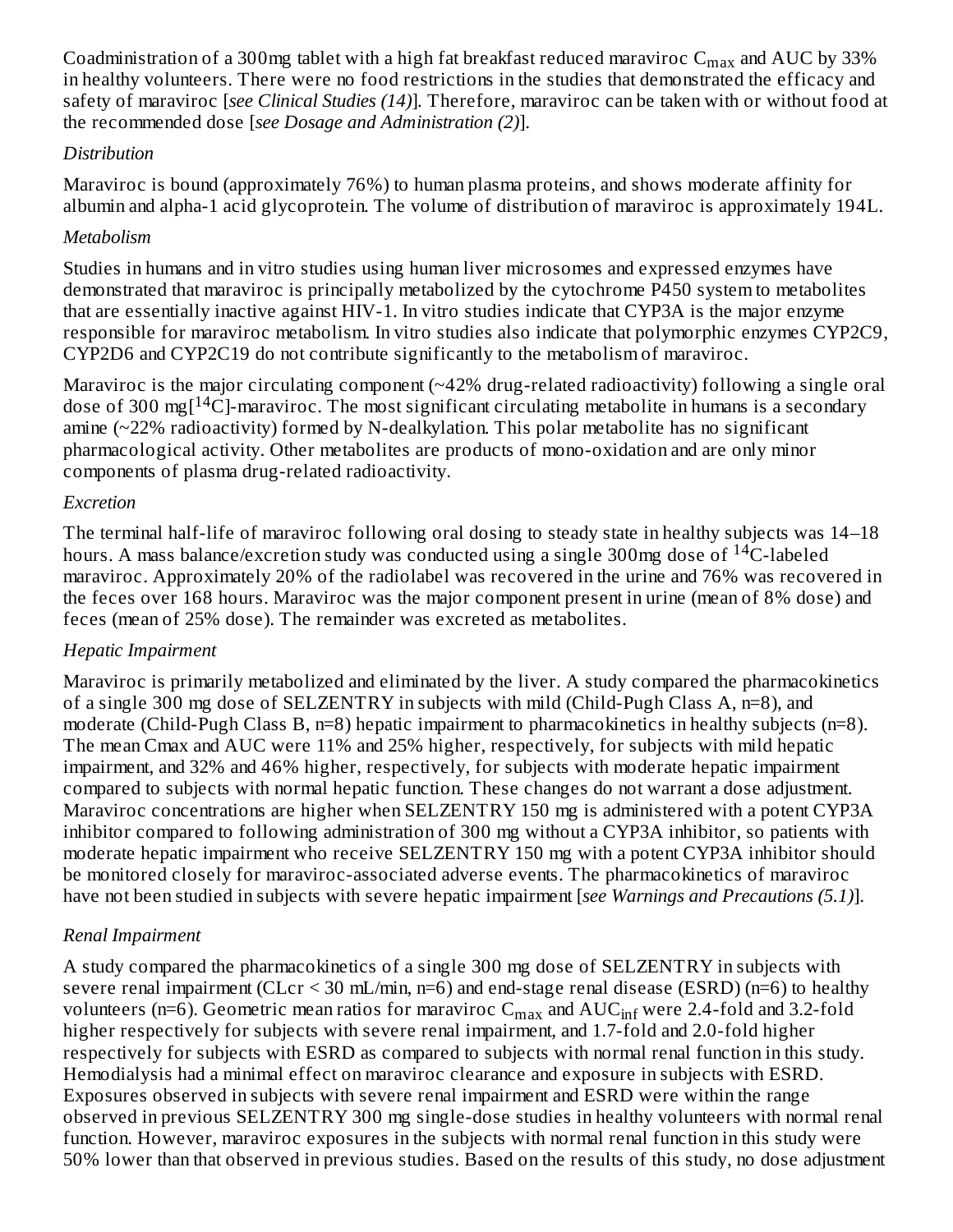is recommended for patients with renal impairment receiving SELZENTRY without a potent CYP3A inhibitor or inducer. However, if patients with severe renal impairment or ESRD experience any symptoms of postural hypotension while taking SELZENTRY 300 mg twice daily, their dose should be reduced to 150 mg twice daily [see *Dosage and Administration (2.2); Warnings and Precautions (5.2)*].

In addition, the study compared the pharmacokinetics of multiple dose SELZENTRY in combination with saquinavir/ritonavir 1000/100 mg twice daily (a potent CYP3A inhibitor combination) for 7 days in subjects with mild renal impairment (CLcr >50 and ≤80 mL/min, n=6) and moderate renal impairment (CLcr ≥30 and ≤50 mL/min, n=6) to healthy volunteers with normal renal function (n=6). Subjects received 150 mg of SELZENTRY at different dose frequencies (healthy volunteers – every 12 hours; mild renal impairment – every 24 hours; moderate renal impairment – every 48 hours). Compared to healthy volunteers (dosed every 12 hours), geometric mean ratios for maraviroc  $\mathrm{AUC}_{\mathrm{tau}}$ ,  $\mathrm{C}_{\mathrm{max}}$  and  $\mathsf{C}_{\mathsf{min}}$  were 50% higher, 20% higher and 43% lower, respectively for subjects with mild renal impairment (dosed every 24 hours). Geometric mean ratios for maraviroc  $\mathrm{AUC}_{\mathrm{tau}}$ ,  $\mathrm{C}_{\mathrm{max}}$  and  $\mathrm{C}_{\mathrm{min}}$  were 16% higher, 29% lower and 85% lower, respectively for subjects with moderate renal impairment (dosed every 48 hours) compared to healthy volunteers (dosed every 12 hours). Based on the data from this study, no adjustment in dose is recommended for patients with mild or moderate renal impairment [see *Dosage and Administration (2.2)*].

#### *Effect of Concomitant Drugs on the Pharmacokinetics of Maraviroc*

Maraviroc is a substrate of CYP3A and Pgp and hence its pharmacokinetics are likely to be modulated by inhibitors and inducers of these enzymes/transporters. The CYP3A/Pgp inhibitors ketoconazole, lopinavir/ritonavir, ritonavir, darunavir/ritonavir, saquinavir/ritonavir and atazanavir ± ritonavir all increased the  $\rm{C_{max}}$  and  $\rm{AUC}$  of maraviroc [see Table 10]. The CYP3A inducers rifampin, etravirine and efavirenz decreased the  $\mathsf{C}_{\max}$  and  $\mathrm{AUC}$  of maraviroc [see Table 10].

Tipranavir/ritonavir (net CYP3A inhibitor/Pgp inducer) did not affect the steady state pharmacokinetics of maraviroc (see Table 10). Co-trimoxazole and tenofovir did not affect the pharmacokinetics of maraviroc.

| Ratio (90% CI) of maraviroc<br>pharmacokinetic parameters with/without<br><b>Maraviroc</b><br><b>Coadministered</b><br>N<br>coadministered drug (no effect $= 1.00$ )<br>drug and dose<br><b>Dose</b> |    |                |                      |                       |                      |
|-------------------------------------------------------------------------------------------------------------------------------------------------------------------------------------------------------|----|----------------|----------------------|-----------------------|----------------------|
|                                                                                                                                                                                                       |    |                | Cmin                 | $AUC_{tau}$           | Cmax                 |
| <b>CYP3A</b> and/or P-gp Inhibitors                                                                                                                                                                   |    |                |                      |                       |                      |
| Ketoconazole<br>$400$ mg QD                                                                                                                                                                           | 12 | 100 mg BID     | 3.75<br>(3.01, 4.69) | 5.00<br>(3.98, 6.29)  | 3.38<br>(2.38, 4.78) |
| Ritonavir<br>$100$ mg BID                                                                                                                                                                             | 8  | $100$ mg $BID$ | 4.55<br>(3.37, 6.13) | 2.61<br>(1.92, 3.56)  | 1.28<br>(0.79, 2.09) |
| Saquinavir (soft gel<br>capsules) /ritonavir<br>1000 mg/100 mg<br><b>BID</b>                                                                                                                          | 11 | 100 mg BID     | 11.3<br>(8.96, 14.1) | 9.77<br>(7.87, 12.14) | 4.78<br>(3.41, 6.71) |
|                                                                                                                                                                                                       |    |                |                      |                       |                      |
| Lopinavir/ritonavir<br>$400$ mg/100 mg BID                                                                                                                                                            | 11 | 300 mg BID     | 9.24<br>(7.98, 10.7) | 3.95<br>(3.43, 4.56)  | 1.97<br>(1.66, 2.34) |
| Atazanavir<br>$400$ mg QD                                                                                                                                                                             | 12 | 300 mg BID     | 4.19<br>(3.65, 4.80) | 3.57<br>(3.30, 3.87)  | 2.09<br>(1.72, 2.55) |
| Atazanavir/ritonavir<br>$300 \text{ mg}/100 \text{ mg QD}$                                                                                                                                            | 12 | 300 mg BID     | 6.67<br>(5.78, 7.70) | 4.88<br>(4.40, 5.41)  | 2.67<br>(2.32, 3.08) |

**Table 10 Effect of Coadministered Agents on the Pharmacokinetics of Maraviroc**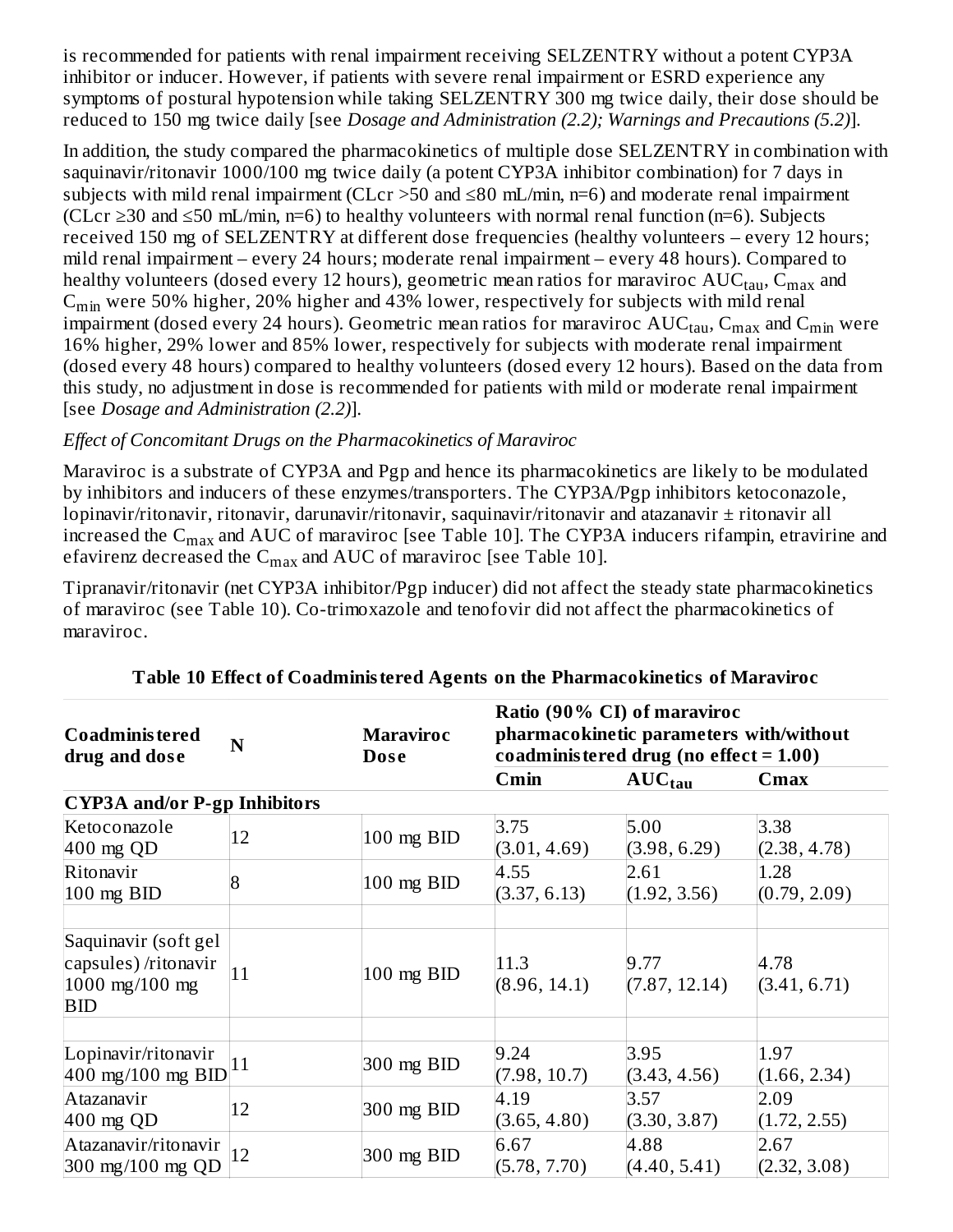| Darunavir/ritonavir<br>600 mg/100 mg BID                                                          | 12             | 150 mg BID                                              | 8.00<br>(6.35, 10.1)    | 4.05<br> 2.94, 5.59     | 2.29<br>(1.46, 3.59)    |
|---------------------------------------------------------------------------------------------------|----------------|---------------------------------------------------------|-------------------------|-------------------------|-------------------------|
| <b>CYP3A and/or P-gp Inducers</b>                                                                 |                |                                                         |                         |                         |                         |
| Efavirenz<br>$600$ mg $QD$                                                                        | 12             | 100 mg BID                                              | 0.55<br>(0.43, 0.72)    | 0.552<br>(0.492, 0.620) | 0.486<br>(0.377, 0.626) |
| Efavirenz<br>$600$ mg QD                                                                          | 12             | 200 mg BID<br>(+efavirenz):<br>100 mg BID<br>(alone)    | 1.09<br>(0.89, 1.35)    | 1.15<br>(0.98, 1.35)    | 1.16<br>(0.87, 1.55)    |
| Rifampicin<br>$600$ mg QD                                                                         | 12             | 100 mg BID                                              | 0.22<br>(0.17, 0.28)    | 0.368<br>(0.328, 0.413) | 0.335<br>(0.260, 0.431) |
| Rifampicin<br>$600$ mg QD                                                                         | 12             | $200$ mg BID<br>(+rifampicin):<br>100 mg BID<br>(alone) | 0.66<br>(0.54, 0.82)    | 1.04<br>(0.89, 1.22)    | 0.97<br>(0.72, 1.29)    |
| Etravirine<br>200 mg BID                                                                          | 14             | 300 mg BID                                              | 0.609<br>(0.525, 0.707) | 0.468<br>(0.381, 0.576) | 0.400<br>(0.282, 0.566) |
| Nevirapine*<br>$200$ mg BID<br>$(+$ lamivudine 150<br>mg BID, tenofovir<br>$ 300 \text{ mg QD} $  | $\overline{8}$ | 300 mg SD                                               |                         | 1.01<br>(0.65, 1.55)    | 1.54<br>(0.94, 2.51)    |
| <b>CYP3A</b> and/or P-gp Inhibitors and Inducers                                                  |                |                                                         |                         |                         |                         |
| Lopinavir/ritonavir<br>+ efavirenz<br>400 mg/100 mg BID<br>+600 mg QD                             | 11             | 300 mg BID                                              | 6.29<br>(4.72, 8.39)    | 2.53<br>(2.24, 2.87)    | 1.25<br>(1.01, 1.55)    |
| Saquinavir(soft gel<br>capsules) /ritonavir<br>+ efavirenz<br>1000 mg/100 mg<br>$BID + 600$ mg QD | 11             | 100 mg BID                                              | 8.42<br>(6.46, 10.97)   | 5.00<br>(4.26, 5.87)    | 2.26<br>(1.64, 3.11)    |
| Darunavir/ritonavir<br>$+$ etravirine<br>600 mg/100 mg BID<br>$+200$ mg BID                       | 10             | 150 mg BID                                              | 5.27<br>(4.51, 6.15)    | 3.10<br>(2.57, 3.74)    | 1.77<br>(1.20, 2.60)    |
| Tipranavir/ritonavir<br>500 mg/200 mg BID                                                         | 12             | 150 mg BID                                              | 1.80<br>(1.55, 2.09)    | 1.02<br>(0.850, 1.23)   | 0.86<br>(0.61, 1.21)    |
| Other                                                                                             |                |                                                         |                         |                         |                         |
| Raltegravir<br>$400$ mg BID                                                                       | 17             | $300$ mg $BID$                                          | 0.90<br>(0.85, 0.96)    | 0.86<br>(0.80, 0.92)    | 0.79<br>(0.67, 0.94)    |

\* **Compared to historical data**

#### *Effect of Maraviroc on the Pharmacokinetics of Concomitant Drugs*

Maraviroc is unlikely to inhibit the metabolism of coadministered drugs metabolized by the following cytochrome P enzymes (CYP1A2, CYP2B6, CYP2C8, CYP2C9, CYP2C19, and CYP3A) because maraviroc did not inhibit activity of those enzymes at clinically relevant concentrations in vitro. Maraviroc does not induce CYP1A2 in vitro.

In vitro results indicate that maraviroc could inhibit P-glycoprotein in the gut and may thus affect bioavailability of certain drugs.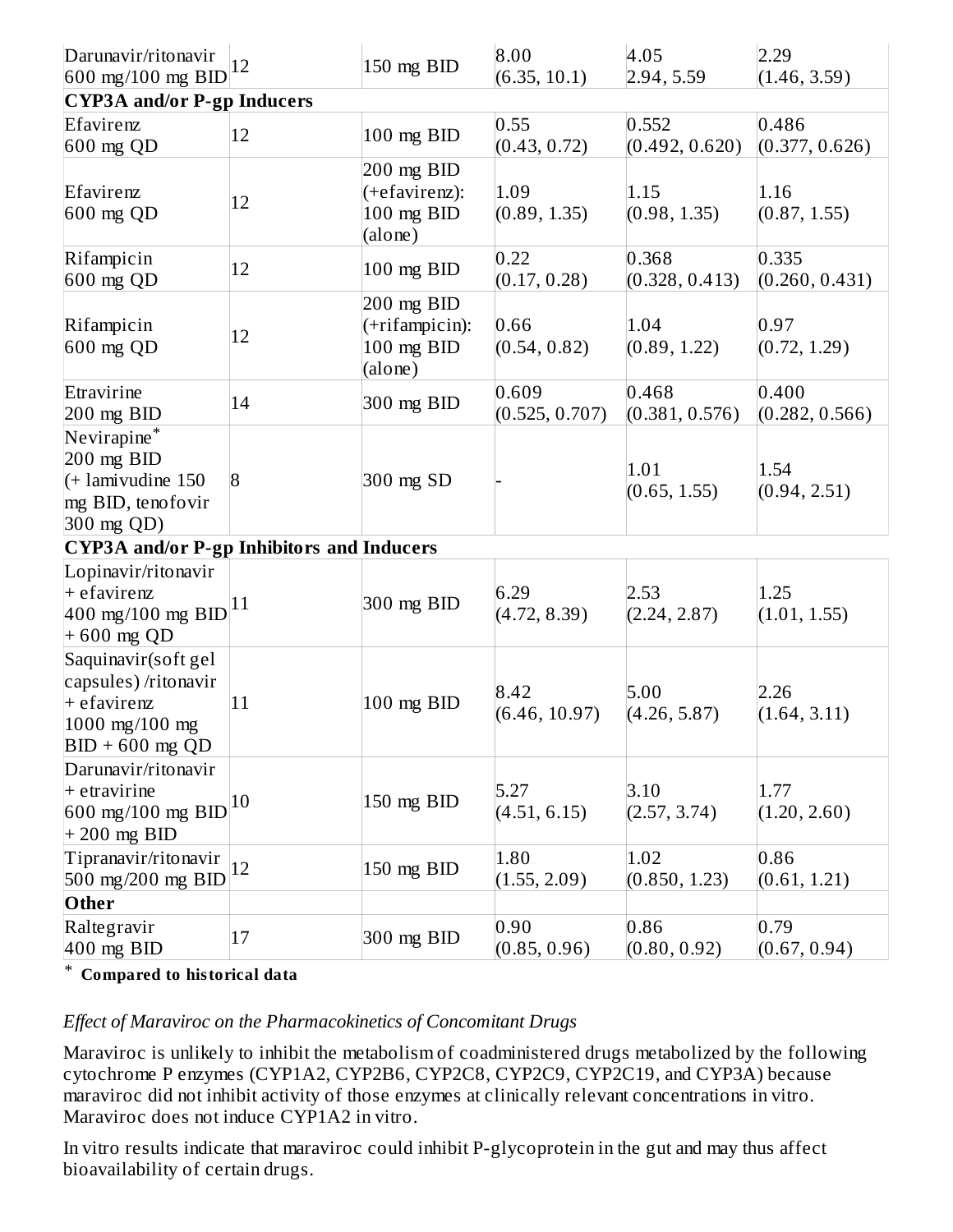Drug interaction studies were performed with maraviroc and other drugs likely to be coadministered or commonly used as probes for pharmacokinetic interactions [see Table 6]. Maraviroc had no effect on the pharmacokinetics of zidovudine or lamivudine. Maraviroc decreased the  $\mathsf{C}_{\min}$  and  $\mathsf{AUC}$  of raltegravir by 27% and 37%, respectively, which is not clinically significant. Maraviroc had no clinically relevant effect on the pharmacokinetics of midazolam, the oral contraceptives ethinylestradiol and levonorgestrel, no effect on the urinary 6β-hydroxycortisol/cortisol ratio, suggesting no induction of CYP3A in vivo. Maraviroc had no effect on the debrisoquine metabolic ratio (MR) at 300 mg twice daily or less in vivo and did not cause inhibition of CYP2D6 in vitro until concentrations >100µM. However, there was 234% increase in debrisoquine MR on treatment compared to baseline at 600 mg once daily, suggesting potential inhibition of CYP2D6 at higher dose.

## **12.4 Microbiology**

#### *Mechanism of Action*

Maraviroc is a member of a therapeutic class called CCR5 co-receptor antagonists. Maraviroc selectively binds to the human chemokine receptor CCR5 present on the cell membrane, preventing the interaction of HIV-1 gp120 and CCR5 necessary for CCR5-tropic HIV-1 to enter cells. CXCR4-tropic and dual-tropic HIV-1 entry is not inhibited by maraviroc.

#### *Antiviral Activity in Cell Culture*

Maraviroc inhibits the replication of CCR5-tropic laboratory strains and primary isolates of HIV-1 in models of acute peripheral blood leukocyte infection. The mean  $\mathrm{EC}_{50}$  value (50% effective concentration) for maraviroc against HIV-1 group M isolates (subtypes A to J and circulating recombinant form AE) and group O isolates ranged from 0.1 to 4.5 nM (0.05 to 2.3 ng/mL) in cell culture.

When used with other antiretroviral agents in cell culture, the combination of maraviroc was not antagonistic with NNRTIs (delavirdine, efavirenz and nevirapine), NRTIs (abacavir, didanosine, emtricitabine, lamivudine, stavudine, tenofovir, zalcitabine and zidovudine), or protease inhibitors (amprenavir, atazanavir, darunavir, indinavir, lopinavir, nelfinavir, ritonavir, saquinavir and tipranavir). Maraviroc was additive/synergistic with the HIV fusion inhibitor enfuvirtide. Maraviroc was not active against CXCR4-tropic and dual-tropic viruses (EC $_{50}$  value >10  $\mu$ M). The antiviral activity of maraviroc against HIV-2 has not been evaluated.

## *Resistance in Cell Culture*

HIV-1 variants with reduced susceptibility to maraviroc have been selected in cell culture, following serial passage of two CCR5-tropic viruses (CC1/85 and RU570). The maraviroc-resistant viruses remained CCR5-tropic with no evidence of a change from a CCR5-tropic virus to a CXCR4-using virus. Two amino acid residue substitutions in the V3-loop region of the HIV-1 envelope glycoprotein (gp160), A316T and I323V (HXB2 numbering), were shown to be necessary for the maraviroc-resistant phenotype in the HIV-1 isolate CC1/85. In the RU570 isolate a 3-amino acid residue deletion in the V3 loop, ΔQAI (HXB2 positions 315–317), was associated with maraviroc resistance. The relevance of the specific gp120 mutations observed in maraviroc-resistant isolates selected in cell culture to clinical maraviroc resistance is not known. Maraviroc-resistant viruses were characterized phenotypically by concentration response curves that did not reach 100% inhibition in phenotypic drug assays, rather than increases in  $\mathop{EC_{50}}$  values.

## *Cross-resistance in Cell Culture*

Maraviroc had antiviral activity against HIV-1 clinical isolates resistant to NNRTIs, NRTIs, PIs and the fusion inhibitor enfuvirtide in cell culture (EC $_{50}$  values ranged from 0.7 to 8.9 nM (0.36 to 4.57  $\,$ ng/mL)). Maraviroc-resistant viruses that emerged in cell culture remained susceptible to the enfuvirtide and the protease inhibitor saquinavir.

## *Clinical Resistance*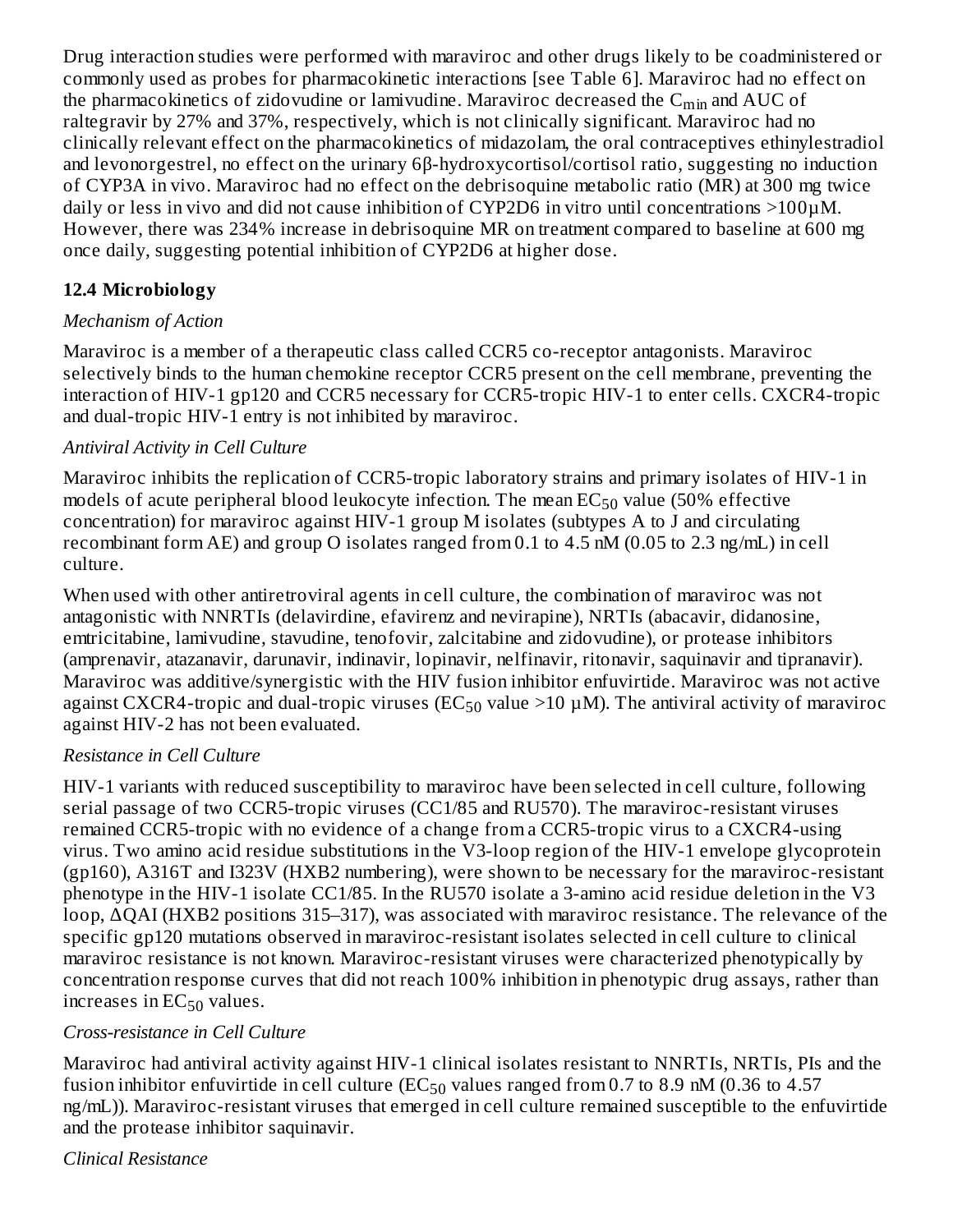Virologic failure on maraviroc can result from genotypic and phenotypic resistance to maraviroc, through outgrowth of undetected CXCR4-using virus present before maraviroc treatment (see *Tropism* below), through resistance to background therapy drugs (Table 11), or due to low exposure to maraviroc [see *Clinical Pharmacology (12.2)*].

#### *Antiretroviral treatment-experienced subjects (Studies A4001027 and A4001028)*

Week 48 data from treatment-experienced subjects failing maraviroc-containing regimens with CCR5 tropic virus (n=58) have identified 22 viruses that had decreased susceptibility to maraviroc characterized in phenotypic drug assays by concentration response curves that did not reach 100% inhibition. Additionally, CCR5-tropic virus from 2 of these treatment failure subjects had ≥3-fold shifts in  $EC_{50}$  values for maraviroc at the time of failure.

Fifteen of these viruses were sequenced in the gp120 encoding region and multiple amino acid substitutions with unique patterns in the heterogeneous V3 loop region were detected. Changes at either amino acid position 308 or 323 (HXB2 numbering) were seen in the V3 loop in 7 of the subjects with decreased maraviroc susceptibility. Substitutions outside the V3 loop of gp120 may also contribute to reduced susceptibility to maraviroc.

#### *Antiretroviral treatment-naïve subjects (Study A4001026)*

Treatment-naïve subjects receiving SELZENTRY had more virologic failures and more treatment emergent resistance to the background regimen drugs compared to those receiving efavirenz (Table 11).

#### **Table 11 Development of Resistance to MVC or EFV and Background Drugs in Antiretroviral Treatment-Naïve Trial A4001026 for Patients with CCR5-tropic Virus at Screening using Enhanced Sensitivity Trofile® Assay**

|                                        | <b>MVC</b> | <b>EFV</b> |
|----------------------------------------|------------|------------|
| Total N in Dataset                     | 273        | 241        |
| $(As-Treated)$                         |            |            |
| Total Virologic Failures (As-Treated)  | 85(31%)    | 56 (23%)   |
| Evaluable Virologic Failures with Post | 73         | 43         |
| Baseline Genotypic and Phenotypic Data |            |            |
| • Lamivudine Resistance                | 39 (53%)   | 13 (30%)   |
| • Zidovudine Resistance                | 2(3%)      |            |
| • Efavirenz Resistance                 |            | 23 (53%)   |
| • Phenotypic Resistance to MVC*        | 19 (26 %)  |            |

\* Includes subjects failing with CXCR4 - or dual/mixed-tropism because these viruses are not intrinsically susceptible to maraviroc.

In an as-treated analysis of treatment-naïve subjects at 96 weeks, 32 subjects failed a maraviroccontaining regimen with CCR5-tropic virus and had a tropism result at failure; 7 of these subjects had evidence of maraviroc phenotypic resistance defined as concentration response curves that did not reach 95% inhibition. One additional subject had a ≥3-fold shift in the  $\mathrm{EC}_{50}$  value for maraviroc at the time of failure. A clonal analysis of the V3 loop amino acid envelope sequences was performed from 6 of the 7 subjects. Changes in V3 loop amino acid sequence differed between each of these different subjects, even for those infected with the same virus clade suggesting that that there are multiple diverse pathways to maraviroc resistance. The subjects who failed with CCR5-tropic virus and without a detectable maraviroc shift in susceptibility were not evaluated for genotypic resistance.

Of the 32 maraviroc virologic failures failing with CCR5-tropic virus, 20(63%) also had genotypic and/or phenotypic resistance to background drugs in the regimen (lamivudine, zidovudine).

*Tropism*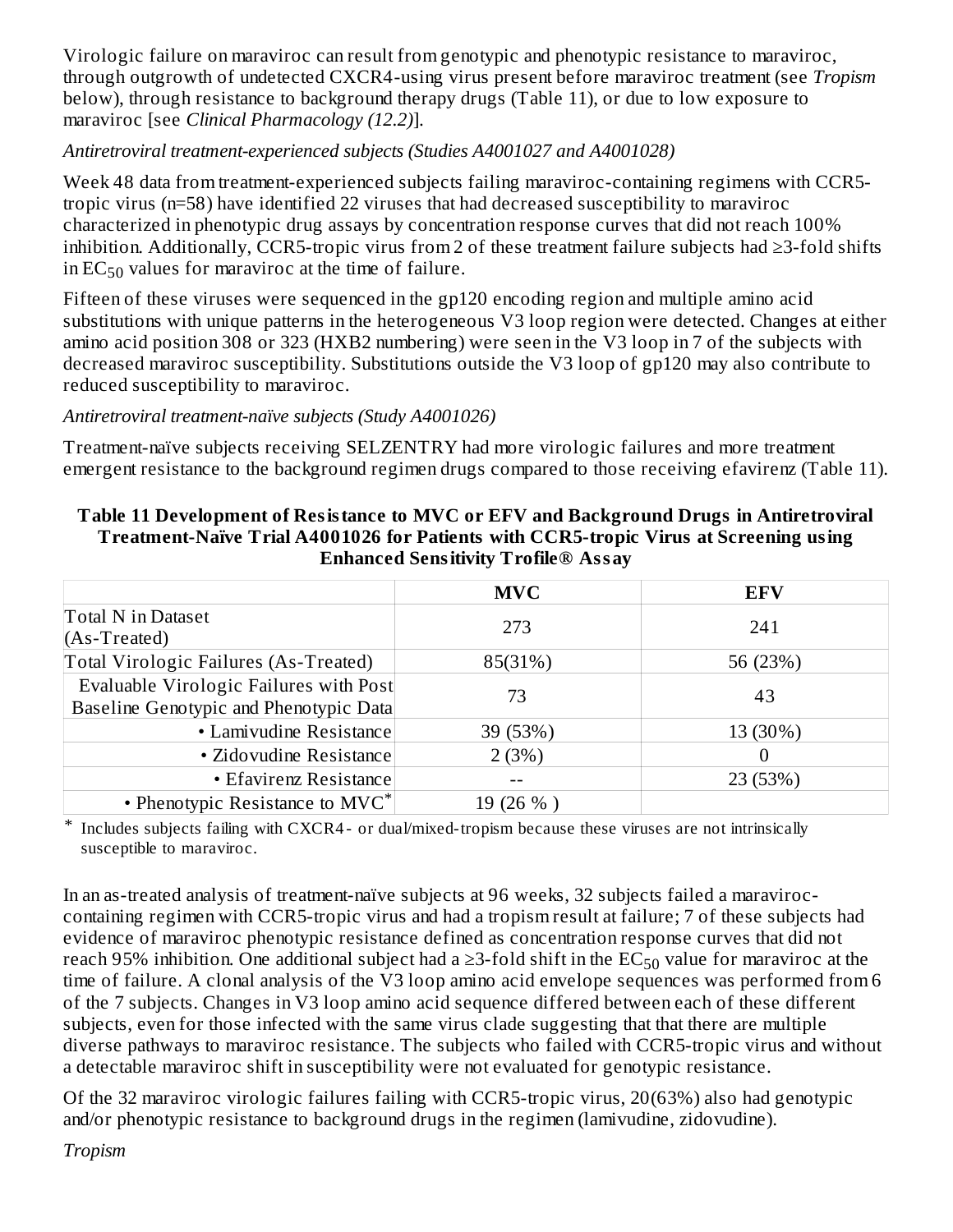In both treatment-experienced and treatment-naive subjects, detection of CXCR4-using virus prior to initiation of therapy has been associated with a reduced virologic response to maraviroc.

#### *Antiretroviral treatment-experienced subjects*

In the majority of cases, treatment failure on maraviroc was associated with detection of CXCR4-using virus (i.e., CXCR4-or dual/mixed-tropic) which was not detected by the tropism assay prior to treatment. CXCR4-using virus was detected at failure in approximately 55% of subjects who failed treatment on maraviroc by week 48, as compared to 9% of subjects who experienced treatment failure in the placebo arm. To investigate the likely origin of the on-treatment CXCR4-using virus, a detailed clonal analysis was conducted on virus from 20 representative subjects (16 subjects from the maraviroc arms and 4 subjects from the placebo arm) in whom CXCR4-using virus was detected at treatment failure. From analysis of amino acid sequence differences and phylogenetic data, it was determined that CXCR4-using virus in these subjects emerged from a low level of pre-existing CXCR4-using virus not detected by the tropism assay (which is population-based) prior to treatment rather than from a coreceptor switch from CCR5-tropic virus to CXCR4-using virus resulting from mutation in the virus.

Detection of CXCR4-using virus prior to initiation of therapy has been associated with a reduced virological response to maraviroc. Furthermore, subjects failing maraviroc BID at week 48 with CXCR4-using virus had a lower median increase in CD4<sup>+</sup> cell counts from baseline  $(+41 \text{ cells/mm}^3)$ than those subjects failing with CCR5-tropic virus (+162 cells/mm<sup>3</sup>). The median increase in CD4<sup>+</sup> cell count in subjects failing in the placebo arm was  $+7$  cells/mm<sup>3</sup>.

#### *Antiretroviral treatment-naïve subjects*

In a 96-week study of antiretroviral treatment-naïve subjects, 14% (12/85) who had CCR5-tropic virus at screening with an enhanced sensitivity tropism assay (Trofile®) and failed therapy on maraviroc had CXCR4-using virus at the time of treatment failure. A detailed clonal analysis was conducted in two previously antiretroviral treatment-naïve subjects enrolled in a Phase 2a monotherapy study who had CXCR4-using virus detected after 10 days treatment with maraviroc. Consistent with the detailed clonal analysis conducted in treatment-experienced subjects, the CXCR4-using variants appear to emerge from outgrowth of a pre-existing undetected CXCR4-using virus. Screening with an enhanced sensitivity tropism assay reduced the number of maraviroc virologic failures with CXCR4- or dual/mixed-tropic virus at failure to 12 compared to 24 when screening with the original tropism assay. All but one (11/12; 92%) of the maraviroc failures failing with CXCR4 or dual/mixed-tropic virus also had genotypic and phenotypic resistance to the background drug lamivudine at failure and 33% (4 /12) developed zidovudine-associated resistance substitutions.

Subjects who had CCR5-tropic virus at baseline and failed maraviroc therapy with CXCR4-using virus had a median increase in CD4<sup>+</sup> cell counts from baseline of +113 cells/mm<sup>3</sup> while those subjects failing with CCR5-tropic virus had an increase of +135 cells/mm<sup>3</sup>. The median increase in CD4<sup>+</sup> cell count in subjects failing in the efavirenz arm was  $+95$  cells/mm<sup>3</sup>.

## **13 NONCLINICAL TOXICOLOGY**

#### **13.1 Carcinogenesis, Mutagenesis, Impairment of Fertility**

#### *Carcinogenesis*

Long-term oral carcinogenicity studies of maraviroc were carried out in rasH2 transgenic mice (6 months) and in rats for up to 96 weeks (females) and 104 weeks (males). No drug-related increases in tumor incidence were found in mice at 1500 mg/kg/day and in male and female rats at 900 mg/kg/day. The highest exposures in rats were approximately 11 times those observed in humans at the therapeutic dose of 300 mg twice daily for the treatment of HIV-1 infection.

#### *Mutagenesis*

Maraviroc was not genotoxic in the reverse mutation bacterial test (Ames test in Salmonella and E. coli),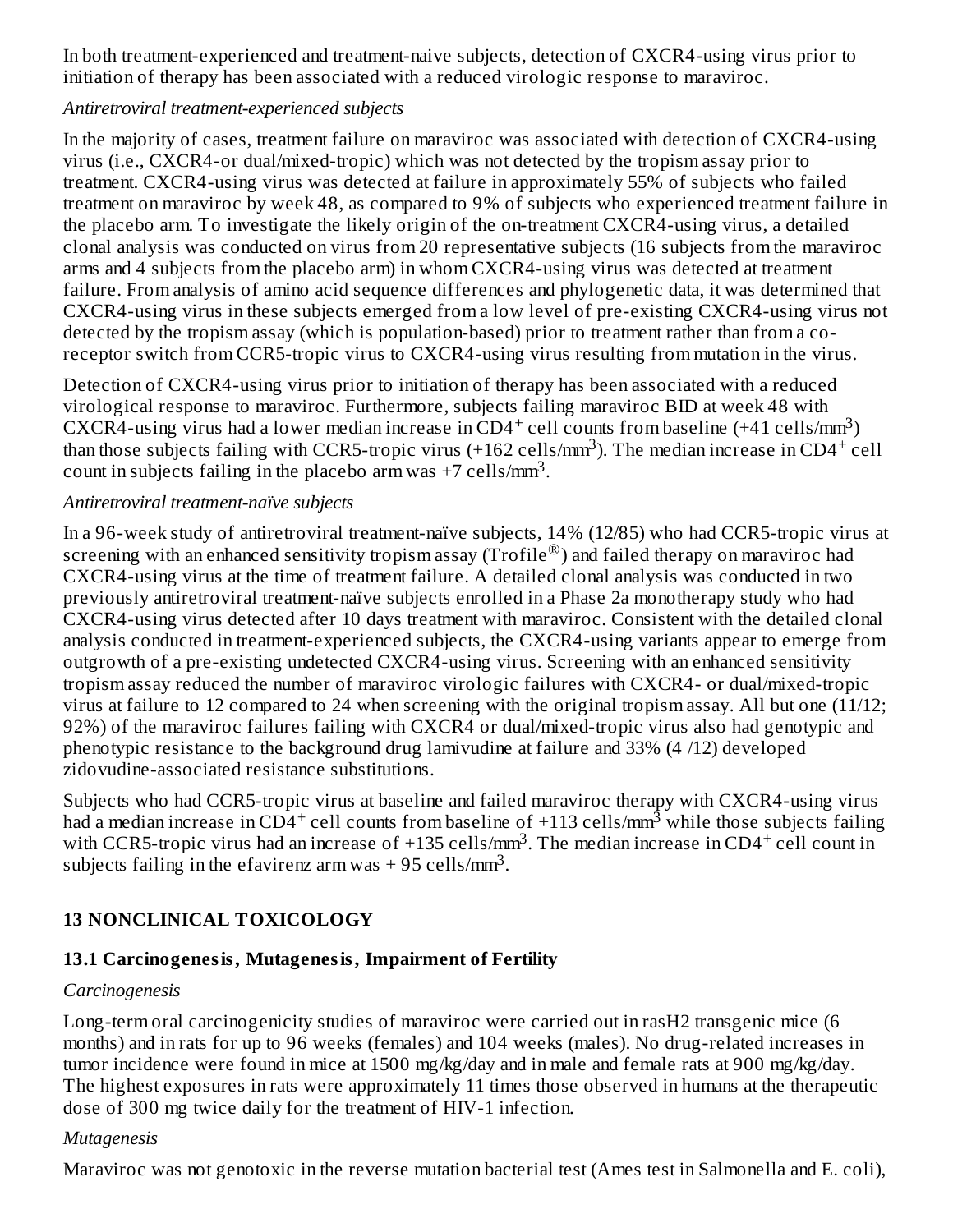a chromosome aberration test in human lymphocytes and rat bone marrow micronucleus test.

#### *Impairment of Fertility*

Maraviroc did not impair mating or fertility of male or female rats and did not affect sperm of treated male rats at approximately 20-fold higher exposures (AUC) than in humans given the recommended 300 mg twice daily dose.

## **14 CLINICAL STUDIES**

The clinical efficacy and safety of SELZENTRY is derived from analyses of data from three ongoing studies in adult subjects infected with CCR5-tropic HIV-1: A4001027 and A4001028, in antiretroviral treatment-experienced adult subjects and A4001026 in treatment-naïve subjects. These studies are supported by a 48-week study in antiretroviral treatment-experienced adult subjects infected with dual/mixed-tropic HIV-1, A4001029.

## **14.1 Studies in CCR5-tropic, Treatment-Experienced Subjects**

Studies A4001027 and A4001028 are ongoing, double-blind, randomized, placebo-controlled, multicenter studies in subjects infected with CCR5-tropic HIV-1. Subjects were required to have an HIV-1 RNA of greater than 5,000 copies/mL despite at least 6 months of prior therapy with at least one agent from three of the four antiretroviral drug classes [≥1 nucleoside reverse transcriptase inhibitors (NRTI), ≥1 non-nucleoside reverse transcriptase inhibitors (NNRTI), ≥2 protease inhibitors (PI), and/or enfuvirtide] or documented resistance to at least one member of each class. All subjects received an optimized background regimen consisting of 3 to 6 antiretroviral agents (excluding low-dose ritonavir) selected on the basis of the subject's prior treatment history and baseline genotypic and phenotypic viral resistance measurements. In addition to the optimized background regimen, subjects were then randomized in a 2:2:1 ratio to maraviroc 300 mg once daily, maraviroc 300 mg twice daily, or placebo. Doses were adjusted based on background therapy as described in *Dosing and Administration*, Table 1.

In the pooled analysis for A4001027 and A4001028, the demographics and baseline characteristics of the treatment groups were comparable (Table 12). Of the 1043 subjects with a CCR5 tropism result at screening, 7.6% had a dual/mixed tropism result at the baseline visit 4 to 6 weeks later. This illustrates the background change from CCR5 to dual/mixed tropism result over time in this treatment-experienced population, prior to a change in antiretroviral regimen or administration of a CCR5 co-receptor antagonist.

|              | <b>SELZENTRY</b>        | <b>Placebo</b> |  |
|--------------|-------------------------|----------------|--|
|              | <b>BID</b><br>$N = 426$ | $N = 209$      |  |
| Age (years)  |                         |                |  |
| Mean (Range) | $46.3(21-73)$           | $45.7(29-72)$  |  |
| <b>Sex</b>   |                         |                |  |
| Male         | 382 (89.7%)             | 185 (88.5%)    |  |
| Female       | 44 (10.3%)              | 24 (11.5%)     |  |
| Race         |                         |                |  |
| White        | 363 (85.2%)             | 178 (85.2%)    |  |
| <b>Black</b> | 51 (12.0%)              | 26 (12.4%)     |  |
| Other        | 12 (2.8%)               | $5(2.4\%)$     |  |
| Region       |                         |                |  |
| U.S.         | 276 (64.8%)             | 135 (64.6%)    |  |

#### **Table 12 Demographic and Bas eline Characteristics of Subjects in Studies A4001027 and A4001028**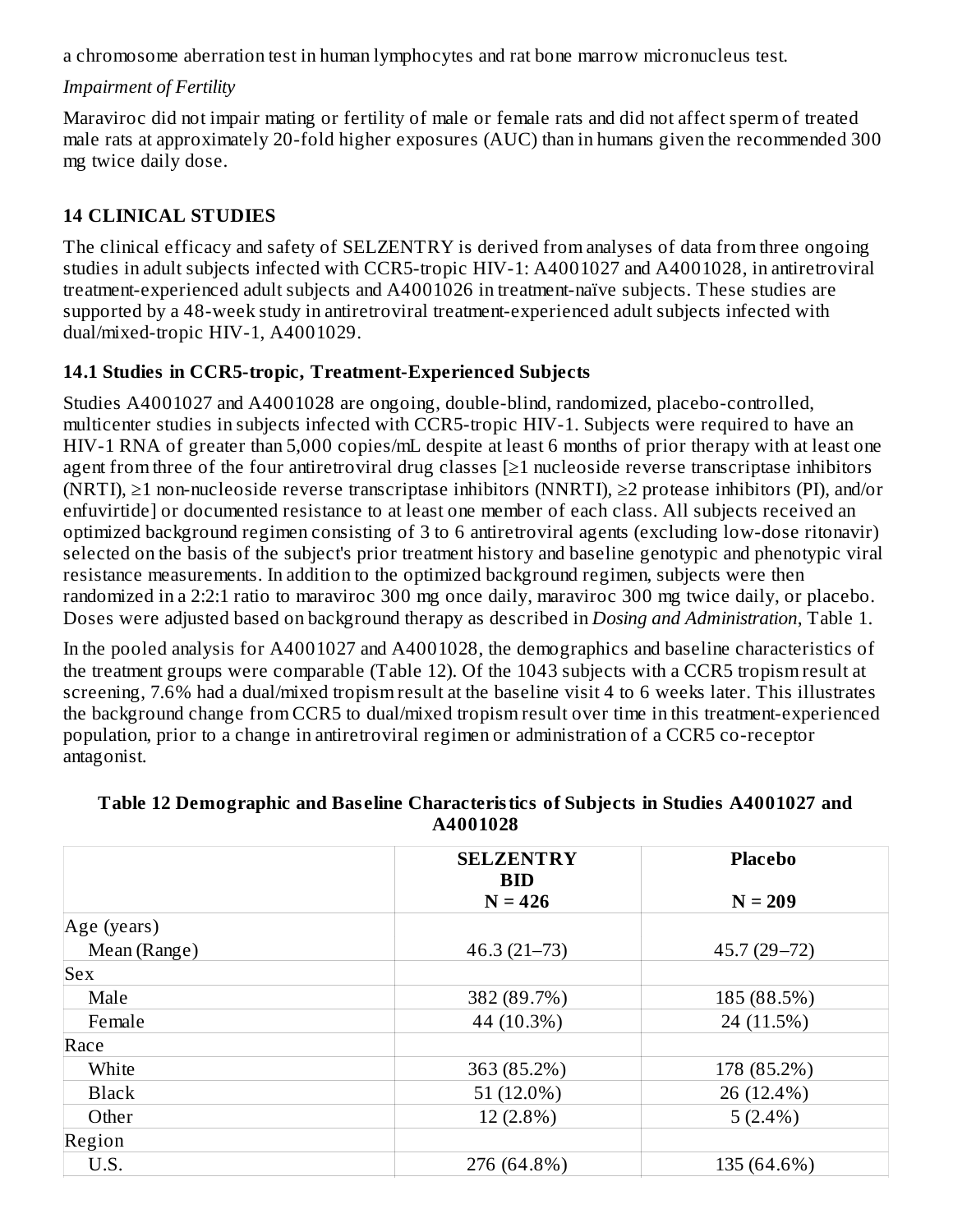| Non-U.S.                                           | 150 (35.2%)         | 74 (35.4%)          |
|----------------------------------------------------|---------------------|---------------------|
| Subjects with Previous Enfuvirtide Use             | 142 (33.3%)         | 62 (29.7)           |
| Subjects with Enfuvirtide as Part of OBT           | 182 (42.7%)         | 91 (43.5%)          |
| Baseline Plasma HIV-1 RNA (log <sub>10</sub>       |                     |                     |
| copies/mL)                                         |                     |                     |
|                                                    |                     |                     |
| Mean (Range)                                       | $4.85(2.96 - 6.88)$ | $4.86(3.46 - 7.07)$ |
| Subjects with Screening                            | 179 (42.0%)         | 84 (40.2%)          |
| Viral Load $\geq$ 100,000 copies/mL                |                     |                     |
| Baseline $CD4+Cell$ Count (cells/mm <sup>3</sup> ) |                     |                     |
| Median (Range)                                     | $167(2 - 820)$      | $171(1 - 675)$      |
| Subjects with Baseline                             | 250 (58.7%)         | 118 (56.5%)         |
| $CD4+Cell Count \leq 200 cells/mm^3$               |                     |                     |
| Subjects with Overall Susceptibility               |                     |                     |
| Score (OSS):*                                      |                     |                     |
| $\Omega$                                           | 57 (13.4%)          | 35 (16.7%)          |
| 1                                                  | 136 (31.9%)         | 44 (21.1%)          |
| $\overline{2}$                                     | 104 (24.4%)         | 59 (28.2%)          |
| $\geq$ 3                                           | 125 (29.3%)         | 66 (31.6%)          |
| Subjects with enfuvirtide resistance               |                     |                     |
| mutations                                          | 90 (21.2%)          | 45 (21.5%)          |
|                                                    |                     |                     |
| Median Number of Resistance-                       |                     |                     |
| Associated: <sup>†</sup>                           |                     |                     |
| PI mutations                                       | 10                  | 10                  |
| <b>NNRTI</b> mutations                             | 1                   | 1                   |
| <b>NRTI</b> mutations                              | 6                   | 6                   |

\* OSS -Sum of active drugs in OBT based on combined information from genotypic and phenotypic testing.

 $\dagger$  Resistance mutations based on IAS guidelines $^1$ 

The week 48 results for the pooled Studies A4001027 and A4001028 are shown in Table 13.

## **Table 13 Outcomes of Randomized Treatment at Week 48 Studies A4001027 and A4001028**

| <b>Outcome</b>                                                    | <b>SELZENTRY</b><br><b>BID</b><br>$N = 426$ | <b>PLACEBO</b><br>$N=209$ | <b>Mean Difference</b> |
|-------------------------------------------------------------------|---------------------------------------------|---------------------------|------------------------|
| Mean change from<br>Baseline to Week 48 in<br>$HIV-1 RNA (log10)$ |                                             |                           |                        |
| $\text{copies/mL}$ )                                              | $-1.84$                                     | $-0.78$                   | $-1.05$                |
| $ $ <400 copies/mL at Week<br>48                                  | 239 (56%)                                   | 47 (22%)                  | 34%                    |
| $\leq 50$ copies/mL at Week<br>48                                 | 194 (46%)                                   | 35 (17%)                  | 29%                    |
| Discontinuations                                                  |                                             |                           |                        |
| Insufficient Clinical<br>Response                                 | 97 (23%)                                    | 113 (54%)                 |                        |
| <b>Adverse Events</b>                                             | 19 (4%)                                     | 11(5%)                    |                        |
| Other                                                             | 27(6%)                                      | 18 (9%)                   |                        |
| Subjects with treatment-                                          |                                             |                           |                        |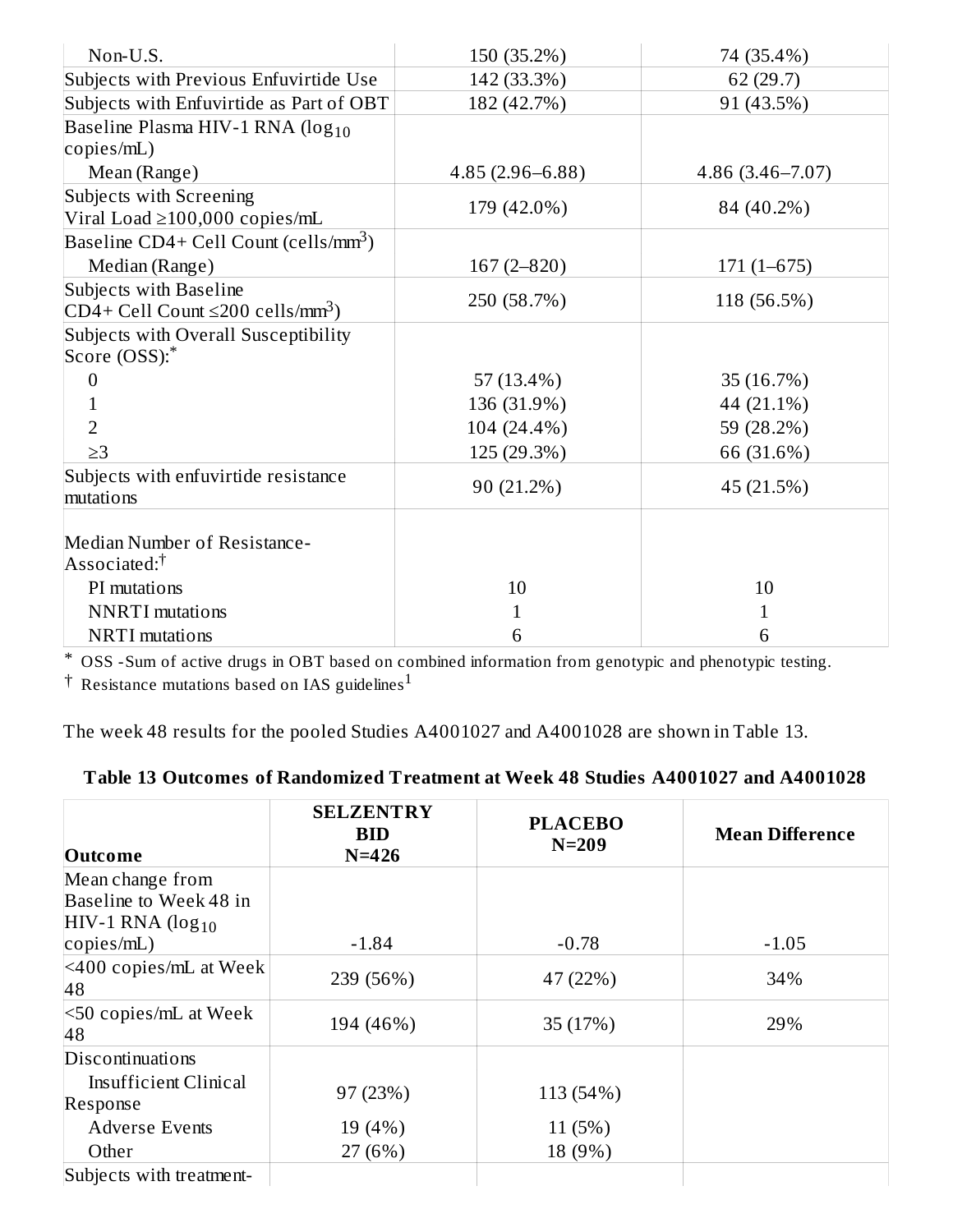| emergent CDC Category<br>$C$ events                        | 22 (5%)             | 16 (8%)    |  |
|------------------------------------------------------------|---------------------|------------|--|
| Deaths (during study or<br>within 28 days of last<br>dose) | 9 (2%) <sup>*</sup> | $1(0.5\%)$ |  |

\* One additional subject died while receiving open-label maraviroc therapy subsequent to discontinuing double-blind placebo due to insufficient response

After 48 weeks of therapy, the proportion of subjects with HIV-1 RNA <400 copies/mL receiving maraviroc compared to placebo was 56% and 22%, respectively. The mean changes in plasma HIV-1 RNA from baseline to week 48 were  $-1.84\,\rm log_{10}$  copies/mL for subjects receiving maraviroc + OBT compared to  $-0.78 \log_{10}$  copies/mL for subjects receiving OBT only. The mean increase in CD4+ counts was higher on maraviroc twice daily + OBT (124 cells/mm<sup>3</sup>) than on placebo + OBT (60 cells/mm<sup>3</sup>).

#### **14.2 Study in Dual/Mixed-tropic, Treatment-Experienced Subjects**

Study A4001029 was an exploratory, randomized, double-blind, multicenter trial to determine the safety and efficacy of maraviroc in subjects infected with dual/mixed co-receptor tropic HIV-1. The inclusion/exclusion criteria were similar to those for Studies A4001027 and A4001028 above and the subjects were randomized in a 1:1:1 ratio to SELZENTRY once daily, SELZENTRY twice daily, or placebo. No increased risk of infection or HIV disease progression was observed in the subjects who received SELZENTRY. SELZENTRY use was not associated with a significant decrease in HIV-1 RNA compared to placebo in these subjects and no adverse effect on CD4 count was noted**.**

## **14.3 Study in Treatment-Naïve Subjects**

Study A4001026 is an ongoing, randomized, double-blind, multicenter study in subjects infected with CCR5-tropic HIV-1 classified by the original Trofile® tropism assay. Subjects were required to have plasma HIV-1 RNA ≥2000 copies/mL and could not have: 1) previously received any antiretroviral therapy for >14 days, 2) an active or recent opportunistic infection or a suspected primary HIV-1 infection, or 3) phenotypic or genotypic resistance to zidovudine, lamivudine, or efavirenz. Subjects were randomized in a 1:1:1 ratio to maraviroc 300 mg once daily, maraviroc 300 mg twice daily, or efavirenz 600 mg once daily, each in combination with zidovudine/lamivudine. The efficacy and safety of SELZENTRY are based on the comparison of SELZENTRY twice daily versus efavirenz. In a preplanned interim analysis at 16 weeks, the maraviroc 300mg once per day treatment arm failed to meet the pre-specified criteria for demonstrating non-inferiority and was discontinued.

The demographic and baseline characteristics of the maraviroc and efavirenz treatment groups were comparable (Table 14). Subjects were stratified by screening HIV-1 RNA levels and by geographic region. The median CD4 cell counts and mean HIV-1 RNA at baseline were similar for both treatment groups.

|                | <b>SELZENTRY 300 mg BID</b><br>+ zidovudine/lamivudine<br>$(N=360)$ | Efavirenz 600 mg QD<br>+ zidovudine/lamivudine<br>$(N=361)$ |
|----------------|---------------------------------------------------------------------|-------------------------------------------------------------|
| Age (years)    |                                                                     |                                                             |
| Mean           | 36.7                                                                | 37.4                                                        |
| Range          | $20 - 69$                                                           | $18 - 77$                                                   |
| Female $n$ (%) | 104(29)                                                             | 102(28)                                                     |
| Race, $n$ (%)  |                                                                     |                                                             |
| White          | 204 (57)                                                            | 198 (55)                                                    |

#### **Table 14 Demographic and Bas eline Characteristics of Subjects in Study A4001026**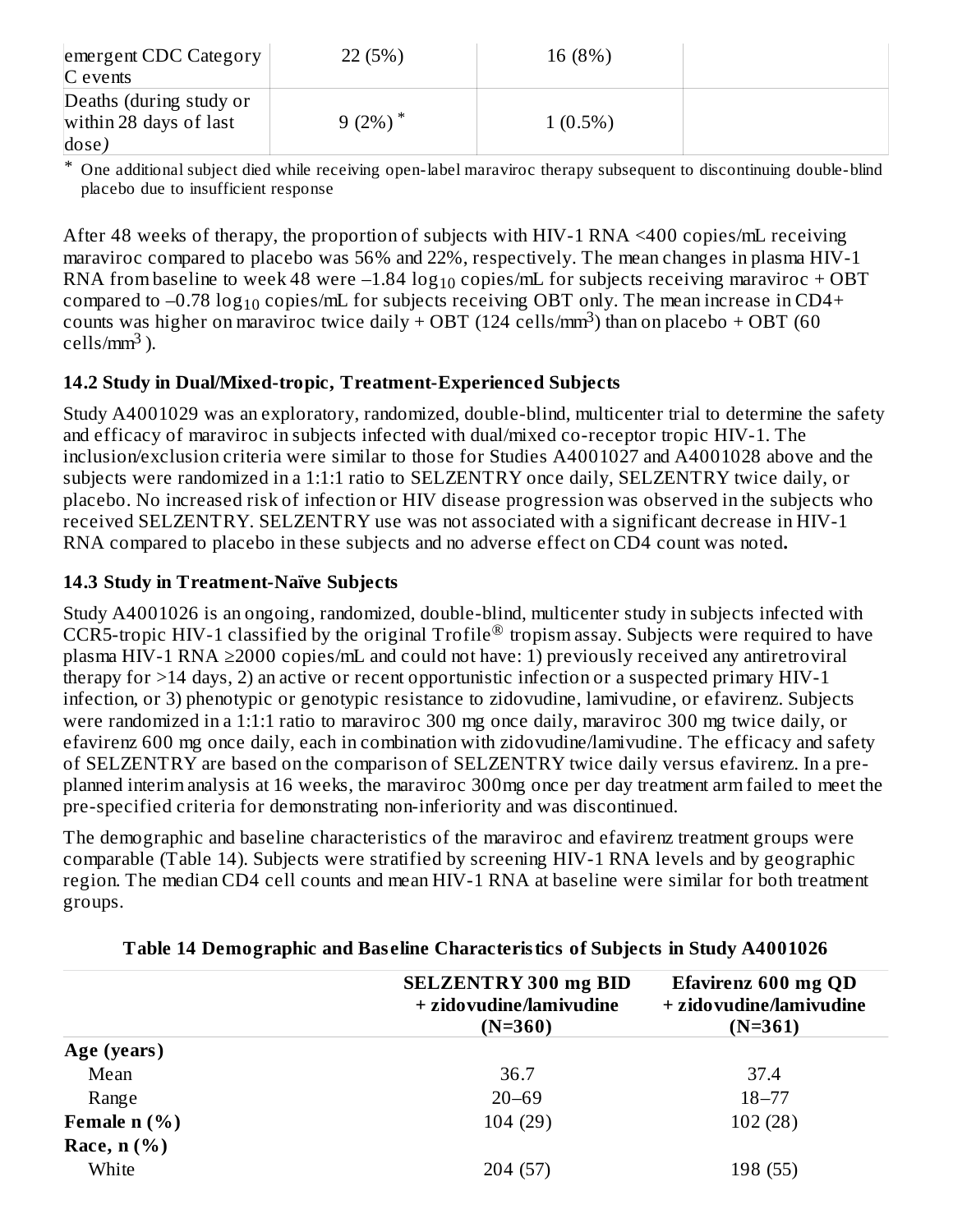| <b>Black</b>                                              | 123 (34)        | 133 (37)      |
|-----------------------------------------------------------|-----------------|---------------|
| Asian                                                     | 6(2)            | 5(1)          |
| Other                                                     | 27(8)           | 25(7)         |
| Median (Range) CD4 cell count<br>(cells/µL)               | $241(5 - 1422)$ | $254(8-1053)$ |
| Median (Range) HIV-1 RNA (log <sub>10</sub><br>copies/mL) | 4.9 $(3-7)$     | 4.9 $(3-7)$   |

The treatment outcomes at 96 weeks for study A4001026 are shown in Table 15. Treatment outcomes are based on reanalysis of the screening samples using a more sensitive tropism assay, Enhanced sensitivity  $\text{Trofile}^{\tilde{\otimes}}$  HIV tropism assay, which became available after the week 48 analysis, approximately 15% of the subjects identified as CCR5-tropic in the original analysis had Dual/Mixedor CXCR4-tropic virus. Screening with enhanced sensitivity version of the Trofile<sup>®</sup> tropism assay reduced the number of maraviroc virologic failures with CXCR4- or Dual/Mixed-tropic virus at failure to 12 compared to 24 when screening with the original  $\operatorname{Trofile}^{\circledR}$  HIV tropism assay.

| Outcome at week 96 <sup>†</sup>          | $\left  \text{SELZENTRY } 300 \text{ mg } \text{BID } + \right $<br>zido vudine/lamivudine<br>$N = 311$<br>$n(\%)$ | Efavirenz 600 mg QD<br>+zidovudine/lamivudine<br>$N = 303$<br>n(%) |  |  |
|------------------------------------------|--------------------------------------------------------------------------------------------------------------------|--------------------------------------------------------------------|--|--|
| Virologic Responders:                    |                                                                                                                    |                                                                    |  |  |
| $(HIV-1 RNA \leq 400 copies/mL)$         | 199 (64)                                                                                                           | 195 (64)                                                           |  |  |
| Virologic Failure:                       |                                                                                                                    |                                                                    |  |  |
| • Non-sustained HIV-1 RNA<br>Suppression | 39(13)                                                                                                             | 22(7)                                                              |  |  |
| • HIV-1 RNA Never Suppressed             | 9(3)                                                                                                               | $1(\leq 1)$                                                        |  |  |
| Virologic Responders:                    |                                                                                                                    |                                                                    |  |  |
| $(HIV-1 RNA \leq 50 copies/mL)$          | 183 (59)                                                                                                           | 190 (63)                                                           |  |  |
| Virologic Failure:                       |                                                                                                                    |                                                                    |  |  |
| • Non-sustained HIV-1 RNA<br>Suppression | 43(14)                                                                                                             | 25(8)                                                              |  |  |
| • HIV-1 RNA Never Suppressed             | 21(7)                                                                                                              | 3(1)                                                               |  |  |
| Discontinuations due to:                 |                                                                                                                    |                                                                    |  |  |
| • Adverse Events                         | 19(6)                                                                                                              | 47(16)                                                             |  |  |
| • Death                                  | 2(1)                                                                                                               | 2(1)                                                               |  |  |
| Other $\ddagger$                         | 43 (14)                                                                                                            | 36 (12)                                                            |  |  |

**Table 15: Study Outcome (Snapshot) at Week 96 Using Enhanced Sensitivity Assay \***

\* The total number of subjects (Ns) in Table 15 represents the subjects who had a CCR5-tropic virus in the reanalysis of screening samples using the more sensitive tropism assay. This reanalysis reclassified approximately 15% of subjects shown in Table 14 as having Dual/Mixed- or CXCR4 -tropic virus. These numbers are different than those presented in table 14 because the numbers in Table 14 reflect the subjects with CCR5-tropic virus according to the original tropism assay.

† Week 4 8 results: Virologic responders (<4 00): 228/311 (73%) in SELZENTRY, 219/303 (72%) in Efavirenz Virologic responders (<50): 213/311 (69 %) in SELZENTRY, 207/303 (68%) in Efavirenz

‡ Other reasons for discontinuation include lost to follow-up, withdrawn, protocol violation, and other.

The median increase from baseline in CD4+ cell counts at week 96 was 184 cells/mm $^3$  for the SELZENTRY arm compared to 155 cells/mm3 for the efavirenz arm.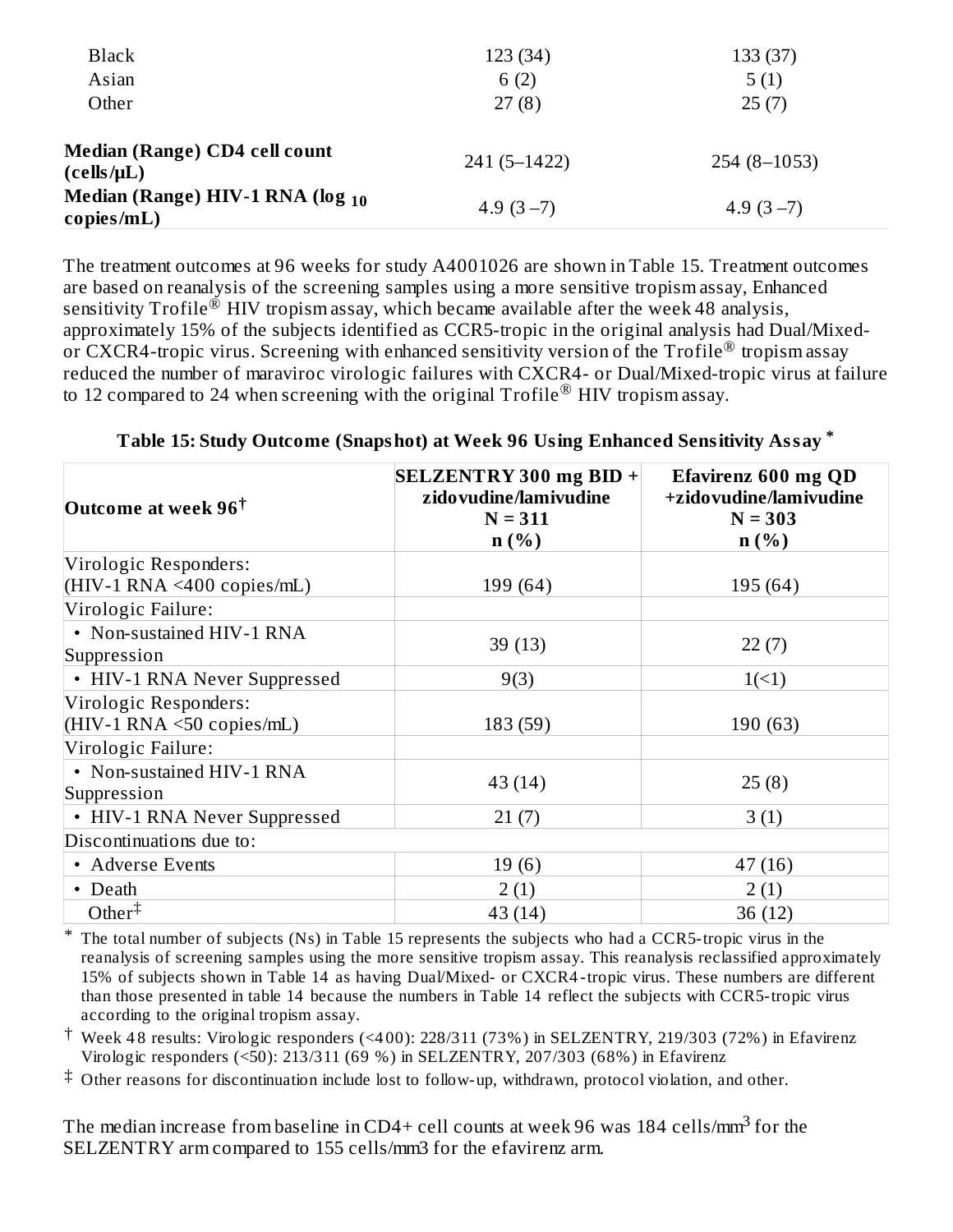#### **15 REFERENCES**

1 IAS-USA Drug Resistance Mutations Figures http://www.iasusa.org/pub/topics/2006/issue3/125.pdf

#### **16 HOW SUPPLIED/STORAGE AND HANDLING**

SELZENTRY film-coated tablets are available as follows:

300 mg tablets are blue, biconvex, oval, film-coated tablets debossed with "Pfizer" on one side and "MVC 300" on the other.

Bottle packs 300 mg tablets

• 60 tablets (NDC 54868-5809-0)

SELZENTRY film-coated tablets should be stored at 25°C (77°F); excursions permitted between 15°C and 30°C (59°F–86°F) [see USP Controlled Room Temperature].

Shelf life is 24 months.

#### **17 PATIENT COUNSELING INFORMATION**

#### *See Medication Guide.*

Patients should be informed that if they develop signs or symptoms of hepatitis or allergic reaction following use of SELZENTRY (rash, skin or eyes look yellow, dark urine, vomiting, abdominal pain), they should stop SELZENTRY and seek medical evaluation immediately [*see Warnings and Precautions (5.1)*].

Patients should be informed that SELZENTRY is not a cure for HIV infection and patients may still develop illnesses associated with HIV infection, including opportunistic infections. The use of SELZENTRY has not been shown to reduce the risk of transmission of HIV to others through sexual contact, sharing needles or blood contamination.

Patients should be advised that it is important to:

- remain under the care of a physician when using SELZENTRY;
- take SELZENTRY every day as prescribed and in combination with other antiretroviral drugs;
- report to their physician the use of any other prescription or nonprescription medication or herbal products;
- inform their physician if they are pregnant, plan to become pregnant or become pregnant while taking SELZENTRY;
- not change the dose or dosing schedule of SELZENTRY or any antiretroviral medication without consulting their physician.

Patients should be advised that it is important to take all their anti-HIV medicines as prescribed and at the same time(s) each day.

Patients should be advised that when their SELZENTRY supply starts to run low, they should ask their doctor or pharmacist for a refill.

Patients should be advised that if they forget to take a dose, they should take the next dose of SELZENTRY as soon as possible and then take their next scheduled dose at its regular time. If it is less than 6 hours before their next scheduled dose, they should not take the missed dose and should instead wait and take the next dose at the regular time.

Caution should be used when administering SELZENTRY in patients with a history of postural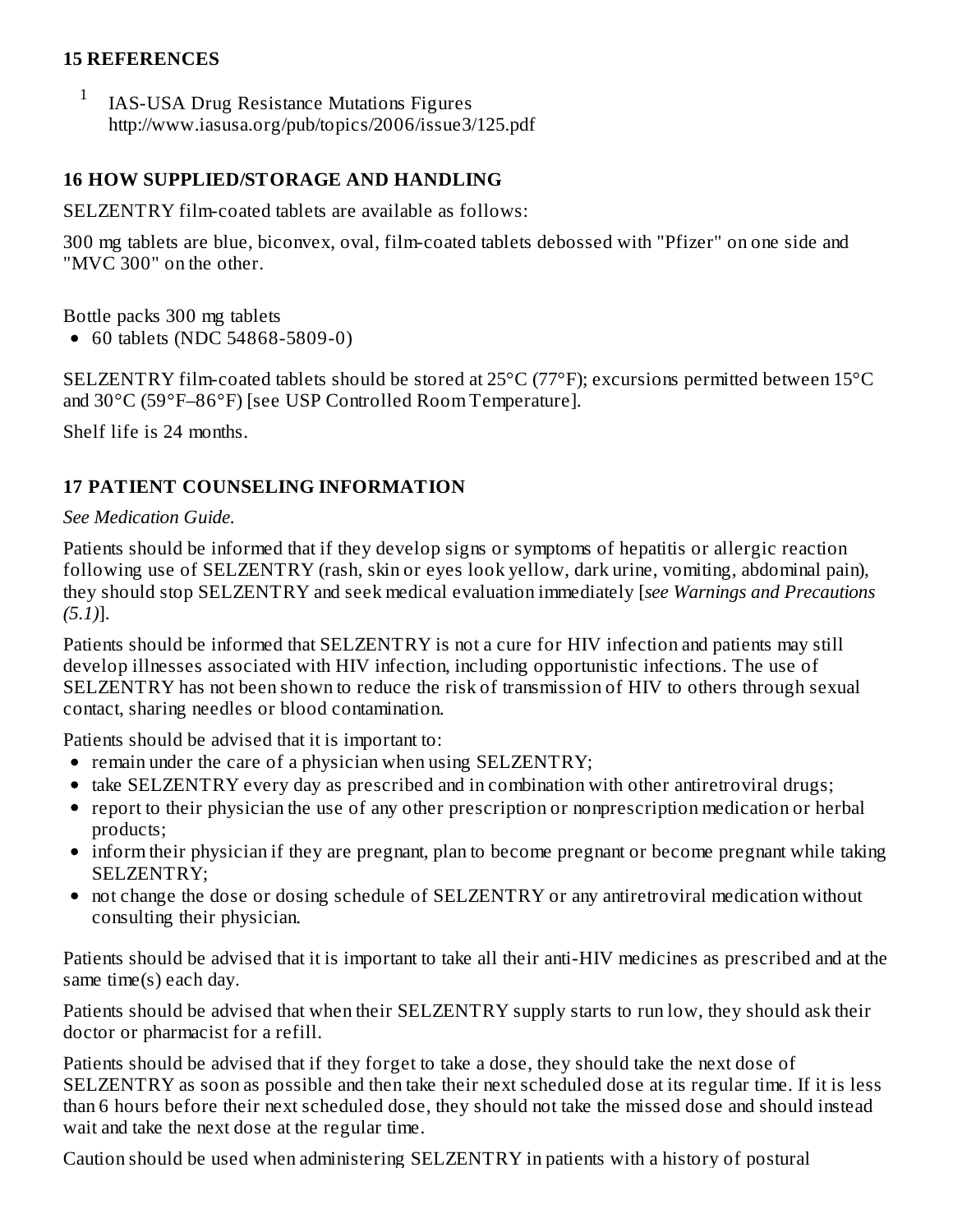hypotension or on concomitant medication known to lower blood pressure. Patients should be advised that if they experience dizziness while taking SELZENTRY, they should avoid driving or operating machinery.

Trofile $^\circledR$  is a registered trademark of Monogram Biosciences, Inc.



Distributed by

**Pfizer Labs** Division of Pfizer Inc, NY, NY 10017

LAB-0357-5.0

**Additional barcode labeling by:**

Physicians Total Care, Inc. Tulsa, Oklahoma 74146

## **MEDICATION GUIDE**

**SELZENTRY** (sell-ZEN-tree) **Tablets** ®**(maraviroc)**

Read the Medication Guide that comes with SELZENTRY before you start taking it and each time you get a refill. There may be new information. This information does not take the place of talking with your health care provider about your medical condition or treatment.

#### **What is the most important information I should know about SELZENTRY?**

**Serious side effects have occurred with SELZENTRY, including liver problems (liver toxicity).** An allergic reaction may happen before liver problems occur. Stop taking SELZENTRY and call your health care provider right away if you get any of the following symptoms:

- an itchy rash on your body (allergic reaction)
- vellowing of your skin or whites of your eyes (jaundice)
- dark (tea-colored) urine
- vomiting
- upper right stomach area (abdominal) pain

## **What is SELZENTRY?**

SELZENTRY is an anti-HIV medicine called a CCR5 antagonist. HIV (Human Immunodeficiency Virus) is the virus that causes AIDS (Acquired Immune Deficiency Syndrome).

SELZENTRY is used with other anti-HIV medicines in adults with CCR5-tropic HIV-1 infection.

Use of SELZENTRY is not recommended in people with dual/mixed or CXCR4-tropic HIV-1.

- SELZENTRY will not cure HIV infection.
- People taking SELZENTRY may still develop infections, including opportunistic infections or other conditions that happen with HIV infection.
- It is very important that you stay under the care of your health care provider during treatment with SELZENTRY.
- The long-term effects of SELZENTRY are not known at this time.

SELZENTRY has not been studied in children less than 16 years of age.

## **Does SELZENTRY lower the risk of passing HIV to other people?**

**No, SELZENTRY does not lower the risk of passing HIV to other people** through sexual contact, sharing needles, or being exposed to your blood.

- Continue to practice safer sex.
- Use latex or polyurethane condoms or other barrier methods to lower the chance of sexual contact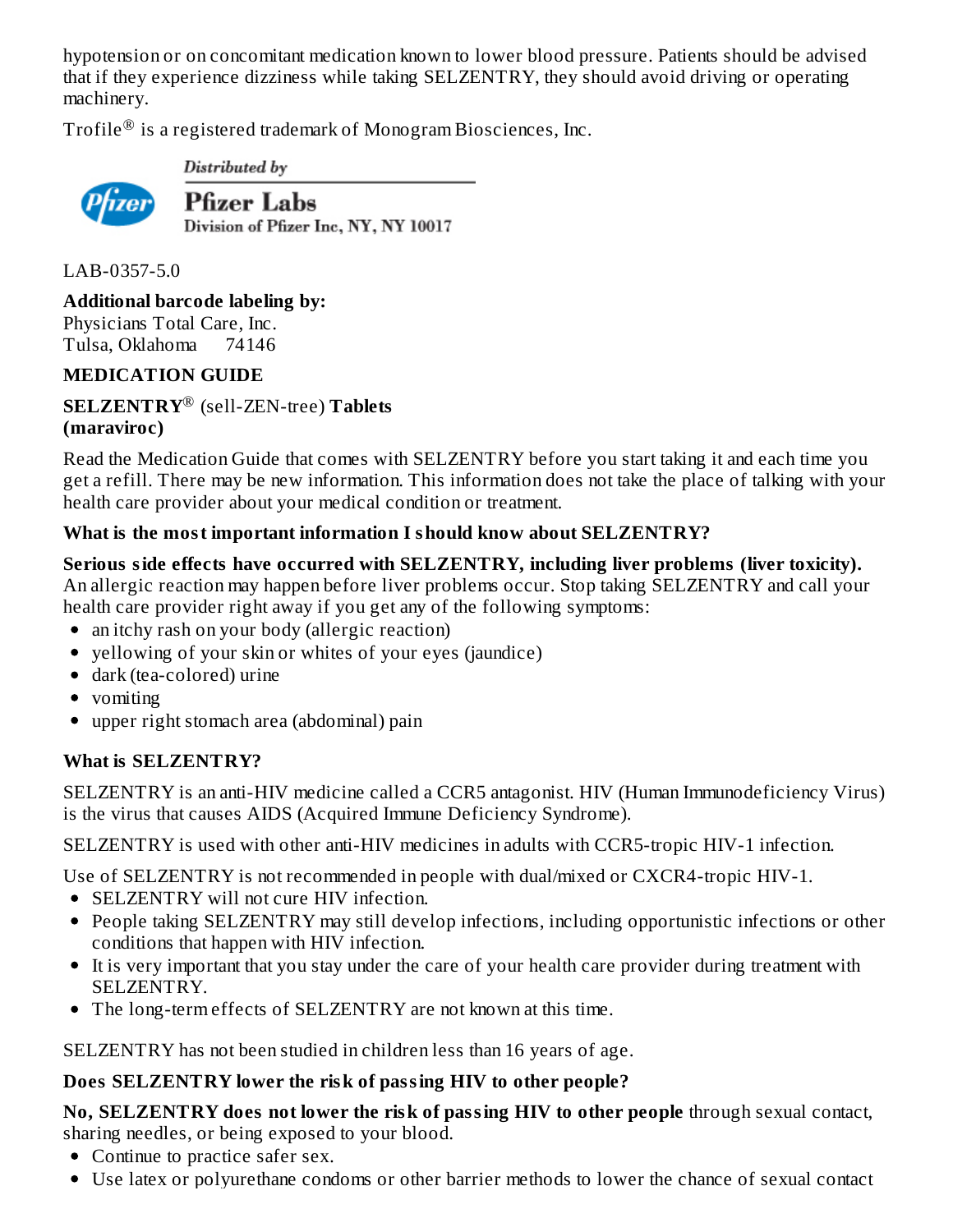Use latex or polyurethane condoms or other barrier methods to lower the chance of sexual contact with any body fluids. This includes semen from a man, vaginal secretions from a woman, or blood.

- Never re-use or share needles.
- Ask your health care provider if you have any questions about safer sex or how to prevent passing HIV to other people.

## **How does SELZENTRY work?**

HIV enters cells in your blood by attaching itself to structures on the surface of the cell called receptors. SELZENTRY blocks a specific receptor called CCR5 that CCR5-tropic HIV-1 uses to enter CD4 or T-cells in your blood. Your health care provider will do a blood test to see if you have been infected with CCR5-tropic HIV-1 before prescribing SELZENTRY for you.

- When used with other anti-HIV medicines, SELZENTRY may:
	- reduce the amount of HIV in your blood. This is called "viral load".
	- increase the number of white blood cells called T (CD4) cells.

SELZENTRY does not work in all people with CCR5-tropic HIV-1 infection.

## **Who should not take SELZENTRY?**

People with severe kidney problems or who are on hemodialysis and are taking certain other medications should not take SELZENTRY. Talk to your healthcare provider before taking this medicine if you have kidney problems.

## **What should I tell my health care provider before taking SELZENTRY?**

## **Before you take SELZENTRY, tell your health care provider if you:**

- have liver problems including a history of hepatitis B or C.
- have heart problems.
- have kidney problems.
- have low blood pressure or take medicines to lower blood pressure.
- have any other medical condition.
- are pregnant or plan to become pregnant. It is not known if SELZENTRY may harm your unborn baby.

**Antiretroviral Pregnancy Registry.** There is a pregnancy registry for women who take antiviral medicines during pregnancy. The purpose of the registry is to collect information about the health of you and your baby. Talk to your health care provider about how you can take part in this registry.

are breastfeeding or plan to breastfeed. It is recommended that HIV-positive women should not breastfeed their babies. This is because of the chance of passing HIV to your baby. You should not breastfeed if you are taking SELZENTRY because the risk to your baby is unknown. Talk with your health care provider about the best way to feed your baby.

**Tell your health care provider about all the medicines you take**, including prescription and nonprescription medicines, vitamins and herbal supplements. Certain other medicines may affect the levels of SELZENTRY in your blood. Your health care provider may need to change your dose of SELZENTRY when you take it with certain medicines.

The levels of SELZENTRY in your blood may change and your health care provider may need to adjust your dose of SELZENTRY when taking any of the following medications together with SELZENTRY:

| darunavir (Prezista®)                     | - delavirdine (Rescriptor <sup>®</sup> ) |  |
|-------------------------------------------|------------------------------------------|--|
| - lopinavir/ritonavir (Kaletra®, Norvir®) | ketoconazole (Nizoral®)                  |  |
| atazanavir (Reyataz $\circledR$ )         | - itraconazole (Sporanox <sup>®</sup> )  |  |
| saquinavir (Invirase®)                    | - clarithromycin (Biaxin <sup>®</sup> )  |  |
| nelfinavir (Viracept <sup>®</sup> )       | nefazodone (Serzone®)                    |  |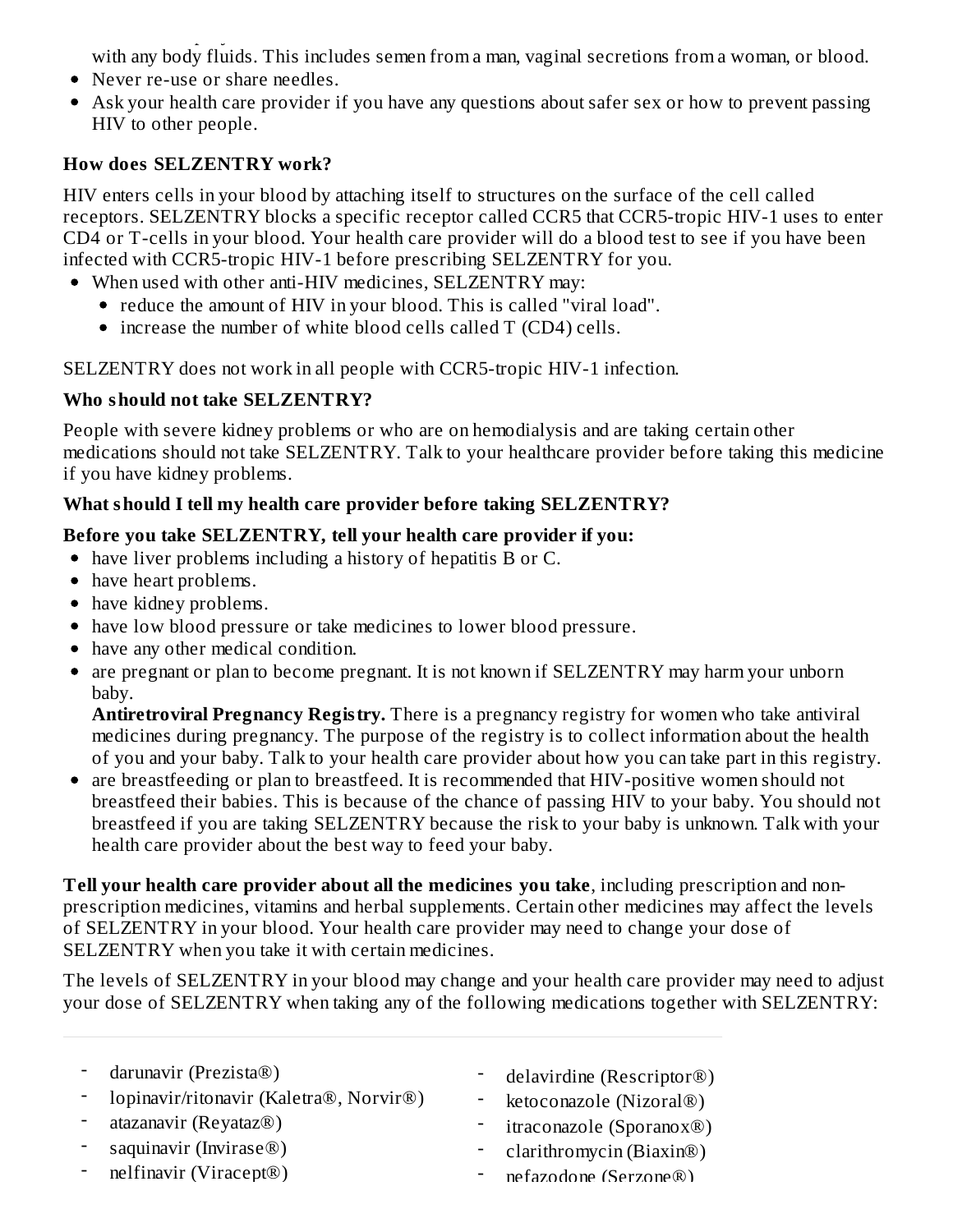- indinavir (Crixivan®)
- fosamprenavir (Lexiva®)
- etravirine (Intelence®)
- carbamezepine (Tegretol®)
- phenytoin (Dilantin®)
- Ritonavir (Norvir®)

nefazo (Serzone e )

- telithromycin (Ketek®) efavirenz (Sustiva®,
- Atripla®)
- rifampin (Rifadin®, Rifater®)
- phenobarbital (Luminal®)

#### **Do not take products that contain St. John's Wort (hypericum perforatum). St. John's Wort may lower the levels of SELZENTRY in your blood so that it will not work to treat your CCR5-tropic HIV infection.**

**Know the medicines you take.** Keep a list of your medicines. Show the list to your health care provider and pharmacist when you get a new medicine.

## **How should I take SELZENTRY?**

**Take SELZENTRY exactly as pres cribed by your health care provider.** SELZENTRY comes in

- 150 mg and 300 mg tablets. Your health care provider will prescribe the dose that is right for you. Take SELZENTRY 2 times a day.
- Swallow SELZENTRY tablets whole. Do not chew the tablets.
- Take SELZENTRY tablets with or without food.
- Always take SELZENTRY with other anti-HIV drugs as prescribed by your health care provider.

#### **Do not change your dos e or stop taking SELZENTRY or your other anti-HIV medicines without first talking with your health care provider.**

- If you take too much SELZENTRY, call your health care provider or the poison control center right away.
- If you forget to take SELZENTRY, take the next dose of SELZENTRY as soon as possible and then take your next scheduled dose at its regular time. If it is less than 6 hours before your next dose, do not take the missed dose. Wait and take the next dose at the regular time. Do not take a double dose to make up for a missed dose.
- It is very important to take all your anti-HIV medicines as prescribed. This can help your medicines work better. It also lowers the chance that your medicines will stop working to fight HIV (drug resistance).
- When your SELZENTRY supply starts to run low, ask your health care provider or pharmacist for a refill. This is very important because the amount of virus in your blood may increase and SELZENTRY could stop working if it is stopped for even a short period of time.

## **What are the possible side effects of SELZENTRY?**

#### **There have been s erious side effects when SELZENTRY has been given with other anti-HIV drugs including:**

- **Liver problems.** See "What is the most important information I should know about SELZENTRY?"
- **Heart problems** including heart attack.
- **Low blood pressure when standing up (postural hypotension).** Low blood pressure when standing up can cause dizziness or fainting. Do not drive a car or operate heavy machinery if you have dizziness while taking SELZENTRY.
- **Changes in your immune system.** A condition called Immune Reconstitution Syndrome can happen when you start taking HIV medicines. Your immune system may get stronger and could begin to fight infections that have been hidden in your body such as pneumonia, herpes virus or tuberculosis. Tell your health care provider if you develop new symptoms after starting your HIV medicines.
- **Possible chance of infection or cancer.** SELZENTRY affects other immune system cells and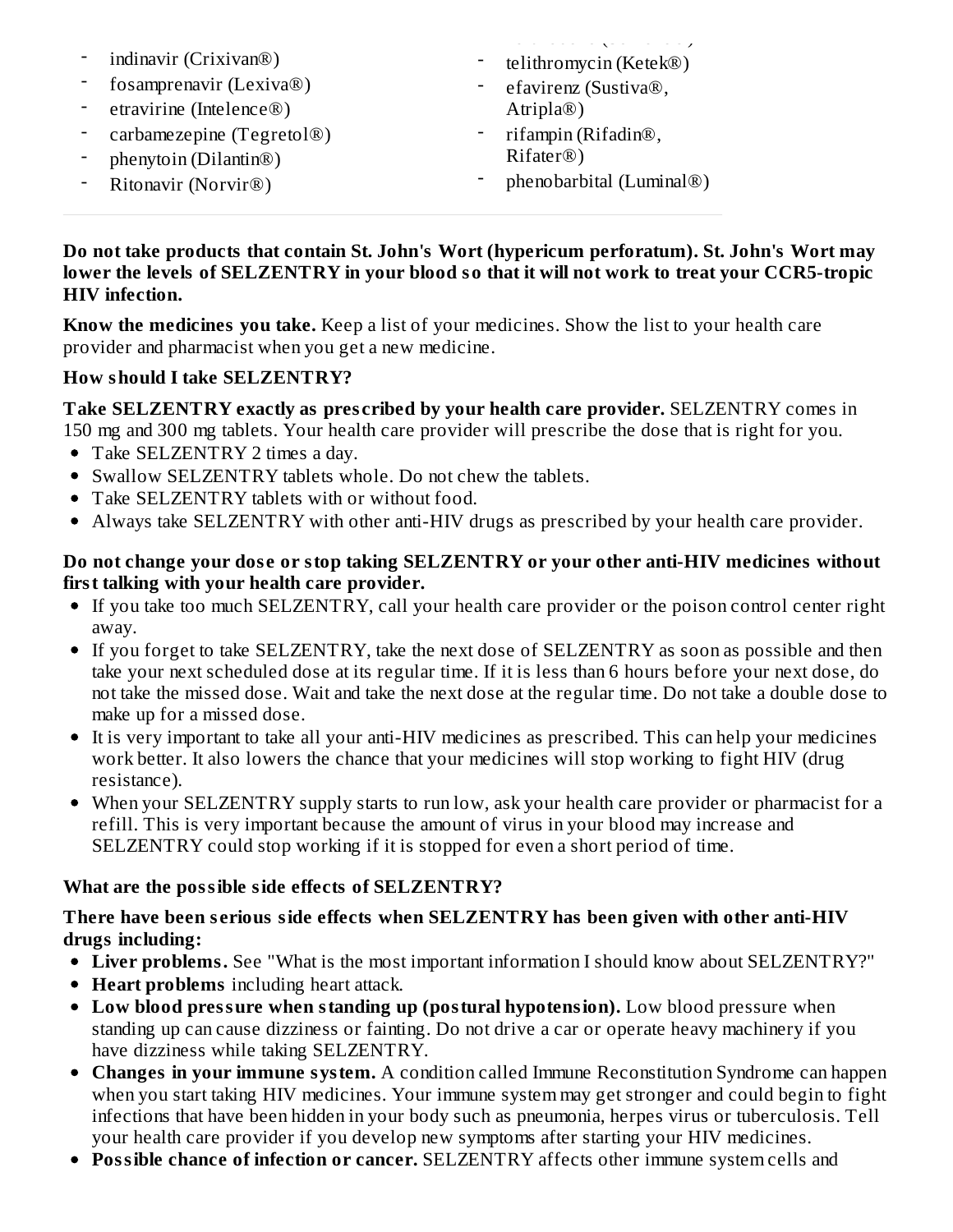therefore may possibly increase your chance for getting other infections or cancer.

## **The most common side effects of SELZENTRY include** colds, cough, fever, rash, and dizziness.

Tell your health care provider about any side effect that bothers you or does not go away.

These are not all of the side effects with SELZENTRY. For more information, ask your health care provider or pharmacist.

Call your doctor for medical advice about side effects. You may report side effects to FDA at 1-800- FDA-1088.

## **How should I store SELZENTRY?**

- Store SELZENTRY tablets at room temperature from  $59^{\circ}$ F to  $86^{\circ}$ F (15 $^{\circ}$ C to 30 $^{\circ}$ C).
- Safely throw away medicine that is out of date or that you no longer need.

## **Keep SELZENTRY and all medicines out of the reach of children.**

## **General information about SELZENTRY**

Medicines are sometimes prescribed for conditions that are not mentioned in Medication Guides. Do not use SELZENTRY for a condition for which it was not prescribed. Do not give SELZENTRY to other people, even if they have the same symptoms you have. It may harm them.

This Medication Guide summarizes the most important information about SELZENTRY. If you would like more information, talk with your health care provider. You can ask your health care provider or pharmacist for more information about SELZENTRY that is written for health professionals. For more information, go to www.selzentry.com.

## **What are the ingredients in SELZENTRY?**

**Active ingredient**: maraviroc

**Inactive ingredients:** microcrystalline cellulose, dibasic calcium phosphate (anhydrous), sodium starch glycolate, magnesium stearate

**Film-coat:** FD&C blue #2 aluminum lake, soya lecithin, polyethylene glycol (macrogol 3350), polyvinyl alcohol, talc and titanium dioxide

The brands listed are the trademarks or registered marks of their respective owners and are not trademarks of Pfizer.

This Medication Guide has been approved by the US Food and Drug Administration.

Distributed by



**Pfizer Labs** Division of Pfizer Inc, NY, NY 10017

LAB-0358-5.0 **May 2010**

# **PRINCIPAL DISPLAY PANEL - 300 mg Tablet Bottle Label**

NDC 54868-5809-0

**Rx only 60 Tablets**

**Selzentry™** (maraviroc) tablets

**300 mg**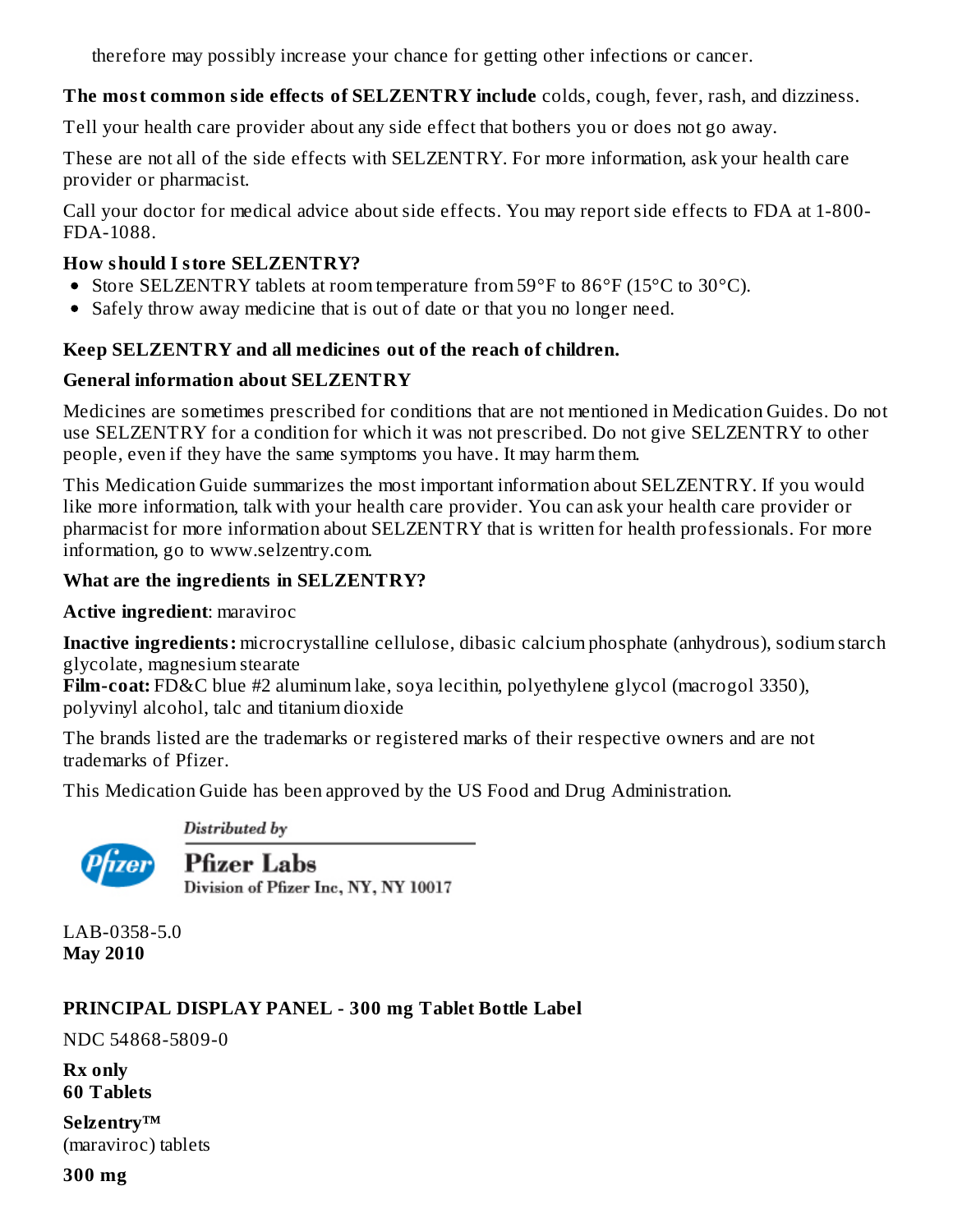

**SELZENTRY** maraviroc tablet, film coated **Product Information Product T ype** HUMAN PRESCRIPTION DRUG **Ite m Code (Source )** NDC:54868-5809(NDC:0069-0 8 0 8 ) **Route of Administration** ORAL **Active Ingredient/Active Moiety Ingredient Name Basis of Strength Strength Maraviro c** (UNII: MD6 P741W8A) (Maraviro c - UNII: MD6 P741W8A) Maraviro c Maraviro c 300 mg **Inactive Ingredients Ingredient Name Strength cellulo se, micro crysta lline** (UNII: OP1R32D6 1U) **a nhydro us diba sic ca lcium pho spha te** (UNII: L11K75P9 2J) **so dium sta rch g lyco la te type A po ta to** (UNII: 58 56 J3G2A2) **ma g nesium stea ra te** (UNII: 70 0 9 7M6 I30 ) **FD&C blue no . 2** (UNII: L0 6K8R7DQK) **a luminum o xide** (UNII: LMI26O6 9 33) **lecithin, so ybea n** (UNII: 1DI56QDM6 2) **po lyethylene g lyco ls** (UNII: 3WJQ0 SDW1A) **po lyvinyl a lco ho l** (UNII: 532B59 J9 9 0 ) **ta lc** (UNII: 7SEV7J4R1U) **tita nium dio xide** (UNII: 15FIX9V2JP)

#### **Product Characteristics Color BLUE Score Score no** score **Shape** OVAL **Siz e** 12mm **Flavor Imprint Code** Pfizer;MVC30 0 **Contains**

**Packaging**